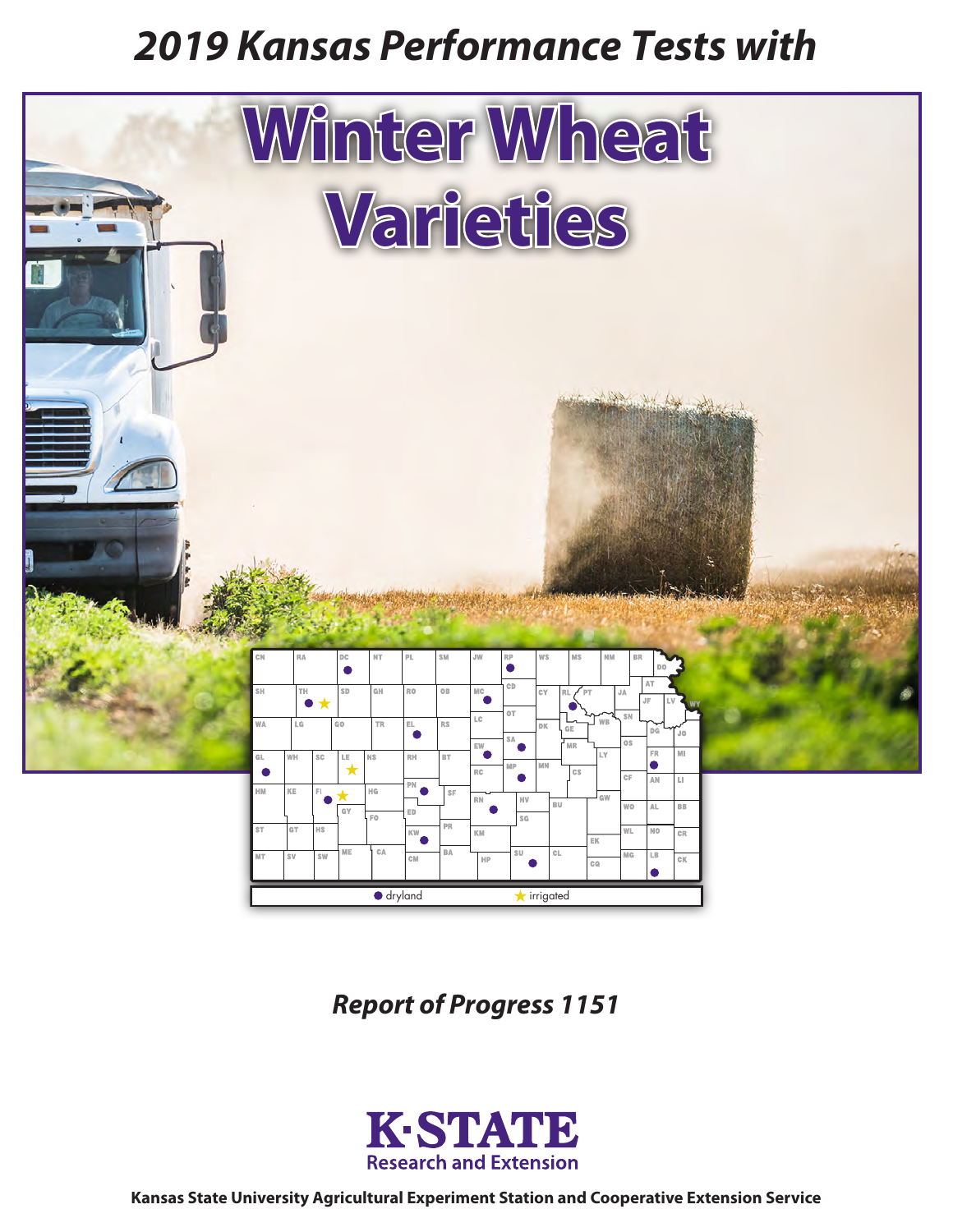# **CONTENTS**

| Distribution                         | Weather and Crop Development, Diseases, Insects, Harvest Statistics, and Acreage |
|--------------------------------------|----------------------------------------------------------------------------------|
|                                      |                                                                                  |
| Duplication Policy, and Contributors | Varieties, Results and Variety Characterization, Electronic Access, Research and |
| <b>Entrants</b>                      |                                                                                  |
| Comparisons of Leading Winter        |                                                                                  |
| <b>Wheat Varieties</b>               |                                                                                  |
| Site Descriptions and Management     |                                                                                  |
| Northeast Dryland Test               |                                                                                  |
| North Central Dryland Tests          |                                                                                  |
| South Central Dryland Tests          |                                                                                  |
| Northwest Dryland Tests              |                                                                                  |
| <b>Southwest Dryland Tests</b>       |                                                                                  |
| <b>Western Irrigated Tests</b>       |                                                                                  |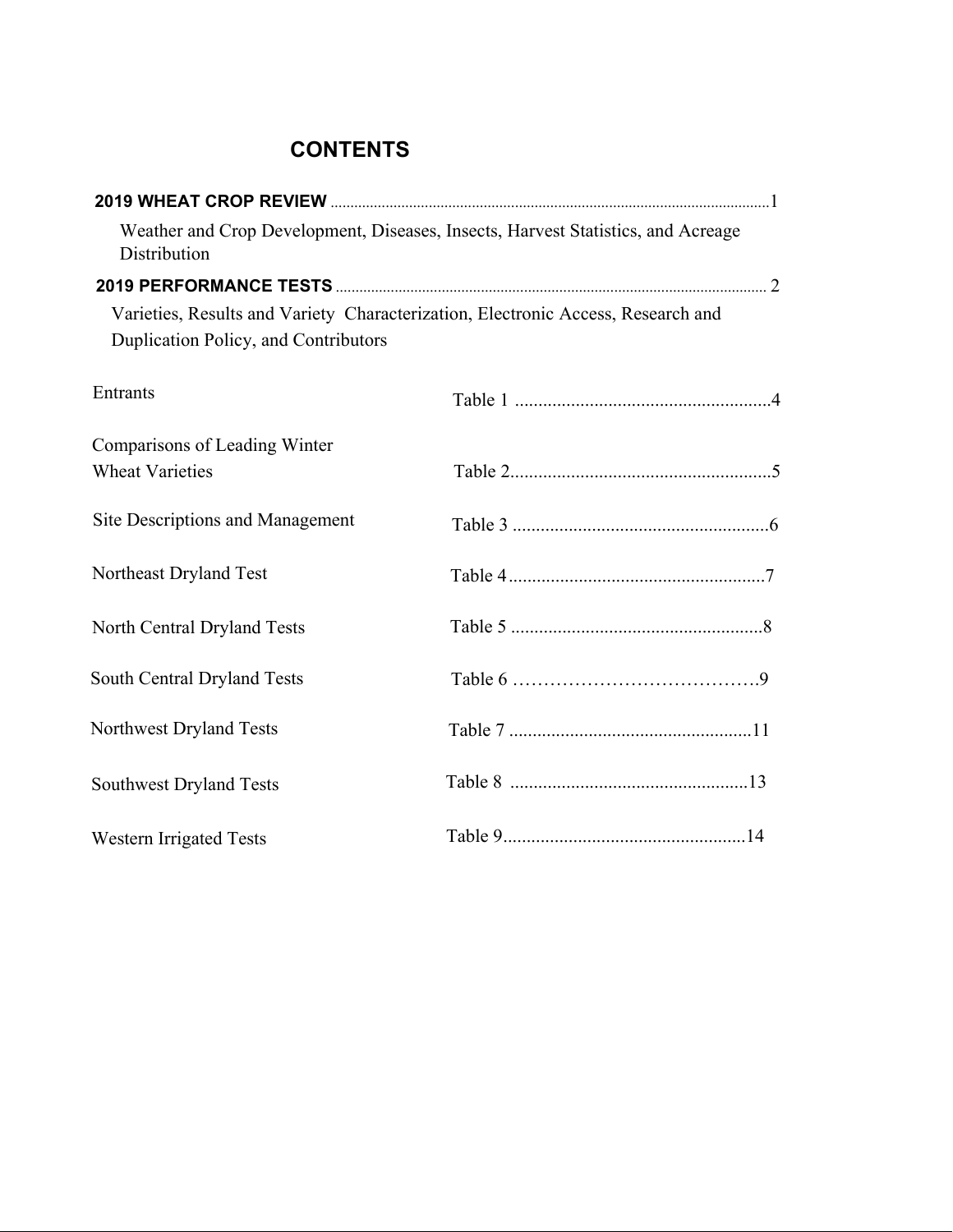# **2019 WHEAT CROP REVIEW**

# **Weather and Crop Development**

The 2019 winter wheat growing season in Kansas was a tale of two crops: one extremely challenged (though resilient) crop in the central and eastern portions of the state, and a crop that was exposed to near-optimal conditions in western Kansas.

#### *Central and Eastern Kansas*

The challenges faced by the wheat crop started early for central and eastern Kansas, with an excessive amount of rainfall during sowing time. Parts of south central Kansas received as much as 19 inches of precipitation between September 1 and November 30, which delayed wheat sowing and, in many cases, precluded producers from sowing wheat. This situation was worsened where producers had to harvest a summer crop (soybeans) prior to sowing wheat. Consequently, the state of Kansas set two new records: (1) the latest sowing of the second half of the crop (approximately 55% of Kansas wheat fields were sown prior to October 5, and in many cases the remaining crop was not sown until mid-November); and (2) the lowest area planted to winter wheat in Kansas in approximately 100 years. The fall of 2018 had an early onset of cold temperatures, which was not conducive for wheat emergence and tillering. While early-sown fields showed good fall development, many fields sown into November showed very limited fall development and did not start tillering until late February and early March. With a majority of fields sown late, and coupled with a cool fall, there were very limited reports of aphids and the virus diseases they might transmit, such as barley yellow dwarf.

The remainder of the growing season was also cooler and moister than average in central and eastern Kansas. From approximately April 1 until June 10, total precipitation ranged from 10.5 to 30.2 inches in the central corridor, which is excessive. Water-logging was a common theme during between boot and flowering stages of development. The amount of waterlogging in a given field depended on field slope and drainage capacity, but the majority of the fields in Sumner and Cowley counties had large drowned-out portions. The excessive moisture during the growing season might also have increased nitrogen and sulfur losses via leaching and denitrification (in the case of nitrogen), rendering many fields in central Kansas nitrogen deficient. Typical symptoms included shortened pale green canopy with limited head size accompanied by contrasting cow pocks of higher fertility. During May, a few hail events brought localized damage and crop termination to some fields in south central Kansas.

Due to the above-average moisture regime, the incidence of fungal diseases such as stripe rust, leaf rust, and especially Fusarium head blight were also above normal, leading to yield losses across the central portion of the state. Hutchinson, for example, was a hotspot for both leaf and stripe rust, while head scab was scattered across the entire central portion of the state. For more details on disease incidence, refer to the disease section in this report.

The combination of delayed sowing, excessive precipitation (more than 60 inches during the growing season for portions of south central Kansas), and belowaverage temperatures led to a delayed harvest of about 14 days as compared to the long-term average. Likewise, excessive rainfall led to high field-to-field variability in the central portion of the state. It was not uncommon to hear reports of yields of about 60 bushels per acre and test weights of 62 pounds per bushel from one field (typically better- drained, sandier soils), while a neighboring field from the same producer yielded 20 bushels per acre with 55 pounds per bushel test weight (flat fields with worse drainage capacity).

#### *Western Kansas*

The western Kansas crop had, overall, a very favorable growing season. Sufficient rainfall during sowing time (ranging from 0.5 to approximately 2 inches between October and November) ensured a good stand establishment. For the most part, the western Kansas wheat crop was sown in a timely manner with the exception of some fields sown after corn, which were delayed due to rainfall during October. However, this represented a minority of the fields, especially when compared to the proportion of fields sown late in central Kansas. An early onset of cold temperatures in the fall avoided excessive fall growth and decreased the incidence of viral diseases that are transmitted by aphids or by the wheat curl mite, restricting wheat streak mosaic occurrence to isolated cases.

Winter precipitation in the form of snowfall was above average, as was spring rainfall in western Kansas, resulting in a full moisture soil profile. This portion of the state received anywhere from 4–13 inches of precipitation between April 1 and June 10, which ensured great grain filling conditions. These above-average precipitation amounts also led to some visible symptoms of nitrogen deficiency in many fields in western Kansas, likely due to a mismatch between nitrogen positioning in the soil profile (leached down below the root zone due to above-average precipitation), coupled to a decreased root system due to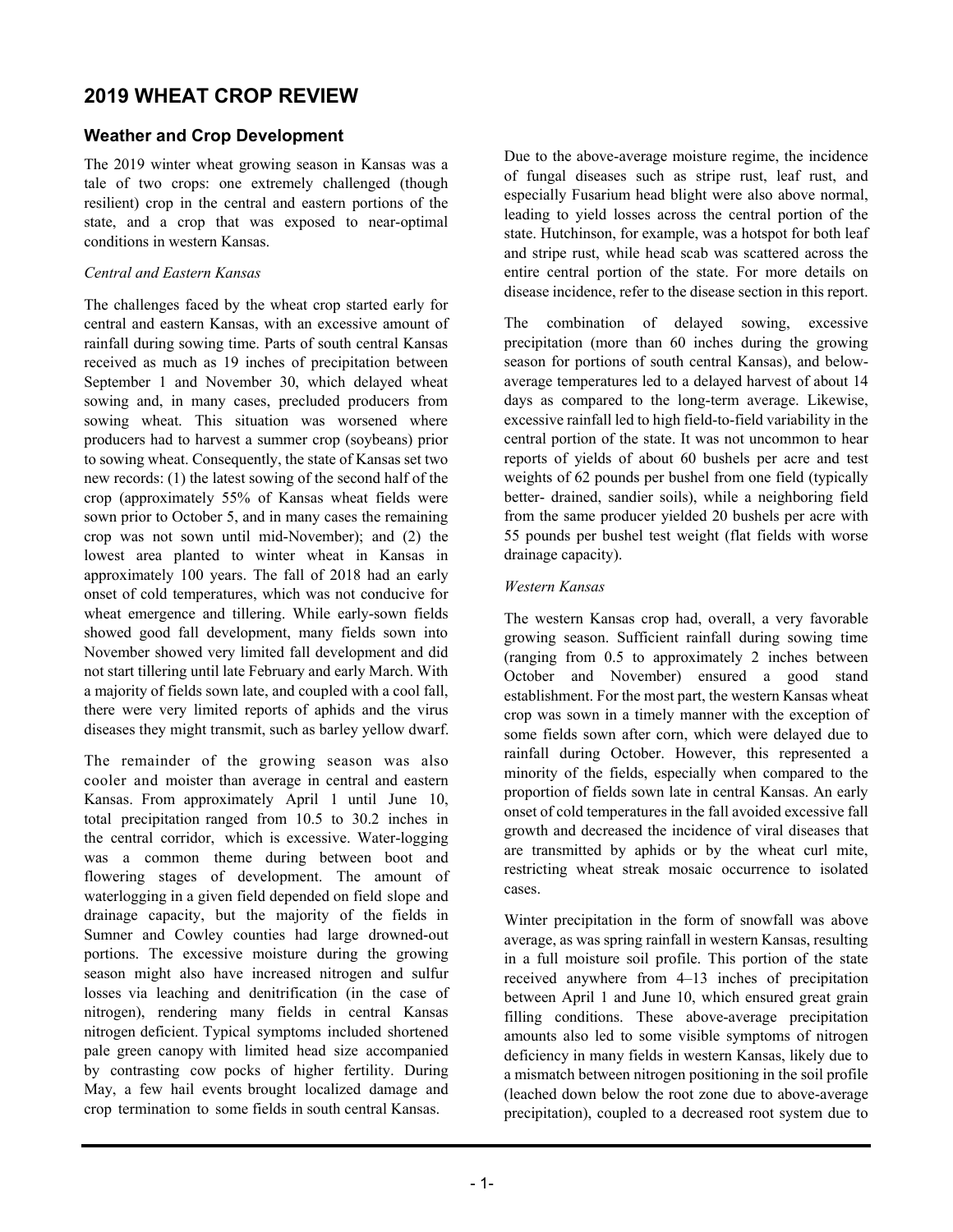cooler temperatures. Many symptoms of nitrogen deficiency faded after slightly greater temperatures in May allowed for better root development. Despite aboveaverage precipitation, the occurrence of stripe and leaf rusts was sporadic and, while observed at levels to ensure fungicide application in susceptible varieties, caused considerably less yield losses as compared to those observed in central Kansas. During June, a few hail events brought localized damage and crop termination to some fields in western Kansas. It is imperative that producers control their volunteer wheat in fields affected by hail, as the occurrence of volunteer wheat will be greater under these conditions.

Temperatures during the entire growing season were below-average, which delayed crop development. Although a late-developing crop is typically more exposed to heat stress, temperatures during the grain fill period continued to be below-average [April temperature: 57°F  $(+1.2^{\circ}F)$ , May temperature:  $60^{\circ}F$  (-3.3  $^{\circ}F$ ), and June temperature: 72°F (-0.9°F)], which led to longer grain filling period and increased overall yield. Many growers reported yields of 60–70 bushels per acre as opposed to their long-term average of 30–35 bushels per acre and, in many cases, yields greater than 100 bushels per acre were reported. This increased grain filling period, in combination with continuous rainfall events, delayed harvest in parts of the state, leading to one of the latest harvests in recent years. (Romulo Lollato. Kansas State University Extension Wheat Specialist and Mary Knapp, Kansas State University Climatologist)

#### **Diseases**

Diseases were a major factor for wheat production in 2019. The frequent rainfall and extended periods of high relative humidity favored the development of many fungal diseases. Both stripe rust and leaf rust were severe in many of the variety testing locations. Evidence suggests that the rust populations changed to overcome the genetic resistance of several widely-grown varieties.

Leaf spot diseases and Fusarium head blight (head scab) were also problematic in the central and eastern regions of the state. Delays in planting and cold fall temperatures slowed the development of viral diseases including barley yellow dwarf and wheat streak mosaic. As a result, the yield losses to these diseases were below-normal in most areas. The incidence of wheat soilborne mosaic was abnormally high in parts of central and western Kansas. (Erick De Wolf, Kansas State University Department of Plant Pathology)

#### **Insects**

Overall, wheat pest problems were relatively infrequent in the fall of 2018 and into the spring of 2019. Some earlyplanted fields still had serious problems with Hessian flies, to the extent that some spots were replanted.

There were also armyworm problems, both in the fall and then again in the spring. Many fields required treatment in the fall to prevent foliage loss. Spring armyworm infestations were widespread and usually started in areas of brome before moving into adjacent wheat fields. On average, one armyworm can consume about 3 whole wheat plants during the course of the worm's development.

Grasshoppers also caused a little concern in the spring, but that is not unusual. (Holly Davis and Jeff Whitworth, Kansas State University Department of Entomology)

#### **Harvest Statistics**

The Kansas Agricultural Statistics' July estimate of the 2019 crop was 330 million bushels from 6.6 million acres, down 10% from last year's crop. Yield per harvested acre is expected to average 50 bushels, up 12 bushels from last year's final yield. (July 2019, *Crops Report*, Kansas Agricultural Statistics)



**Figure 1. Historical Kansas wheat production**

SY Monument moved into the top spot as the new leading variety for Kansas, accounting for 7.2% of the state's planted acres. WB Grainfield rose from the fourth most popular variety to the second spot in 2019 at 6.4%. Winterhawk came in at the third spot with 4.8%. Zenda moved into the top five from the eighteenth spot last year at 4.7%. Everest dropped to the fifth spot with 3.8%. (March 2019, *Wheat Variety*, Kansas Agricultural Statistics)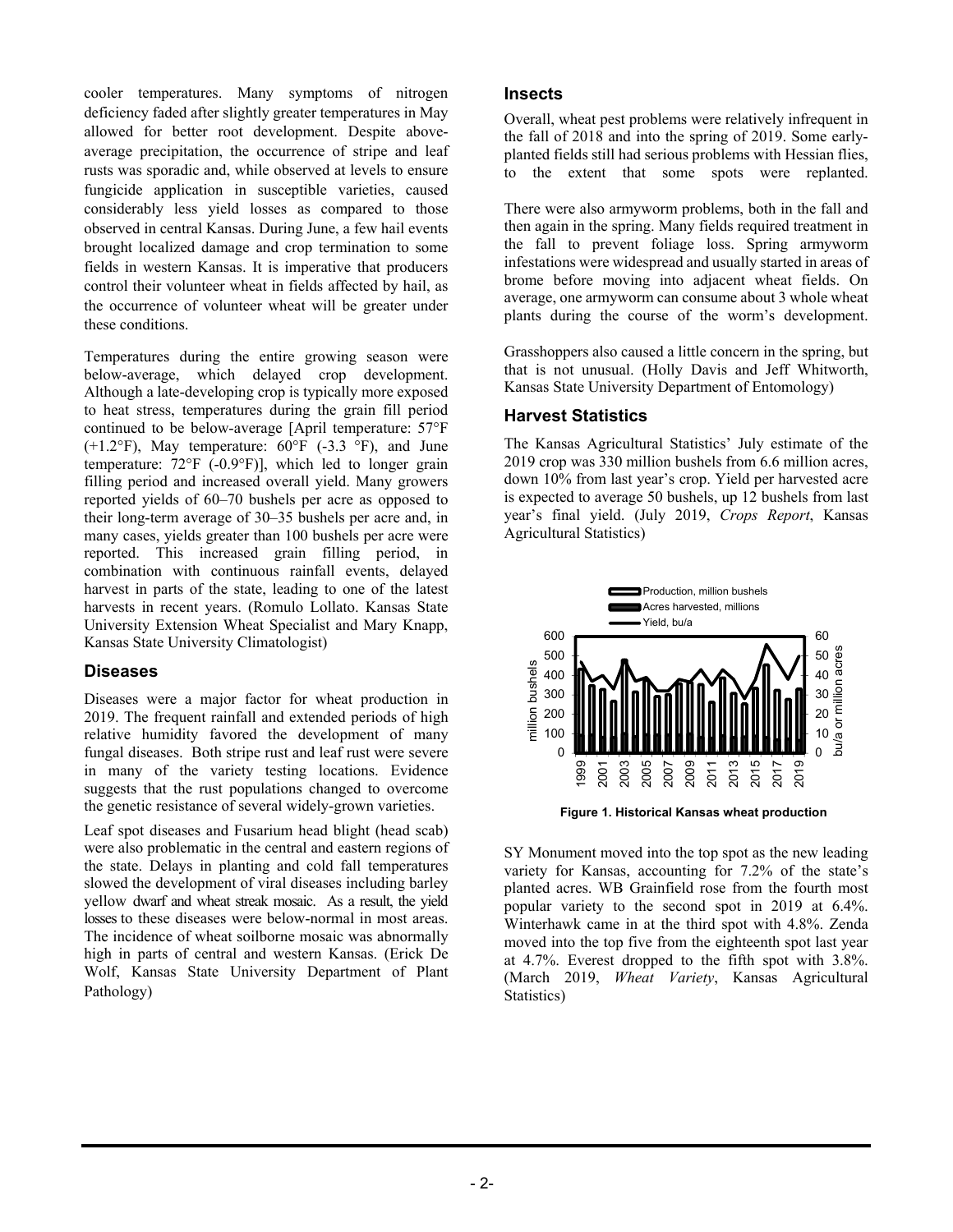# **Acreage Distribution**



**Figure 2. Leading wheat varieties in Kansas; percentage of seeded acreage for 2019 crop**

# **2019 PERFORMANCE TESTS**

The Kansas Agricultural Experiment Station annually compares both new and currently grown varieties in the state's major crop-producing areas. These performance tests generate unbiased performance information designed to help Kansas growers select wheat varieties suited for their area and conditions.

Site descriptions and management practices for each site are summarized in Table 3. One-year or one-location results can be misleading because of the possibility of unusual weather or pest conditions. **Be sure to keep extenuating environmental conditions in mind when examining test results.** For more information please visit: *[agronomy.ksu.edu/services/crop-performance](https://www.agronomy.k-state.edu/services/crop-performance-tests/index.html)tests/index.html.*

#### **Varieties**

Public varieties are selected for inclusion in the tests on the basis of several criteria. Most represent new or established varieties from Nebraska, Oklahoma, Texas, and Colorado with potential for successful use in Kansas. Some are included as long-term checks. Others are entered at the request of the originating institution.

Originators or marketers enter privately developed varieties voluntarily. Entrants choose both the entries and test sites. The 2019 entrants are listed in Table 1.

# **Results and Variety Characterization**

Results from Kansas tests are presented in Tables 4 through 9. Yields are reported as bushels per acre (60 lb/bu) and are adjusted to a moisture content of 13% where moistures were reported at harvest. Yields also are converted to percentages of the test average to speed recognition of the highest-yielding entries. Multi-year averages are presented for those varieties entered more than 1 year.

Additional information such as test weight, heading date, and plant height is helpful for fine-tuning variety

comparisons. Planting varieties with a range of maturities helps minimize weather risks.

At the bottom of each table is the (0.05) least significant difference (LSD) for each column of replicated data. The LSD is essentially a "margin of error" that shows how big the difference between two varieties must be for one to be 95% confident that the difference is real. The use of the LSD is intended to reduce the chance of overemphasizing small differences. Small variations in soil structure, fertility, water-holding characteristics, and other test-site characteristics can cause considerable yield variation among plots of one variety.

# **Electronic Access**

To access crop performance testing information electronically, visit the website at: *[agronomy.ksu.edu/services/crop-performance](https://www.agronomy.k-state.edu/services/crop-performance-tests/index.html)tests/index.html.*

## **Research and Duplication Policy**

When companies submit entries, permission is given to Kansas State University to test varieties and/or hybrids designated on the entry forms in the manner indicated in the test announcements. Seed submitted for testing should be a true sample of the seed being offered for sale.

All results from Kansas Crop Performance Tests belong to the University and the public and shall be controlled by the University to produce the greatest benefit to the public. Performance data may be used in the following ways: 1) Tables may be reproduced in their entirety, provided the source is referenced and data are not manipulated or reinterpreted; and 2) advertising statements by an individual company about the performance of its entries may be made as long as they are accurate statements about the data as published, with no reference to other companies' names or cultivars. In both cases, the following must be included with the reprint or ad citing the appropriate publication number and title: "See the official Kansas State University Agricultural Experiment Station and Cooperative Extension Service Report of Progress 1151 '2019 Kansas Performance Tests with Winter Wheat Varieties,' or the Kansas Crop Performance Test website, *[agronomy.ksu.edu/services/crop-performance-tests](https://www.agronomy.k-state.edu/services/crop-performance-tests/index.html)* for details. Endorsement or recommendation by Kansas State University is not implied."

# **CONTRIBUTORS**

#### **Main Station, Manhattan**

Jane Lingenfelser, Assistant Agronomist Andrew Auld, Agronomy Holly Davis, Extension Entomologist Erick De Wolf, Extension Plant Pathologist Allan Fritz, Agronomy Mary Knapp, Weather Data Librarian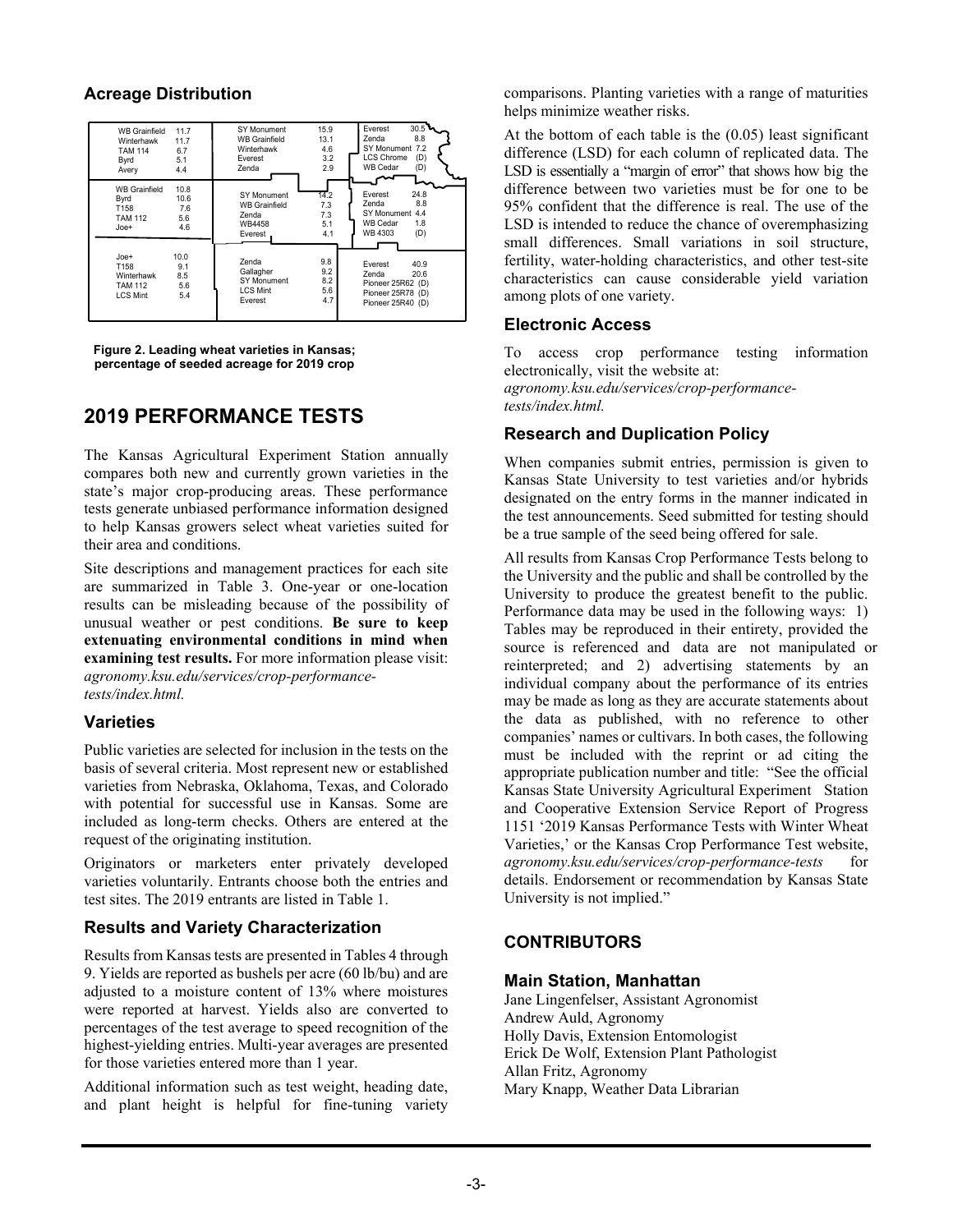#### **Main Station, Manhattan, continued**

Romulo Lollato, Extension Agronomist Jeff Whitworth, Extension Entomologist Shaun Winnie, Agronomy

### **Experiment Fields**

Eric Adee, Ottawa Andrew Esser, Scandia James Kimball, Ottawa Michael Larson, Scandia Jane Lingenfelser, Hutchinson

#### **Research Centers**

Lucas Haag, Colby Lonnie Mengarelli, Parsons Gretchen Sassenrath, Parsons Alan Schlegel, Tribune Clayton Seaman, Hays Guorong Zhang, Hays

## **Cooperators**

Justin Knopf, Gypsum Calvin Bohnert, Mankato

Brand names appearing in this publication are for product identification purposes only. No endorsement is intended, nor is criticism implied of similar products not mentioned.

*Copyright 2019 Kansas State University Agricultural Experiment Station and Cooperative Extension Service. Contents of this publication may be freely reproduced for educational purposes. All other rights reserved. In each case, give credit to the author(s), 2019 Kansas Performance Tests with Winter Wheat Varieties, Kansas State University, August 2019. Contribution number 20- 036-S from the Kansas Agricultural Experiment Station.* 

#### **Table 1. Entrants in the 2019 Kansas wheat performance tests**

| <b>Agrimaxx Wheat</b><br>Company<br>7167 Highbanks Road<br>Mascoutah, IL 62258<br>855-629-9432 | Corteva Pioneer<br>P.O. Box 1000<br>Johnston, IA 50131<br>515-535-3200                     | <b>Kansas Wheat Alliance</b><br>1990 Kimball Ave, Ste. 200<br>Manhattan, KS 66502<br>785-320-4080          | University of Nebraska<br>Room 362D Plant Science Bldg<br>Lincoln, NE 68583<br>402-472-1538  | <b>Polansky Seed</b><br>2729 M Street<br>Belleville, KS 66935<br>785-527-2271                 |
|------------------------------------------------------------------------------------------------|--------------------------------------------------------------------------------------------|------------------------------------------------------------------------------------------------------------|----------------------------------------------------------------------------------------------|-----------------------------------------------------------------------------------------------|
| <b>AgriPro</b><br>11783 Ascher Rd.<br>Junction City, KS 66441<br>620-532-6283                  | <b>Croplan by WinField</b><br>4001 Lexington Ave N<br>Ardn Hills, MN 55126<br>218-686-4122 | <b>Limagrain Cereal</b><br><b>Seeds</b><br>2040 SE Frontage Road<br>Fort Collins, CO 80525<br>970-498-2200 | <b>Oklahoma Genetics, Inc.</b><br>P.O. Box 2113<br>Stillwater, OK 74076<br>405-744-7741      | <b>Watley Seed</b><br>Box 51<br>Spearman, TX 79081<br>800-659-3838                            |
| <b>AGSECO</b><br>P.O. Box 7<br>Girard, KS 66743<br>620-724-6223                                | <b>Dyna-Gro Seed</b><br>2660 Orr Road<br>Bloomville, OH 44818<br>419-310-6370              | <b>MFA</b><br>201 Ray Young Dr.<br>Columbia, MO 65201<br>573-874-5111                                      | <b>PlainsGold</b><br>4026 Timberline Road, Ste. 100<br>Ft. Collins, CO 80525<br>970-449-6994 | <b>WestBred-Monsanto</b><br>800 North Lindbergh Blyd<br>Creve Coeur, MO 63141<br>314-694-1000 |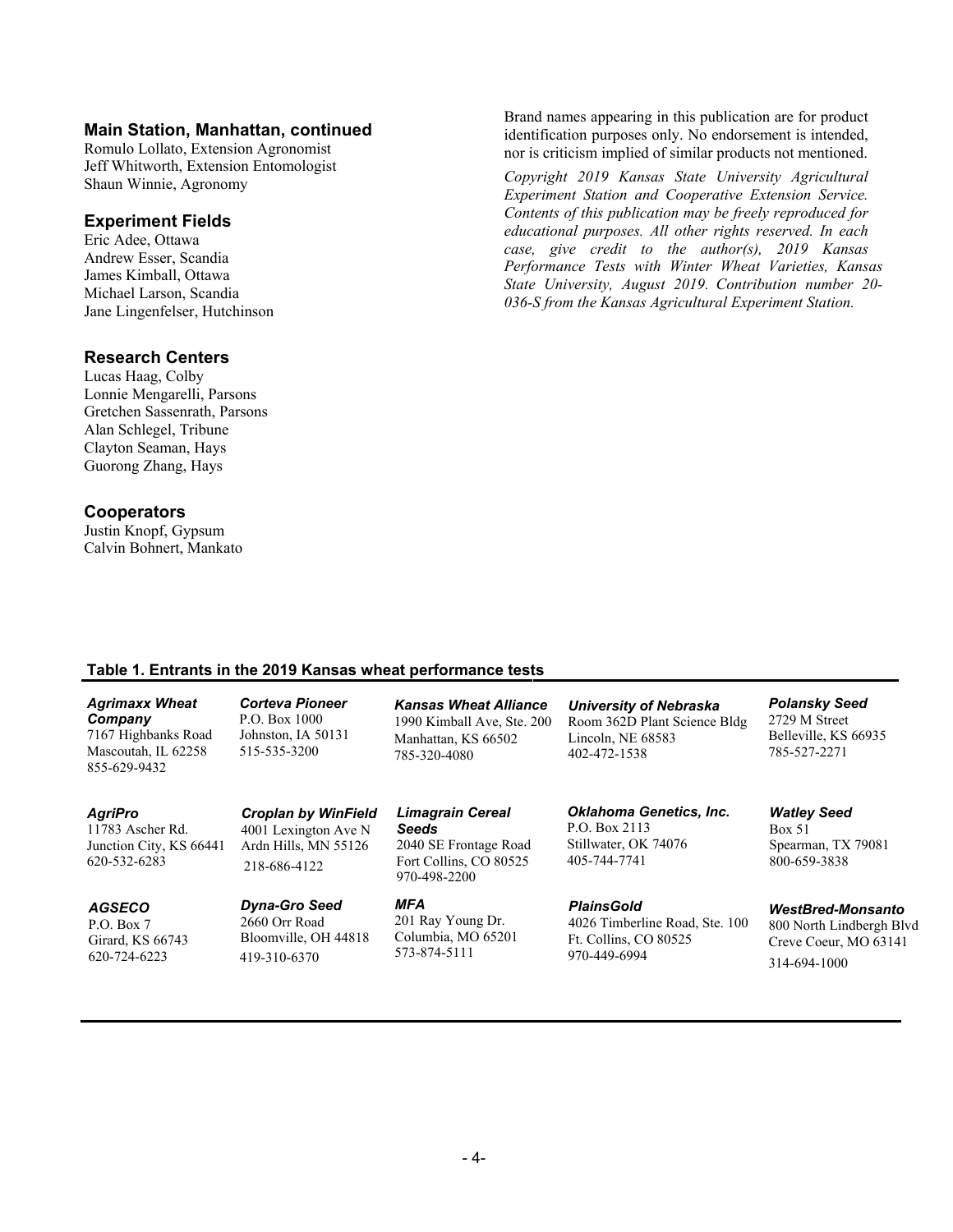#### **Table 2. Comparisons of leading winter wheat varieties--agronomy and quality**

|                      |        |                         |                                |                | Relative                 |                          |                         |                            |                          |                          |                                          |                          |                          |                          |                          |                |                         |
|----------------------|--------|-------------------------|--------------------------------|----------------|--------------------------|--------------------------|-------------------------|----------------------------|--------------------------|--------------------------|------------------------------------------|--------------------------|--------------------------|--------------------------|--------------------------|----------------|-------------------------|
|                      | % of   |                         | Agronomic ratings <sup>2</sup> |                | milling                  |                          |                         |                            |                          |                          | Resistance or tolerance to: <sup>2</sup> |                          |                          |                          |                          |                |                         |
|                      | Kansas |                         |                                |                | and                      | Soil-                    | Spindle                 | Wheat                      | Barley                   |                          |                                          |                          | Septoria                 |                          | Powd-                    |                | Hes-                    |
|                      | acres  | Straw                   | Matur-                         |                | baking                   | borne                    | streak                  | streak                     | yellow                   | Leaf                     | Stem                                     | <b>Stripe</b>            | Tritici                  | Tan                      | dery                     | Head           | sian                    |
| Variety <sup>1</sup> | 2019   | strength <sup>2</sup>   | ity                            | Height         | quality <sup>3</sup>     | mosaic                   | mosaic                  | mosaic                     | dwarf                    | rust                     | rust                                     | rust                     | blotch                   | spot                     | mildew                   | scab           | fly                     |
| <b>SY Monument</b>   | 7.2    | 5                       | 8                              | 6              | AC                       | $\mathbf{1}$             | $\mathbf{1}$            | $\overline{7}$             | 6                        | 4                        | 5                                        | 5                        | 4                        | 5                        | 5                        | $\overline{7}$ | $\overline{7}$          |
| <b>WB Grainfield</b> | 6.4    | 3                       | 6                              | $\overline{7}$ | AC                       | -1                       | $\mathbf{1}$            | 8                          | $\overline{7}$           | 6                        | $\overline{7}$                           | 7                        | 6                        | 6                        | 6                        | 7              | 8                       |
| Winterhawk           | 4.8    | 5                       | 5                              | 8              | AC                       |                          | $\mathbf 1$             | $\overline{7}$             | 5                        | $\overline{7}$           | 6                                        | 6                        | 7                        | 6                        | 6                        | $\overline{7}$ | 3                       |
| Zenda                | 4.7    | 2                       | $\overline{4}$                 | 6              | AC                       | -1                       | $\overline{\mathbf{1}}$ | $\overline{7}$             | 5                        | 3                        | 4                                        | 4                        | 4                        | 5                        | 5                        | 4              | 5                       |
| Everest              | 3.8    | 5                       | $\overline{1}$                 | 6              | LD                       | $\overline{1}$           | $\overline{1}$          | $\overline{7}$             | 4                        | 3                        | 8                                        | 8                        | 4                        | $\overline{7}$           | 3                        | 4              | 6                       |
| T158                 | 3.8    | $\mathbf{1}$            | 3                              | 5              | <b>AC</b>                | $\overline{2}$           | $\overline{2}$          | 5                          | 5                        | 8                        | 8                                        | 3                        | $\overline{7}$           | $\overline{4}$           | $\overline{2}$           | 8              | 4                       |
| <b>LCS Mint</b>      | 3.3    | 5                       | 5                              | $\overline{7}$ | <b>AC</b>                | $\overline{\mathbf{1}}$  | $\mathbf{1}$            | 6                          | $\overline{7}$           | $\overline{7}$           | $\overline{4}$                           | 5                        | 5                        | 5                        | 6                        | 8              | 9                       |
| Gallagher            | 2.9    | $\overline{\mathbf{c}}$ | $\overline{4}$                 | 5              | AC                       | $\mathbf{1}$             | $\overline{1}$          | $\overline{7}$             | 6                        | 3                        | 3                                        | 3                        | 5                        | $\overline{7}$           | 6                        | 7              | 1                       |
| Joe+                 | 2.6    | $\overline{2}$          | $\overline{7}$                 | $\overline{7}$ | AC                       | 8                        | 8                       | 6                          | $\overline{7}$           | $\overline{7}$           | 3                                        | 8                        | 3                        | 8                        | 5                        | $\overline{7}$ | $\overline{\mathbf{c}}$ |
| <b>TAM 114</b>       | 2.5    | 4                       | 6                              | 6              | EX                       | 8                        | 8                       | $\overline{7}$             | 6                        | $\overline{4}$           | $\overline{7}$                           | 3                        | 5                        | $\overline{7}$           | 5                        | $\overline{7}$ | $\overline{7}$          |
| <b>TAM 111</b>       | 2.2    | 2                       | $\overline{4}$                 | 6              | <b>AC</b>                | 8                        | 8                       | $\overline{7}$             | $\overline{7}$           | 8                        | 3                                        | 8                        | 5                        | 6                        | 6                        | $\overline{7}$ | 6                       |
| <b>Byrd</b>          | 2.1    | $\mathbf 1$             | 5                              | 5              | AC                       | $\overline{2}$           | $\overline{2}$          | 5                          | $\overline{7}$           | 8                        | 8                                        | 8                        | --                       | $\overline{7}$           | 3                        | $\overline{7}$ | 9                       |
| <b>TAM 112</b>       | 2.0    | $\overline{4}$          | $\overline{2}$                 | 5              | AC                       | 8                        | 8                       | 5                          | $\overline{7}$           | 8                        | 3                                        | 8                        | 5                        | 6                        | $\overline{1}$           | 8              | 8                       |
| <b>WB 4458</b>       | 1.6    | 2                       | $\overline{4}$                 | 5              | AC                       | $\mathbf{1}$             | $\overline{1}$          | 6                          | 6                        | $\overline{7}$           | $\mathbf{1}$                             | 4                        | $\overline{7}$           | 5                        | $\overline{7}$           | 9              | 9                       |
| Oakley CL            | 1.4    | 6                       | $\overline{7}$                 | $\overline{7}$ | <b>AC</b>                | $\overline{7}$           | $\overline{7}$          | 3                          | 6                        | 5                        | $\overline{2}$                           | 4                        | 5                        | 6                        | $\overline{2}$           | 5              | 9                       |
| <b>LCS Chrome</b>    | 1.4    | 3                       | 8                              | $\overline{7}$ | AC                       | $\mathbf{1}$             | $\mathbf{1}$            | $\overline{7}$             | $\overline{7}$           | $\overline{2}$           | $\overline{2}$                           | 4                        | 4                        | 4                        | 6                        | $\overline{7}$ | 1                       |
| Doublestop CL Plus   | 1.3    | $\overline{2}$          | 9                              | $\overline{7}$ | <b>AC</b>                | $\mathbf{1}$             | $\overline{1}$          | 6                          | 6                        | 3                        | $\overline{2}$                           | 4                        | 6                        | 6                        | 5                        | 8              | 9                       |
| Denali               | 1.1    | $\overline{\mathbf{c}}$ | $\overline{7}$                 | $\overline{7}$ | AC                       | 8                        | 8                       | 6                          | $\overline{7}$           | $\overline{7}$           | 3                                        | 8                        | --                       | 8                        | 5                        | $\overline{7}$ | $\overline{\mathbf{c}}$ |
| Avery                | 1.0    | 5                       | $\overline{7}$                 | $\overline{7}$ | AC                       |                          | $\mathbf 1$             | 5                          | $\overline{7}$           | 8                        | 8                                        | 8                        | $\overline{a}$           | 7                        | 3                        | $\overline{7}$ | 9                       |
| Larry                | 1.0    | 3                       | 6                              | 6              | AC                       | -1                       | $\mathbf{1}$            | 6                          | $\overline{7}$           | $\overline{7}$           | $\overline{c}$                           | 2                        | 6                        | 5                        | 5                        | 6              | 9                       |
| Langin               | 0.9    | 6                       | 5                              | 3              | EX                       | -1                       | $\mathbf 1$             | 7                          | $\overline{\phantom{a}}$ | $\overline{7}$           | 8                                        | 3                        | 7                        | 8                        | $\overline{7}$           | 8              | 8                       |
| <b>WB Cedar</b>      | 0.9    | -1                      | 1                              | $\mathbf{1}$   | <b>AC</b>                | -1                       | $\overline{\mathbf{1}}$ | $\overline{7}$             | 6                        | 5                        | 3                                        | 3                        | 4                        | 5                        | $\overline{2}$           | 7              | 9                       |
| Tatanka              | 0.8    | 6                       | 5                              | 5              | <b>AC</b>                | $\overline{1}$           | $\overline{1}$          | $\overline{7}$             | 5                        | 6                        | $\overline{2}$                           | 2                        | $\overline{7}$           | 7                        | $\overline{7}$           | $\overline{7}$ | 9                       |
| SY Grit              | 0.6    | 1                       | 5                              | $\overline{7}$ | AC                       | $\overline{\mathbf{1}}$  | $\overline{1}$          | $\overline{7}$             | $\overline{7}$           | 6                        | $\overline{2}$                           | $\overline{7}$           | 5                        | $\overline{4}$           | $\overline{7}$           | $\overline{7}$ | 9                       |
| SY Wolf              | 0.5    | 1                       | 5                              | 5              | AC                       | $\overline{2}$           | $\overline{1}$          | 6                          | 6                        | $\overline{2}$           | $\overline{2}$                           | 6                        | 3                        | 3                        | 5                        | $\overline{7}$ | $\overline{7}$          |
| KanMark              | 0.5    | 1                       | 5                              | 3              | <b>AC</b>                | $\mathbf{1}$             | $\mathbf{1}$            | 6                          | 6                        | $\overline{2}$           | $\mathbf{3}$                             | 6                        | 6                        | 6                        | $\overline{7}$           | 8              | 9                       |
| Thunderbird          | 0.5    | $-$                     | $\overline{\phantom{a}}$       | $\overline{a}$ | $\overline{\phantom{a}}$ | $\overline{\phantom{a}}$ | --                      | --                         | --                       | $\overline{\phantom{a}}$ | --                                       | $\overline{\phantom{a}}$ | $\overline{\phantom{a}}$ | --                       | $\overline{\phantom{a}}$ | --             | $-$                     |
| Danby*               | 0.5    | 4                       | 3                              | 6              | AC                       | $\overline{7}$           | --                      | 5                          | 8                        | 8                        | $\overline{2}$                           | 5                        | 6                        | 8                        | $\overline{7}$           | $\overline{7}$ | 9                       |
| MIT                  | 0.4    | --                      | $\overline{\phantom{a}}$       | $\overline{a}$ | $\overline{\phantom{a}}$ | $\overline{\phantom{a}}$ | --                      | $\overline{\phantom{a}}$   | --                       | $\overline{\phantom{a}}$ | --                                       | $\overline{\phantom{a}}$ | --                       | $\overline{\phantom{a}}$ | $\overline{\phantom{a}}$ | --             | $-$                     |
| <b>TAM 113</b>       | 0.4    | 6                       | 5                              | 5              | AC                       | 8                        | 8                       | $\overline{7}$             | $\overline{7}$           | 3                        | $\overline{2}$                           | 4                        | $\overline{\phantom{a}}$ | $\overline{7}$           | $\overline{4}$           | $\overline{7}$ | 9                       |
| PostRock             | 0.4    | $\overline{2}$          | 3                              | 5              | <b>AC</b>                | 2                        | 5                       | 6                          | $\overline{7}$           | $\overline{7}$           | 3                                        | 5                        | 8                        | 5                        | 8                        | $\overline{7}$ | 8                       |
| AP503 CL2            | 0.4    | 1                       | $\sqrt{5}$                     | 5              | <b>AC</b>                | $\overline{2}$           | $\overline{5}$          | $\,6\,$                    | $\overline{7}$           | 8                        | $\overline{2}$                           | 5                        | $\overline{4}$           | $\overline{7}$           | $\overline{7}$           | $\overline{7}$ | 6                       |
| <b>Blends</b>        | 13.6   |                         |                                |                |                          |                          |                         |                            |                          |                          |                                          |                          |                          |                          |                          |                |                         |
| Other White          | 0.6    |                         |                                |                |                          |                          |                         |                            |                          |                          |                                          |                          |                          |                          |                          |                |                         |
| Other Red            | 21.4   |                         |                                |                |                          |                          |                         |                            |                          |                          |                                          |                          |                          |                          |                          |                |                         |
| Other Soft           | 0.5    |                         |                                |                |                          |                          |                         |                            |                          |                          |                                          |                          |                          |                          |                          |                |                         |
| *Hard white variety  | Scale: | $1 = Best$              | 1=Early                        | 1=Short        |                          |                          | Scale:                  | 1=Most resistant/tolerant  |                          |                          |                                          |                          |                          |                          |                          |                |                         |
|                      |        | 9=Poor                  | 9=Late                         | 9=Tall         |                          |                          |                         | 9=Least resistant/tolerant |                          |                          |                                          |                          |                          |                          |                          |                |                         |

<sup>1</sup>Varieties and percentage seeded acreage from the March 2019 wheat variety survey, Kansas Agricultural Statistics, Topeka, KS.

<sup>2</sup>Ratings by Erick De Wolf et al., K-State Plant Pathology. Final ratings and descriptions of disease and insect pests are available in "Wheat Variety Disease and Insect Ratings 2019" Publication MF991 from Kansas State U

<sup>3</sup> Ratings from K-State Wheat Quality Laboratory and USDA-ARS Hard Winter Wheat Quality Laboratory. EX= excellent baking quality; AC= acceptable baking quality; LD= least desirable baking quality.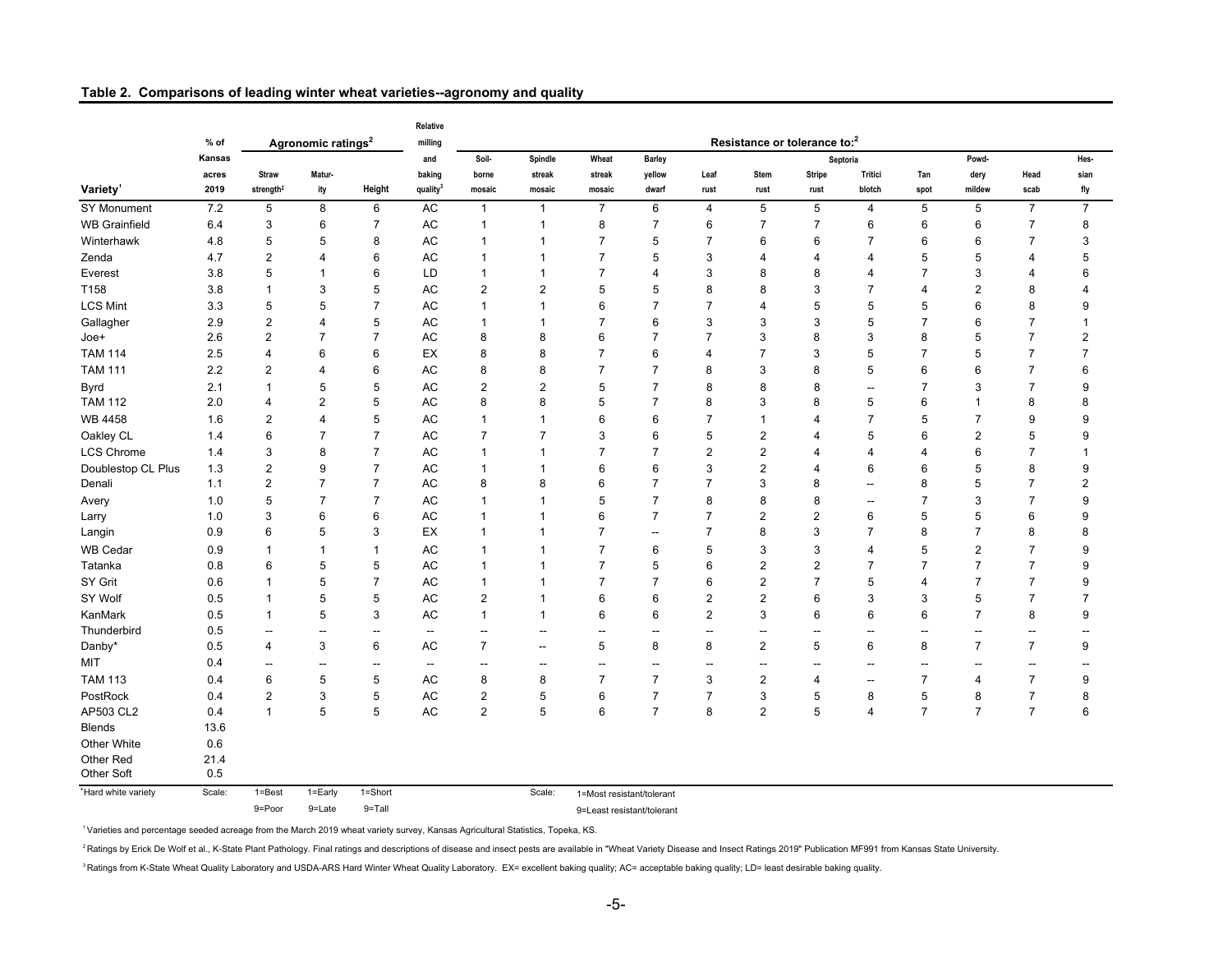## **Table 3. Wheat performance test site descriptions and management in 2019**

| Region                                                  | Soil type           |     |                           |    | <b>Plant-harvest dates</b> |                                                                                    |
|---------------------------------------------------------|---------------------|-----|---------------------------|----|----------------------------|------------------------------------------------------------------------------------|
| location                                                | previous crop       | N   | $P_2O_5$ K <sub>2</sub> O |    | seed rate                  | <b>Conditions</b>                                                                  |
|                                                         |                     |     |                           |    |                            |                                                                                    |
| <b>Northeast Drvland</b><br><b>Ashland Bottoms Farm</b> |                     |     |                           |    |                            |                                                                                    |
|                                                         | Reading silt loam   | 70  | 0                         | 0  | 11/1/2018-7/3/2019         | Fungicide applied. Generally good growing conditions.                              |
| Manhattan (MA)                                          | Soybean             |     |                           |    | $75$ lb/a                  |                                                                                    |
| <b>Southeast Dryland</b>                                |                     |     |                           |    |                            |                                                                                    |
| East Central KS Experiment Field                        | Woodson silt loam   | 122 | 50                        | 17 | 12/7/2018-                 | Abandoned. Planted late with poor emergence; severe hail                           |
| Ottawa (OT)                                             | Soybean             |     |                           |    | $60$ lb/a                  | storm in May.                                                                      |
| Southeast Agricultural Research Center                  | Parsons silt loam   | 110 | 46                        | 30 | 12/7/2018-                 | Abandoned. Planted late with poor emergence in March.                              |
| Parsons (PA)                                            | Corn                |     |                           |    | 90 lb/a                    |                                                                                    |
| <b>Soft Wheat</b>                                       |                     |     |                           |    |                            |                                                                                    |
| Southeast Agricultural Research Center                  | Parsons silt loam   | 110 | 46                        | 30 | 12/7/2018-                 | Abandoned. Planted late with poor emergence in March.                              |
| Parsons (PA)                                            | Corn                |     |                           |    | 90 lb/a                    |                                                                                    |
| <b>North Central Dryland</b>                            |                     |     |                           |    |                            |                                                                                    |
| North Central KS Experiment Field                       | Crete silt loam     | 130 | 0                         | 0  |                            | 10/24/2018-7/15/2019 No fungicide applied. Scab was present and severe in some     |
| Belleville (BE)                                         | Soybean             |     |                           |    | 90 lb/a                    | susceptible varieties.                                                             |
| North Central KS Farmer's Field                         | Harney silt loam    | 115 | 4                         | 0  | 11/2/2018-7/11/2019        | Fungicide applied. Good conditions throughout most of the                          |
| Beloit (BL)                                             | Soybean             |     |                           |    | 80 lb/a                    | season.                                                                            |
| <b>Central Dryland</b>                                  |                     |     |                           |    |                            |                                                                                    |
| Central KS Farmer's Field                               | Silty clay loam     | 50  | 0                         | 0  | 10/23/2018-                | Abandoned. Damaged by hail a week after heading.                                   |
| Gypsum (GY)                                             | Fallow              |     |                           |    | 60 lb/a                    |                                                                                    |
| Central KS Farmer's Field                               | McCook silt loam    | 60  | $\mathbf 0$               | 0  | 10/2/2018-                 | Abandoned. Damaged by hail shortly before harvest.                                 |
| Lorraine (LR)                                           | Wheat               |     |                           |    | 60 lb/a                    |                                                                                    |
| <b>South Central Dryland</b>                            |                     |     |                           |    |                            |                                                                                    |
| South Central KS Farmer's Field                         | Crete silt loam     | 60  | $\mathbf 0$               | 0  | 10/3/2018-                 | Abandoned. Poor emergence after 7 inches of rain in October.                       |
| McPherson (MC)                                          | Wheat               |     |                           |    | $60$ lb/a                  |                                                                                    |
| South Central KS Experiment Field                       | Funmar-Taver loam   | 90  | 0                         | 0  |                            | 10/22/2018-6/25/2019 Stripe rust and leaf rust were present. No fungicide applied. |
| Hutchinson (HU)                                         | Soybean             |     |                           |    | 75 lb/a                    |                                                                                    |
| South Central KS Farmer's Field                         | Sandy loam          | 40  | 0                         | 0  | 11/6/2018-                 | Abandoned. Water-logged soils for portion of growing season.                       |
| Conway Springs (CW)                                     | Fallow              |     |                           |    | 60 lb/a                    |                                                                                    |
| <b>Northwest Dryland</b>                                |                     |     |                           |    |                            |                                                                                    |
| Agricultural Research Center                            | Harney silt loam    | 70  | 0                         | 0  | 10/3/2018-7/2/2019         | No fungicide applied. Stripe rust was present in susceptible                       |
| Hays (HA)                                               | Wheat               |     |                           |    | $60$ lb/a                  | varieties. Uneven emergence in the fall.                                           |
| Northwest Research-Extension Center                     | Keith silt loam     | 60  | 0                         | 0  | 9/24/2018-7/14/2019        | Fungicide applied. Good establishment in the fall.                                 |
| Colby (CO)                                              | Wheat               |     |                           |    | 60 lb/a                    |                                                                                    |
| Northwest Research-Extension Center                     | Richfield silt loam | 100 | 24                        | 0  | 10/5/2018-7/11/2019        | Fungicide applied. Some stripe and leaf rust present.                              |
| Tribune (TR)                                            | Wheat               |     |                           |    | 60 lb/a                    |                                                                                    |
| Northwest KS Farmer's Field                             | Harney clay loam    | 40  | 0                         | 0  | 9/27/2018-7/19/2019        | Fungicide applied. Good establishment in the fall.                                 |
| Decatur (DC)                                            | Field pea           |     |                           |    | 90 lb/a                    |                                                                                    |
| <b>Southwest Dryland</b>                                |                     |     |                           |    |                            |                                                                                    |
| Southwest KS Farmer's Field                             | Harney clay loam    | 80  | 40                        | 0  | 10/2/2018-                 | Abandoned. Poor emergence in the fall.                                             |
| Larned (LA)                                             | Grain sorghum       |     |                           |    | 90 lb/a                    |                                                                                    |
| Southwest KS Farmer's Field                             | Harney clay loam    | 100 | 0                         | 0  | 10/2/2018-                 | Abandoned. Poor emergence in the fall.                                             |
| Mullinville (MV)                                        | Grain sorghum       |     |                           |    | 90 lb/a                    |                                                                                    |
| Southwest Research-Extension Center                     | Keith silt loam     | 60  | 0                         | 0  | 9/25/2018-7/6/2019         | No fungicide applied. Above-normal precipitation led to a good                     |
| Garden City (GC)                                        | Grain sorghum       |     |                           |    | 65 lb/a                    | growing season.                                                                    |
| Western Irrigated                                       |                     |     |                           |    |                            |                                                                                    |
| Northwest Research-Extension Center                     | Keith silt loam     | 100 | 0                         | 0  | 9/24/2018-7/14/2019        | Fungicide applied. Some stripe rust was present.                                   |
| Colby (CO)                                              | Fallow              |     |                           |    | 120 lb/a                   |                                                                                    |
| Southwest Research-Extension Center                     | Keith silt loam     | 100 | 0                         | 0  | 9/25/2018-7/6/2019         | Fungicide applied. Above-normal precipitation led to a good                        |
| Garden City (GC)                                        | Grain sorghum       |     |                           |    | 120 lb/a                   | growing season.                                                                    |
| Western KS Farmer's Field                               | Scott silt loam     | 90  | 0                         | 0  | 9/22/2018-7/11/2019        | Fungicide applied. Generally good growing conditions with mild                     |
| Healy, Lane County (LN)                                 | Fallow              |     |                           |    | 80 lb/a                    | hail late in season.                                                               |
|                                                         |                     |     |                           |    |                            |                                                                                    |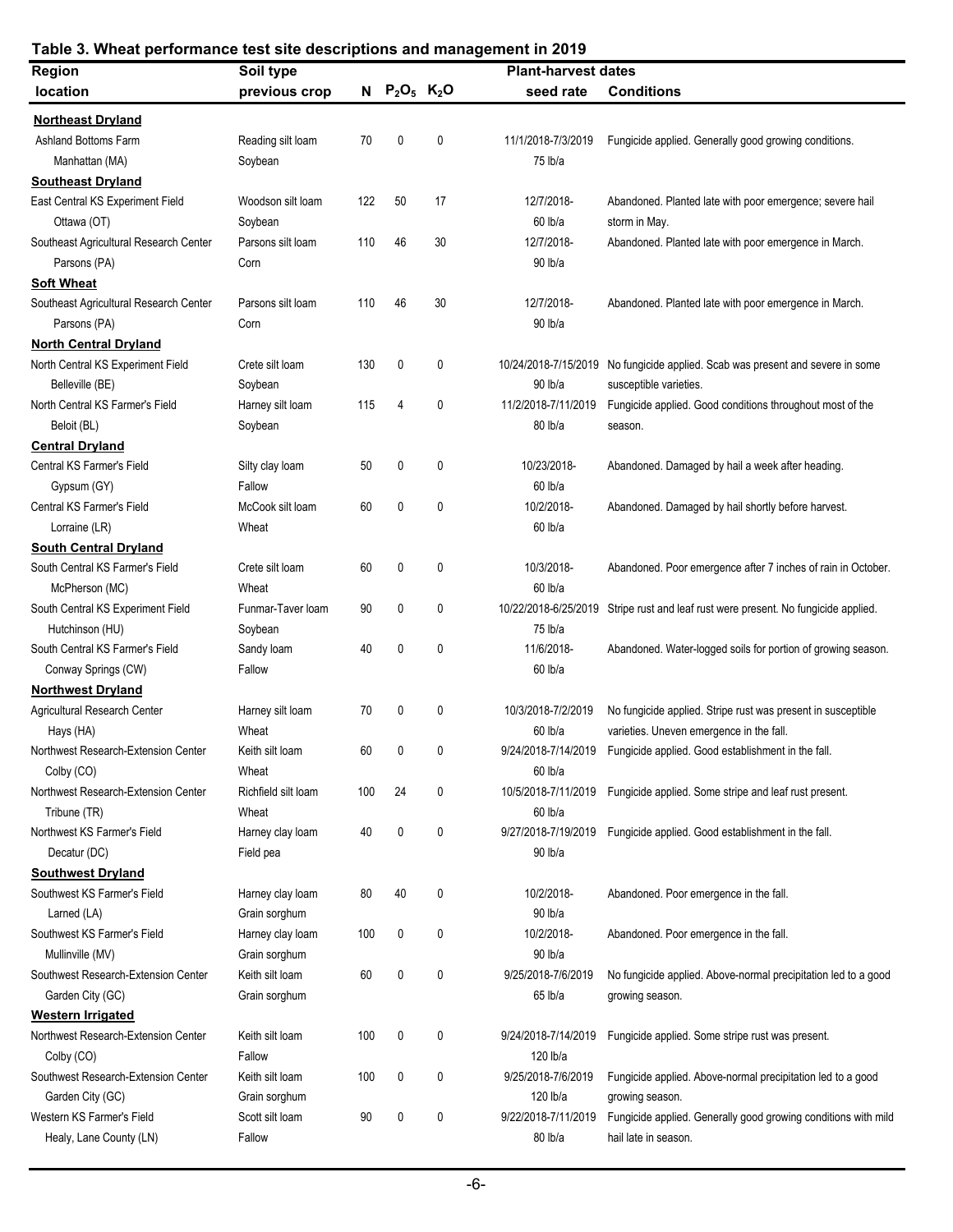| <b>Brand / Name</b>  | MA <sup>1</sup>  | MA                | МA                  | 2 yr                     | -MIA-<br>$3 \text{ yr}$  |
|----------------------|------------------|-------------------|---------------------|--------------------------|--------------------------|
|                      | yield (bu/a)     | % of test average | test weight (lb/bu) |                          | multiyear av. (bu/a)     |
| <b>AgriMAXX</b>      |                  |                   |                     |                          |                          |
| AM Eastwood          | 58               | 86                | 49                  | 48                       | --                       |
|                      |                  |                   |                     |                          |                          |
| <b>AgriPro</b>       |                  |                   |                     |                          |                          |
| <b>Bob Dole</b>      | 73               | 107               | 54                  | 61                       | 65                       |
| <b>SY Benefit</b>    | 58               | 85                | 53                  | 53                       | 65                       |
| SY Grit              | 58               | 85                | 52                  | 54                       | 64                       |
| SY Monument          | 65               | 96                | 52                  | 54                       | 64                       |
| <b>AGSECO</b>        |                  |                   |                     |                          |                          |
| <b>AG Gallant</b>    | 65               | 95                | 53                  | 57                       | 72                       |
| AG Icon              | 73               | 108               | 54                  | 61                       | 65                       |
| <b>AG Robust</b>     | 58               | 85                | 53                  | 50                       | 62                       |
| <b>KWA</b>           |                  |                   |                     |                          |                          |
| Everest              | 69               | 101               | 55                  | 57                       | 70                       |
| Larry                | 67               | 98                | 51                  | 59                       | --                       |
| Zenda                | 71               | 104               | 56                  | 58                       | 65                       |
| Limagrain            |                  |                   |                     |                          |                          |
| <b>LCS Valiant</b>   | 70               | 103               | 53                  | --                       | --                       |
| OGI                  |                  |                   |                     |                          |                          |
| Gallagher            | 72               | 106               | 54                  | 60                       | 75                       |
| Iba                  | 71               | 104               | 54                  | 57                       | 71                       |
| Smith's Gold         | 69               | 101               | 53                  | --                       | --                       |
| Polansky             |                  |                   |                     |                          |                          |
| Paradise             | 63               | 92                | 52                  | 55                       | 71                       |
| Rock Star            | 68               | 100               | 52                  | --                       | $\qquad \qquad -$        |
| WestBred             |                  |                   |                     |                          |                          |
| WB4269               | 73               | 108               | 53                  | 61                       | 68                       |
| WB4303               | 64               | 94                | 50                  | --                       | --                       |
| WB4418               | 68               | 100               | 53                  | 57                       | --                       |
| WB4699               | 87               | 128               | 55                  |                          |                          |
| WB4792               | 67               | 99                | 52                  | --                       | --                       |
| <b>WB-Grainfield</b> | 67               | 98                | 51                  | 59                       | 69                       |
| <b>Experimentals</b> |                  |                   |                     |                          |                          |
| AM EX1508C AgriMAXX  | 80               | 117               | 56                  |                          |                          |
| XB4520 WestBred      | 70               | 102               | 52                  | $\overline{\phantom{a}}$ | $\overline{\phantom{a}}$ |
|                      |                  |                   |                     |                          |                          |
| Averages             | 68               | 100               | 53                  |                          |                          |
| CV (%)               | $\boldsymbol{9}$ | $\boldsymbol{9}$  | $\overline{c}$      |                          |                          |
| $LSD (0.05)^*$       | 9                | 13                | 2                   | --                       | $-$                      |

#### **Table 4. 2019 NORTHEAST Kansas dryland winter wheat performance test, fungicide applied -MA-**

 $1$  MA= Manhattan, KS, Ashland Bottoms Research Farm, Riley County.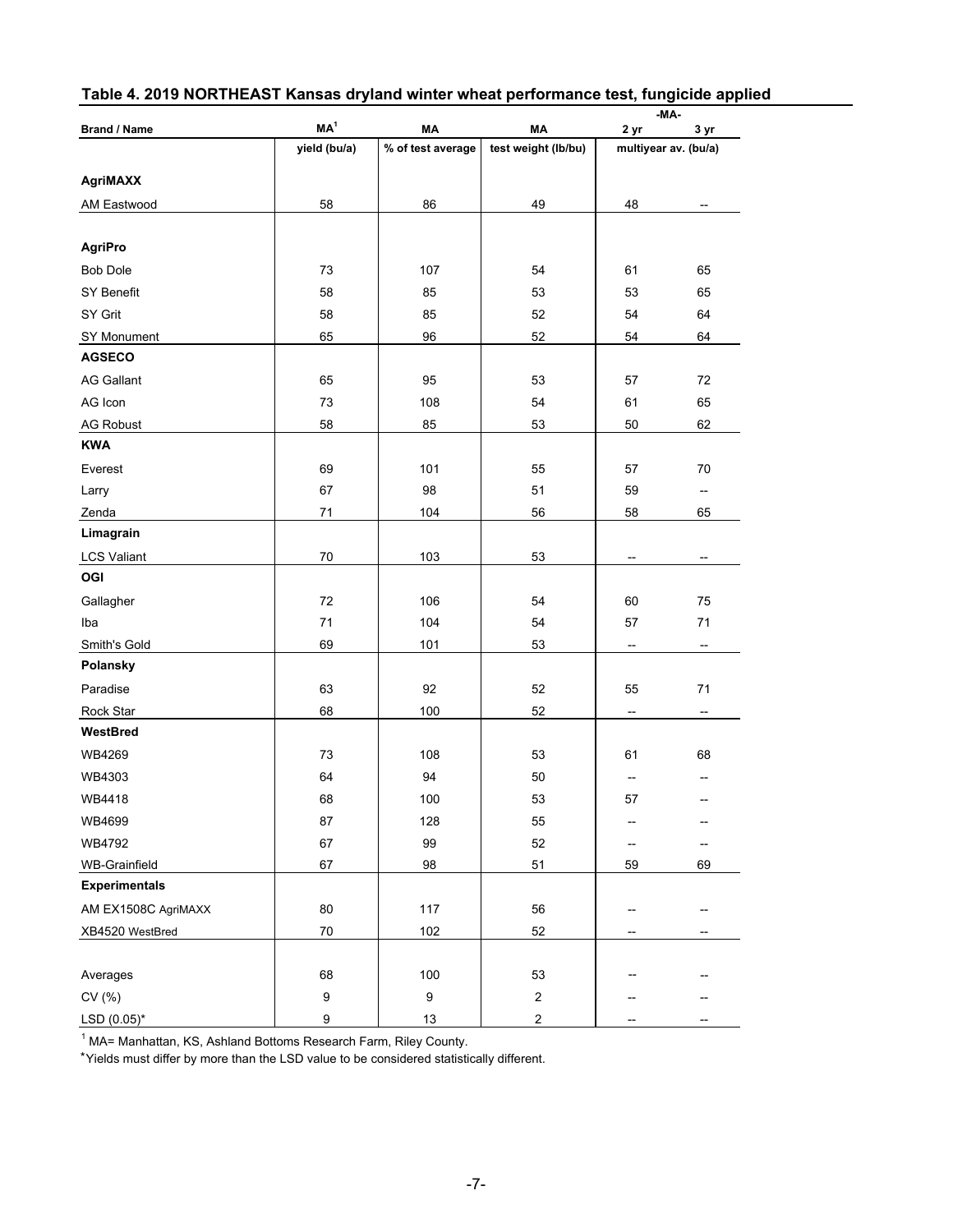|                             |                 |                 |                          |            |                   |                          |      | -BE-                     |                          | -BL-                     |                |            |          |          |              |     |
|-----------------------------|-----------------|-----------------|--------------------------|------------|-------------------|--------------------------|------|--------------------------|--------------------------|--------------------------|----------------|------------|----------|----------|--------------|-----|
| <b>Brand / Name</b>         | BE <sup>1</sup> | BL <sup>2</sup> | Av.                      | BE         | BL                | Av.                      | 2 yr | 3 yr                     | 2 yr                     | 3 yr                     | BE             | BL         | Av.      | BE       | BL           | Av. |
|                             |                 | yield (bu/a)    |                          |            | % of test average |                          |      |                          | multiyear av. (bu/a)     |                          |                | tw (lb/bu) |          |          | height (in.) |     |
|                             |                 |                 |                          |            |                   |                          |      |                          |                          |                          |                |            |          |          |              |     |
| AgriMAXX                    |                 |                 |                          |            |                   |                          |      |                          |                          |                          |                |            |          |          |              |     |
| AM Eastwood                 | 35              | 67              | 51                       | 69         | 82                | 76                       | 42   | 56                       | 49                       | 59                       | 52             | 57         | 55       | 28       | 29           | 28  |
| <b>AgriPro</b>              |                 |                 |                          |            |                   |                          |      |                          |                          |                          |                |            |          |          |              |     |
| <b>Bob Dole</b>             | 70              | 100             | 85                       | 137        | 123               | 130                      | 56   | 66                       | 66                       | 67                       | 57             | 60         | 58       | 34       | 37           | 35  |
| SY 517 CL2                  | 57              | 87              | 72                       | 112        | 106               | 109                      | 53   | 65                       | 56                       | 64                       | 58             | 61         | 60       | 30       | 31           | 30  |
| <b>SY Benefit</b>           | 51              | 78              | 64                       | 100        | 95                | 98                       | 52   | 65                       | 52                       | 61                       | 57             | 60         | 58       | 31       | 33           | 32  |
| SY Grit                     | 42              | 75              | 58                       | 82         | 92                | 87                       | 45   | 60                       | 54                       | 60                       | 54             | 58         | 56       | 31       | 32           | 31  |
| SY Monument                 | 47              | 83              | 65                       | 91         | 102               | 96                       | 45   | 58                       | 57                       | 61                       | 57             | 59         | 58       | 30       | 32           | 31  |
| SY Rugged                   | 41              | 78              | 60                       | 81         | 96                | 88                       | 42   | 52                       | 56                       | 59                       | 55             | 59         | 57       | 27       | 29           | 28  |
| SY Wolf                     | 48              | 73              | 61                       | 94         | 89                | 92                       | 47   | 58                       | 52                       | 54                       | 56             | 60         | 58       | 30       | 31           | 30  |
| <b>SY Wolverine</b>         | 50              | 82              | 66                       | 97         | 100               | 99                       | --   | --                       | $\overline{\phantom{a}}$ | $\overline{\phantom{a}}$ | 55             | 59         | 57       | 27       | 29           | 28  |
| <b>AGSECO</b>               |                 |                 |                          |            |                   |                          |      |                          |                          |                          |                |            |          |          |              |     |
| <b>AG Gallant</b>           | 46              | 69              | 57                       | 90         | 84                | 87                       | 45   | 59                       | 49                       | 58                       | 55             | 59         | 57       | 28       | 30           | 29  |
| AG Icon                     | 56              | 83              | 69                       | 109        | 102               | 105                      | 50   | 62                       | 57                       | 64                       | 57             | 59         | 58       | 31       | 35           | 33  |
| <b>AG Robust</b>            | 53              | 74              | 63                       | 103        | 91                | 97                       | 52   | 69                       | 50                       | 57                       | 57             | 61         | 59       | 27       | 27           | 27  |
| Croplan                     |                 |                 |                          |            |                   |                          |      |                          |                          |                          |                |            |          |          |              |     |
| CP7826                      | 50              | 101             | 76                       | 98         | 124               | 111                      | 45   | --                       | 65                       | --                       | 57             | 61         | 59       | 36       | 37           | 36  |
| CP7869                      | 59              | 88              | 74                       | 116        | 107               | 112                      | 51   | --                       | 57                       | --                       | 56             | 60         | 58       | 31       | 34           | 33  |
| CP7909                      | 54              | 81              | 67                       | 105        | 100               | 102                      | --   | $\overline{\phantom{a}}$ | --                       | $\overline{\phantom{a}}$ | 57             | 59         | 58       | 30       | 31           | 30  |
| Dyna-Gro                    |                 |                 |                          |            |                   |                          |      |                          |                          |                          |                |            |          |          |              |     |
| Long Branch                 | 50              | 85              | 67                       | 97         | 103               | 100                      | 49   | 64                       | 56                       | 62                       | 54             | 59         | 57       | 32       | 35           | 34  |
| <b>KWA</b>                  |                 |                 |                          |            |                   |                          |      |                          |                          |                          |                |            |          |          |              |     |
| Everest                     | 60              | 80              | 70                       | 118        |                   | 108                      | 51   | 62                       |                          |                          | 59             | 61         | 60       | 30       | 31           |     |
|                             |                 |                 |                          |            | 98                |                          | 40   | 54                       | 55                       | 63                       |                |            |          | 29       |              | 30  |
| Larry                       | 38              | 77              | 57                       | 74         | 94                | 84                       |      |                          | 56                       | 60                       | 53             | 60         | 56       |          | 30           | 30  |
| Zenda                       | 68              | 82              | 75                       | 132        | 100               | 116                      | 60   | 68                       | 56                       | 60                       | 59             | 62         | 60       | 31       | 32           | 31  |
| Limagrain                   |                 |                 |                          |            |                   |                          |      |                          |                          |                          |                |            |          |          |              |     |
| <b>LCS Chrome</b>           | 59              | 89              | 74                       | 115        | 108               | 112                      | 51   | 65                       | 57                       | 62                       | 56             | 61         | 59       | 34       | 38           | 36  |
| <b>LCS Link</b>             | 58              | 97              | 77                       | 114        | 118               | 116                      | 50   | $\overline{\phantom{a}}$ | 61                       | $\overline{\phantom{a}}$ | 57             | 61         | 59       | 32       | 36           | 34  |
| <b>LCS Valiant</b>          | 56              | 96              | 76                       | 109        | 117               | 113                      | 52   | $\overline{\phantom{a}}$ | 64                       | $\overline{\phantom{a}}$ | 57             | 60         | 58       | 30       | 32           | 31  |
| OGI                         |                 |                 |                          |            |                   |                          |      |                          |                          |                          |                |            |          |          |              |     |
| <b>Bentley</b>              | 49              | 77              | 63                       | 96         | 94                | 95                       | 46   | 61                       | 54                       | 61                       | 55             | 57         | 56       | 32       | 35           | 33  |
| Lonerider                   | 35              | 55              | 45                       | 68         | 67                | 67                       | 44   | $\overline{\phantom{a}}$ | 44                       | $\overline{\phantom{a}}$ | 53             | 59         | 56       | 28       | 29           | 28  |
| Showdown                    | 50              | 73              | 62                       | 97         | 90                | 94                       | --   | $\overline{\phantom{a}}$ | $\overline{\phantom{a}}$ | $\overline{\phantom{a}}$ | 55             | 59         | 57       | 31       | 33           | 32  |
| <b>PlainsGold</b>           |                 |                 |                          |            |                   |                          |      |                          |                          |                          |                |            |          |          |              |     |
| Canvas                      | 52              | 76              | 64                       | 102        | 93                | 97                       | --   | --                       | --                       | --                       | 57             | 59         | 58       | 29       | 32           | 31  |
| <b>Crescent AX</b>          | 36              | 78              | 57                       | 70         | 95                | 83                       | --   | $\overline{\phantom{a}}$ | $\overline{\phantom{a}}$ | --                       | 56             | 60         | 58       | 30       | 32           | 31  |
| Langin                      | 48              | 74              | 61                       | 93         | 90                | 92                       | 46   | $\overline{\phantom{a}}$ | 54                       | $\overline{\phantom{a}}$ | 56             | 59         | 57       | 30       | 30           | 30  |
| Whistler                    | 33              | 73              | 53                       | 65         | 89                | 77                       | 37   | $\overline{\phantom{a}}$ | 48                       | $\overline{\phantom{a}}$ | 55             | 59         | 57       | 36       | 37           | 36  |
| Polansky                    |                 |                 |                          |            |                   |                          |      |                          |                          |                          |                |            |          |          |              |     |
| Paradise                    | 39              | 77              | 58                       | 76         | 94                | 85                       | 41   | 60                       | 53                       | 65                       | 54             | 60         | 57       | 28       | 31           | 29  |
| Rock Star                   | 55              | 88              | 71                       | 107        | 108               | 107                      | --   | --                       | --                       | --                       | 56             | 59         | 57       | 29       | 30           | 29  |
| WestBred                    |                 |                 |                          |            |                   |                          |      |                          |                          |                          |                |            |          |          |              |     |
| WB4269                      | 56              | 90              | 73                       | 109        | 110               | 110                      | 51   | 60                       | 59                       | 65                       | 57             | 60         | 58       | 27       | 30           | 29  |
| WB4418                      | 54              | 78              | 66                       | 105        | 95                | 100                      | 50   | --                       | 53                       | --                       | 56             | 59         | 58       | 29       | 29           | 29  |
| WB4462                      | 49              | 86              | 67                       | 96         | 105               | 100                      | --   | --                       | --                       | --                       | 55             | 60         | 58       | 33       | 34           | 33  |
| WB4699                      | 57              | 84              | 70                       | 111        | 102               | 106                      | --   | --                       | --                       | --                       | 57             | 60         | 58       | 28       | 29           | 29  |
| WB4792                      | 64              | 82              | 73                       | 125        | 101               | 113                      | --   | --                       | --                       | --                       | 57             | 60         | 58       | 32       | 34           | 33  |
| <b>WB-Grainfield</b>        | 44              | 87              | 66                       | 86         | 107               | 96                       | 43   | 60                       | 58                       | 62                       | 53             | 58         | 56       | 33       | 36           | 34  |
| <b>Experimentals</b>        |                 |                 |                          |            |                   |                          |      |                          |                          |                          |                |            |          |          |              |     |
|                             |                 |                 |                          |            |                   |                          |      |                          |                          |                          |                |            |          |          |              |     |
| AM EX1508C AgriMAXX         | 70<br>56        | 90<br>85        | 80<br>70                 | 136<br>109 | 110<br>104        | 123<br>106               |      |                          |                          | --                       | 59<br>57       | 61<br>61   | 60<br>59 | 32<br>31 | 33<br>32     | 32  |
| CPX79-10 Croplan            |                 |                 |                          |            |                   |                          | --   |                          |                          | --                       |                |            |          |          |              | 31  |
| NHH144913-3 Husker Genetics | 56              | 88              | 72                       | 110        | 107               | 108                      | --   | $\overline{\phantom{a}}$ | --                       | $\overline{\phantom{a}}$ | 54             | 58         | 56       | 32       | 33           | 33  |
| KS14HW106-6-6 Kansas        | 49              | 87              | 68                       | 95         | 106               | 101                      | 47   | $\overline{\phantom{a}}$ | 58                       | --                       | 55             | 59         | 57       | 29       | 30           | 29  |
| XB4520 WestBred             | 53              | 84              | 68                       | 103        | 102               | 103                      | --   | --                       | --                       | --                       | 56             | 60         | 58       | 31       | 32           | 31  |
|                             |                 |                 |                          |            |                   |                          |      |                          |                          |                          |                |            |          |          |              |     |
| Averages                    | 51              | 82              | 66                       | 51         | 82                | 66                       |      |                          |                          | --                       | 56             | 60         | 58       | 30       | 32           | 31  |
| CV (%)                      | 10              | $\overline{7}$  | --                       | 10         | $\overline{7}$    | $\overline{\phantom{a}}$ | --   |                          |                          | --                       | $\overline{2}$ | 1          | --       | 4        | 4            | --  |
| $LSD (0.05)^*$              | $\overline{7}$  | $\overline{7}$  | $\overline{\phantom{a}}$ | 14         | 9                 | $\overline{\phantom{a}}$ |      |                          |                          | --                       | 2              | 1          | --       | 2        | 2            |     |

 $1BE=$  Belleville, KS, North Central Experiment Field, Republic County. No fungicide applied.

<sup>2</sup>BL= Beloit, KS. farmer's field, Mitchell County. Fungicide applied.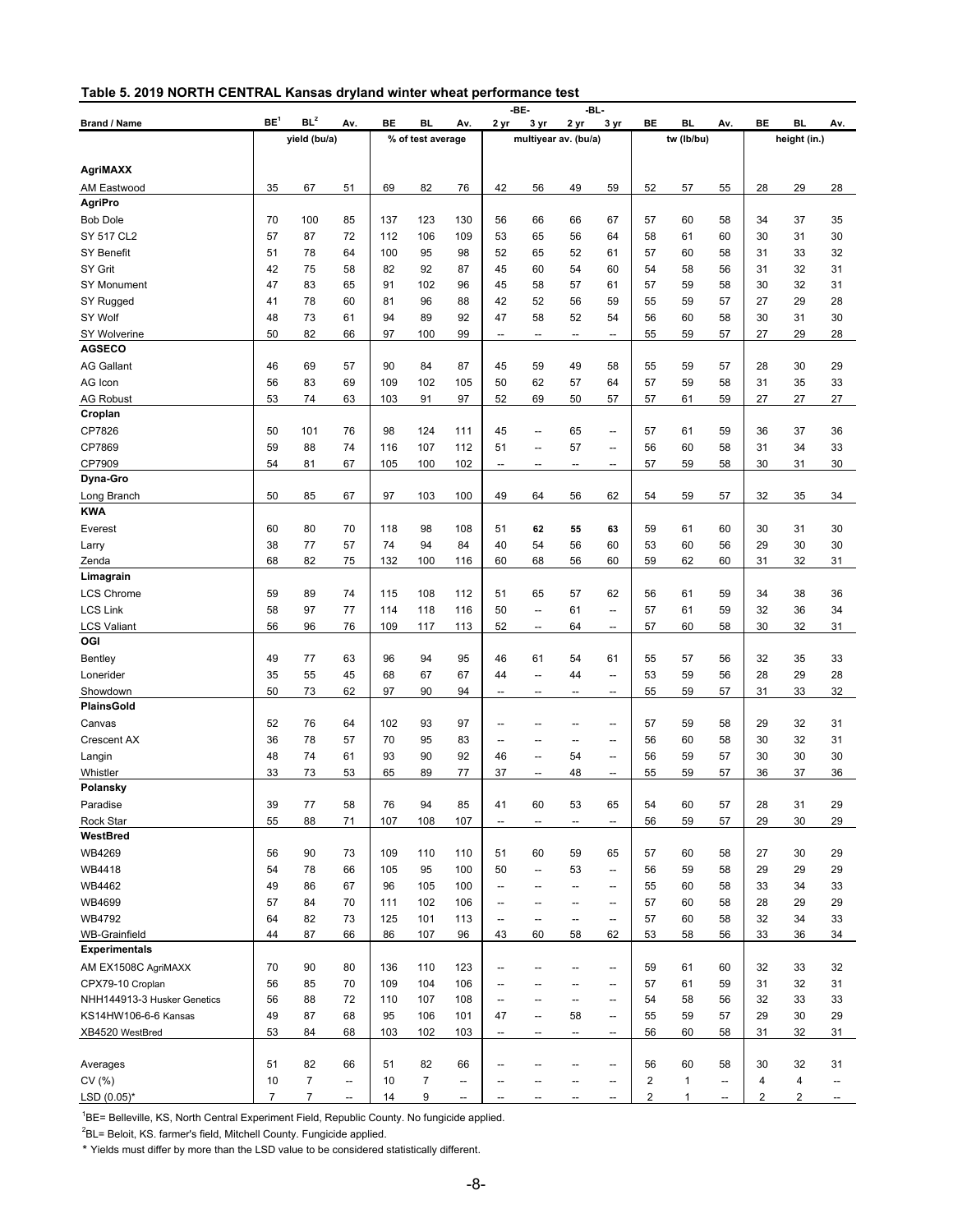|                           |                          |                 |                          |                          |                   |                                    |                          | -HU-                     |            |             |           |
|---------------------------|--------------------------|-----------------|--------------------------|--------------------------|-------------------|------------------------------------|--------------------------|--------------------------|------------|-------------|-----------|
| <b>Brand / Name</b>       | MC <sup>1</sup>          | HU <sup>2</sup> | CW <sup>3</sup>          | МC                       | HU                | CW                                 | 2 yr                     | 3 yr                     | HU         | HU          | HU        |
|                           |                          | yield (bu/a)    |                          |                          | % of test average |                                    |                          |                          | tw (lb/bu) | height (in) | lodge (%) |
| <b>AgriMAXX</b>           |                          |                 |                          |                          |                   |                                    |                          |                          |            |             |           |
|                           |                          |                 |                          |                          |                   |                                    |                          |                          |            |             |           |
| AM Eastwood               | $\overline{\phantom{a}}$ | 59              | $\qquad \qquad \cdots$   | $\qquad \qquad -$        | 79                | $\overline{\phantom{a}}$           | 43                       | 59                       | 53         | 32          | 0         |
| <b>AgriPro</b>            |                          |                 |                          |                          |                   |                                    |                          |                          |            |             |           |
| <b>Bob Dole</b>           | $\overline{\phantom{a}}$ | 100             | --                       | $\overline{\phantom{a}}$ | 136               | $\qquad \qquad -$                  | 68                       | 80                       | 58         | 35          | 0         |
| SY Achieve CL2            | --                       | 69              | --                       | --                       | 93                | $\overline{a}$                     | 49                       | 65                       | 58         | 34          | 0         |
| <b>SY Benefit</b>         | $\overline{a}$           | 73              | --                       | $\overline{\phantom{a}}$ | 99                | $\overline{a}$                     | 47                       | 63                       | 56         | 35          | 6         |
| SY Flint                  | $\overline{a}$           | 72              | --                       | $\overline{\phantom{a}}$ | 97                | $\overline{\phantom{a}}$           | 49                       | 62                       | 57         | 33          | 11        |
| SY Grit                   | --                       | 62              | --                       | --                       | 83                | --                                 | 48                       | 66                       | 49         | 33          | 0         |
| <b>SY Monument</b>        | --                       | 82              | --                       | --                       | 111               | --                                 | 55                       | 71                       | 56         | 35          | 0         |
| SY Rugged                 | --                       | 70              | --                       | $\overline{\phantom{a}}$ | 95                | $\overline{a}$                     | 49                       | 63                       | 56         | 30          | 0         |
| SY Wolverine              | $\overline{a}$           | 88              | $\overline{\phantom{a}}$ | $\overline{\phantom{a}}$ | 119               | $\overline{a}$                     | --                       | $\overline{\phantom{a}}$ | 59         | 32          | 0         |
| <b>AGSECO</b>             |                          |                 |                          |                          |                   |                                    |                          |                          |            |             |           |
| <b>AG Gallant</b>         | --                       | 58              | --                       | --                       | 79                | --                                 | 41                       | --                       | 57         | 29          | 1         |
| AG Icon                   | --                       | 86              | --                       | --                       | 116               | --                                 | 59                       | 74                       | 55         | 33          | 0         |
| Croplan                   |                          |                 |                          |                          |                   |                                    |                          |                          |            |             |           |
| CP7826                    | --                       | 81              | --                       | $\overline{\phantom{a}}$ | 110               | --                                 | 60                       | --                       | 53         | 36          | 6         |
| CP7869                    | $\overline{a}$           | 76              | --                       | $\overline{\phantom{a}}$ | 103               | $\qquad \qquad -$                  | 50                       | --                       | 56         | 33          | 8         |
| CP7909                    | --                       | 75              | $\overline{\phantom{a}}$ | $\overline{\phantom{a}}$ | 102               | --                                 | $\overline{\phantom{a}}$ | --                       | 58         | 32          | 15        |
| Dyna-Gro                  |                          |                 |                          |                          |                   |                                    |                          |                          |            |             |           |
| Long Branch               | --                       | 58              | $\overline{\phantom{a}}$ | $\overline{\phantom{a}}$ | 79                | $\qquad \qquad -$                  | 40                       | 57                       | 50         | 33          | 3         |
| <b>KWA</b>                |                          |                 |                          |                          |                   |                                    |                          |                          |            |             |           |
| Everest                   | $\overline{a}$           | 63              | --                       | $\overline{a}$           | 86                | $\qquad \qquad -$                  | 46                       | 62                       | 59         | 32          | 53        |
| Larry                     | --                       | 58              | $\overline{\phantom{a}}$ | $\overline{\phantom{a}}$ | 79                | $\qquad \qquad -$                  | 42                       | 59                       | 51         | 33          | 19        |
| Zenda                     | --                       | 85              | $\overline{\phantom{a}}$ | $\overline{\phantom{a}}$ | 116               | $\qquad \qquad -$                  | 56                       | 67                       | 60         | 33          | 0         |
| Limagrain                 |                          |                 |                          |                          |                   |                                    |                          |                          |            |             |           |
| <b>LCS Chrome</b>         | --                       | 95              | --                       | $\overline{\phantom{a}}$ | 129               | --                                 | 60                       | 72                       | 51         | 34          | 0         |
| <b>LCS Mint</b>           | --                       | 61              | --                       | $\overline{\phantom{a}}$ | 83                | --                                 | 47                       | 61                       | 54         | 34          | 43        |
|                           |                          |                 |                          |                          |                   |                                    |                          |                          |            |             |           |
| <b>LCS Valiant</b><br>OGI | $\overline{a}$           | 79              | $\overline{\phantom{a}}$ | $\overline{\phantom{a}}$ | 106               | $\qquad \qquad -$                  | 54                       | $\overline{\phantom{a}}$ | 56         | 32          | 1         |
|                           |                          |                 |                          |                          |                   |                                    |                          |                          |            |             |           |
| Bentley                   | --                       | 77              | --                       | --                       | 104               | --                                 | 55                       | 65                       | 56         | 35          | 0         |
| Doublestop CL Plus        | --                       | 90              | --                       | $\overline{\phantom{a}}$ | 121               | --                                 | 61                       | 70                       | 62         | 35          | 0         |
| Gallagher                 | $\overline{\phantom{a}}$ | 90              | $\overline{\phantom{a}}$ | $\overline{\phantom{a}}$ | 122               | $\overline{a}$                     | 58                       | 73                       | 56         | 34          | 3         |
| Green Hammer              | --                       | 96              | --                       | $\overline{\phantom{a}}$ | 130               | --                                 | $\qquad \qquad -$        | 96                       | 59         | 36          | 0         |
| Iba                       | --                       | 65              | --                       | --                       | 89                | --                                 | 43                       | 63                       | 58         | 32          | 3         |
| Lonerider                 | --                       | 57              | --                       | --                       | 78                | --                                 | 42                       | --                       | 57         | 31          | 55        |
| Showdown                  |                          | 69              | --                       | --                       | 94                | $-$                                | 48                       | 70                       | 52         | 33          | 3         |
| Smith's Gold              | --                       | 79              | --                       | $\overline{\phantom{a}}$ | 107               | --                                 | 53                       | 71                       | 57         | 33          | 0         |
| Spirit Rider              | --                       | $77 \,$         | --                       | --                       | 104               | --                                 | 55                       | 69                       | 54         | 29          | 0         |
| (W) Stardust              | $\overline{\phantom{a}}$ | 57              | $\hspace{0.05cm} \dashv$ | $\qquad \qquad -$        | $77 \,$           | --                                 | 40                       | 60                       | 55         | 32          | 1         |
| PlainsGold                |                          |                 |                          |                          |                   |                                    |                          |                          |            |             |           |
| Canvas                    | --                       | 60              | --                       | --                       | 81                | --                                 |                          | --                       | 53         | 33          | 9         |
| Crescent AX               | --                       | 69              | $\overline{\phantom{a}}$ | $\overline{a}$           | 94                | --                                 | --                       | --                       | 59         | 34          | 45        |
| Langin                    | $\overline{a}$           | 71              | --                       | --                       | 96                | --                                 | 57                       | --                       | 59         | 32          | 15        |
| Whistler                  | --                       | 47              | $\overline{\phantom{a}}$ | $\overline{\phantom{a}}$ | 64                | --                                 | 34                       | $\overline{\phantom{a}}$ | 50         | 36          | 88        |
| Polansky                  |                          |                 |                          |                          |                   |                                    |                          |                          |            |             |           |
| Paradise                  | --                       | 79              | $\overline{\phantom{a}}$ | $\qquad \qquad -$        | 107               | $\overline{\phantom{a}}$           | 58                       | 74                       | 57         | 32          | 0         |
| Rock Star                 |                          | 66              |                          |                          | $90\,$            |                                    |                          |                          | 53         | 32          | $\pmb{0}$ |
| Watley                    | --                       |                 | --                       | --                       |                   | --                                 | --                       | --                       |            |             |           |
|                           |                          |                 |                          |                          |                   |                                    |                          |                          |            |             |           |
| <b>TAM 204</b>            | --                       | 56              | $\overline{\phantom{a}}$ | $\overline{\phantom{a}}$ | 76                | $\overline{\phantom{a}}$           | 42                       | --                       | 47         | $33\,$      | 58        |
| WestBred                  |                          |                 |                          |                          |                   |                                    |                          |                          |            |             |           |
| WB4269                    | --                       | 79              | $\overline{\phantom{a}}$ | $\overline{\phantom{a}}$ | 107               | $\hspace{0.05cm} -\hspace{0.05cm}$ | 50                       | 64                       | 59         | $30\,$      | 4         |
| WB4303                    | $\qquad \qquad -$        | 71              | $\overline{\phantom{a}}$ | $\qquad \qquad -$        | 96                | $\overline{\phantom{a}}$           | 52                       | 68                       | 51         | 31          | 0         |
| WB4515                    | --                       | $72\,$          | $\overline{\phantom{a}}$ | --                       | 98                | --                                 | 55                       | 68                       | 56         | 33          | 4         |
| WB4699                    | --                       | 82              | --                       | --                       | 111               | ⊷                                  | $\overline{\phantom{a}}$ | --                       | 57         | 29          | $\pmb{0}$ |

#### **Table 6. 2019 SOUTH CENTRAL Kansas dryland winter wheat performance test**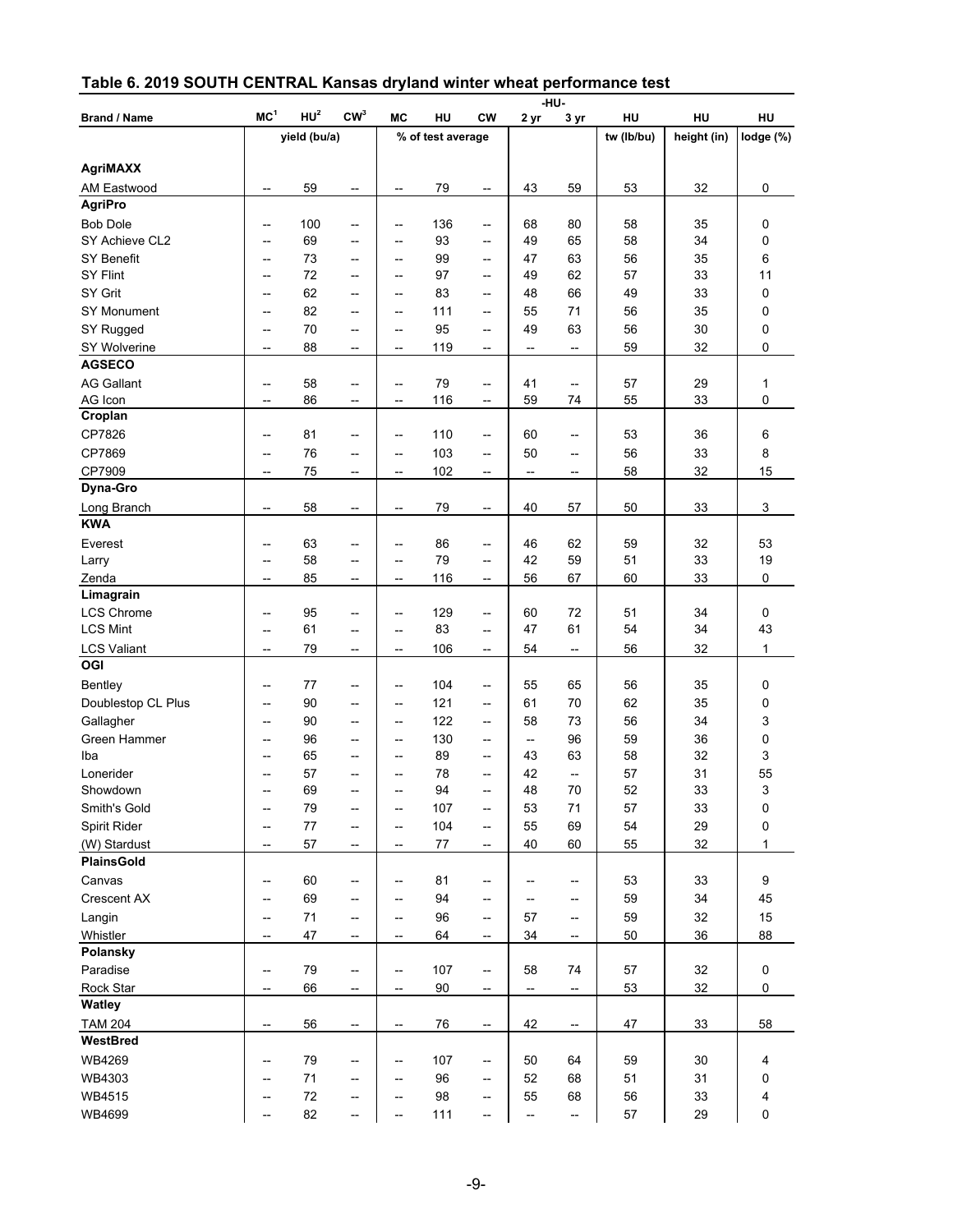|                         |                          |                 |                          |                                       |                   |                                       |      | -HU- |            |             |          |
|-------------------------|--------------------------|-----------------|--------------------------|---------------------------------------|-------------------|---------------------------------------|------|------|------------|-------------|----------|
| <b>Brand / Name</b>     | MC <sup>1</sup>          | HU <sup>2</sup> | CW <sup>3</sup>          | МC                                    | HU                | <b>CW</b>                             | 2 yr | 3 yr | HU         | HU          | HU       |
|                         |                          | yield (bu/a)    |                          |                                       | % of test average |                                       |      |      | tw (lb/bu) | height (in) | Iodge(%) |
| WestBred                |                          |                 |                          |                                       |                   |                                       |      |      |            |             |          |
| WB4792                  | $\overline{\phantom{a}}$ | 92              | $- -$                    | $\hspace{0.05cm}$ – $\hspace{0.05cm}$ | 125               | $\overline{\phantom{a}}$              | --   | --   | 50         | 34          | 0        |
| <b>WB-Grainfield</b>    | $- -$                    | 65              | $- -$                    | $- -$                                 | 88                | $\overline{\phantom{a}}$              | 50   | 67   | 55         | 33          | 8        |
| <b>Experimentals</b>    |                          |                 |                          |                                       |                   |                                       |      |      |            |             |          |
| AM EX1508C AgriMAXX     | $\overline{\phantom{a}}$ | 83              | $\overline{\phantom{a}}$ | --                                    | 113               | $- -$                                 |      |      | 59         | 32          |          |
| CPX79-10 Croplan        | $\overline{\phantom{a}}$ | 80              | $- -$                    | $\overline{\phantom{a}}$              | 108               | $\overline{\phantom{a}}$              | --   | --   | 55         | 32          | 0        |
| KS14HW106-6-6 Kansas    | $\overline{\phantom{a}}$ | 73              | $\overline{\phantom{a}}$ | --                                    | 98                | $\overline{\phantom{a}}$              | 56   | --   | 58         | 32          |          |
| DH11HRW053-34 Limagrain | $\overline{\phantom{a}}$ | 89              | $\overline{\phantom{a}}$ | $\overline{\phantom{a}}$              | 121               | $\hspace{0.05cm}$ – $\hspace{0.05cm}$ | --   | --   | 58         | 34          | $\Omega$ |
| XB4520 WestBred         | $\overline{\phantom{a}}$ | 74              | $\hspace{0.05cm}$        | --                                    | 100               | --                                    | --   | --   | 57         | 33          | 0        |
|                         |                          |                 |                          |                                       |                   |                                       |      |      |            |             |          |
| Averages                | --                       | 74              | --                       | --                                    | 100               | $- -$                                 |      |      | 56         | 33          | 9        |
| CV(% )                  | --                       | 9               | $\overline{\phantom{m}}$ | $- -$                                 | 9                 | $\hspace{0.05cm}$ – $\hspace{0.05cm}$ | --   | --   | 2          | 5           |          |
| $LSD (0.05)^*$          |                          | 9               | --                       |                                       | 13                | $\overline{\phantom{a}}$              |      |      | 2          | 2           |          |

# **Table 6 continued. 2019 SOUTH CENTRAL Kansas dryland winter wheat performance test**

<sup>1</sup>MC= McPherson, KS, farmer's field, McPherson County. Abandoned.

 ${}^{2}$ HU= Hutchinson, KS, South Central Experiment Field, Reno County. No fungicide applied.

<sup>3</sup>CW= Conway Springs, KS, farmer's field, Sumner County. Abandoned.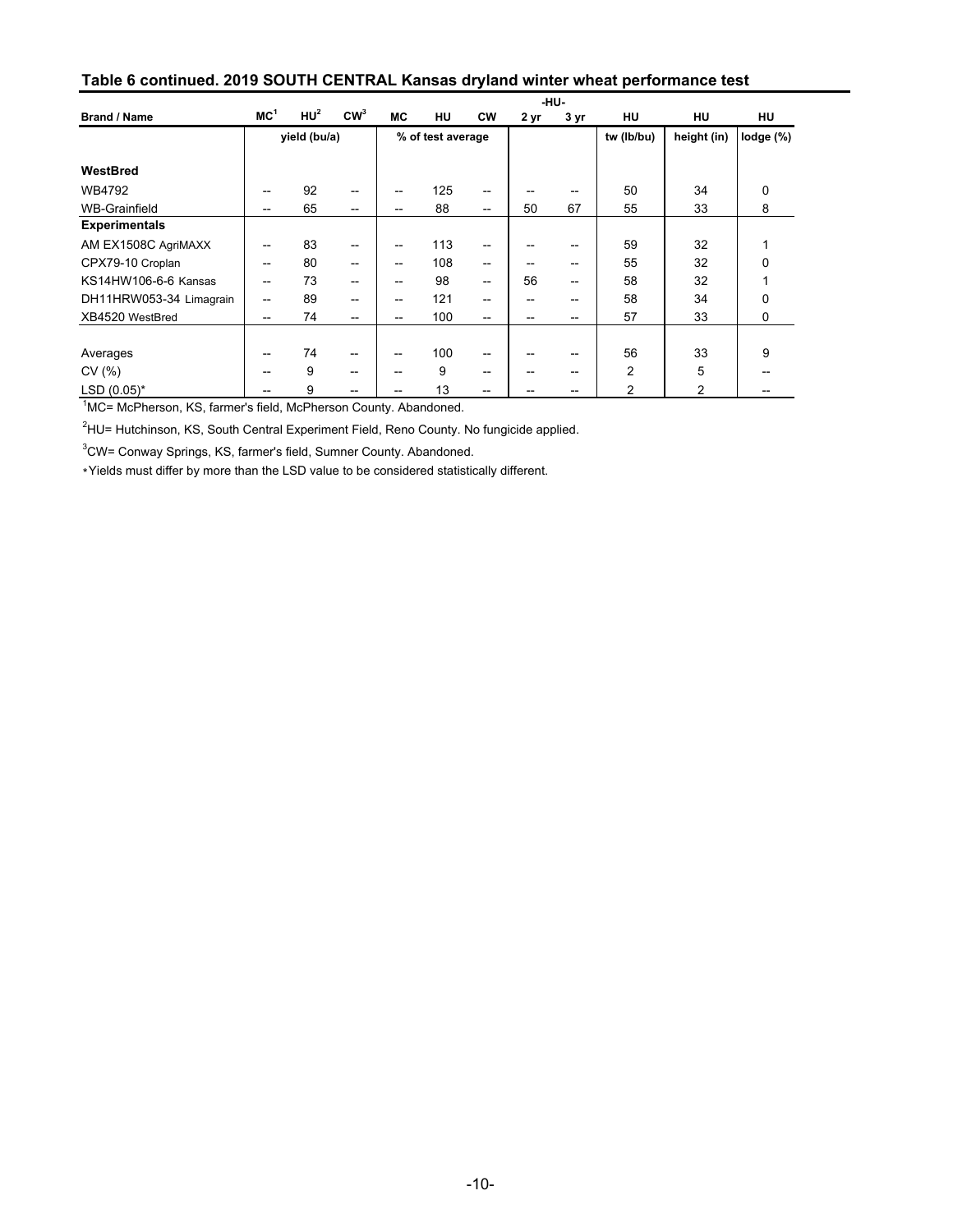#### **Table 7. 2019 NORTHWEST Kansas dryland winter wheat performance test**

|                               | HA <sup>1</sup> | CO <sup>2</sup> | $TR^3$       | DC <sup>4</sup> |     |     |     |                         |     |     | -HA-                     |                          | -CO-                     | -TR- |                          | -DC- |    |           |                  |    |     |    |                          |                    |                          |     |
|-------------------------------|-----------------|-----------------|--------------|-----------------|-----|-----|-----|-------------------------|-----|-----|--------------------------|--------------------------|--------------------------|------|--------------------------|------|----|-----------|------------------|----|-----|----|--------------------------|--------------------|--------------------------|-----|
| <b>Brand / Name</b>           |                 |                 | yield (bu/a) |                 | Av. | ΗA  | CO  | TR<br>% of test average | DC  | Av. | 2 yr                     | multiyear av. (bu/a)     | 2 yr 3 yr                | 2 yr | 3 yr 2 yr                |      | HA | <b>CO</b> | TR<br>tw (lb/bu) | DC | Av. | HA | CO                       | TR<br>height (in.) | DC                       | Av. |
|                               |                 |                 |              |                 |     |     |     |                         |     |     |                          |                          |                          |      |                          |      |    |           |                  |    |     |    |                          |                    |                          |     |
| <b>AgriMAXX</b>               |                 |                 |              |                 |     |     |     |                         |     |     |                          |                          |                          |      |                          |      |    |           |                  |    |     |    |                          |                    |                          |     |
|                               |                 |                 |              |                 |     |     |     |                         |     |     |                          |                          |                          |      |                          |      |    |           |                  |    |     |    |                          |                    |                          |     |
| AM Eastwood<br><b>AgriPro</b> | 60              | 94              | 113          | 99              | 92  | 94  | 93  | 107                     | 92  | 96  | 50                       | 68                       | 70                       | 88   | 78                       | 68   | 62 | 63        | 60               | 62 | 62  | 29 |                          | 34                 |                          | 31  |
|                               |                 |                 |              |                 |     |     |     |                         |     |     |                          |                          |                          |      |                          |      |    |           |                  |    |     |    |                          |                    |                          |     |
| AP 18AX                       | 74              | 101             | 112          | 114             | 100 | 115 | 99  | 106                     | 106 | 107 |                          |                          |                          |      |                          |      | 64 | 62        | 60               | 62 | 62  | 32 |                          | 39                 |                          | 36  |
| SY Grit                       | 56              | 100             | 100          | 104             | 90  | 87  | 99  | 94                      | 96  | 94  | 47                       | 70                       | 67                       | 84   | 68                       | 71   | 60 | 61        | 62               | 62 | 61  | 30 | --                       | 37                 | Ξ.                       | 33  |
| SY Legend CL2                 | 61              | 93              | 92           | 109             | 89  | 95  | 92  | 86                      | 101 | 93  | 49                       | 68                       | --                       | 75   | $\overline{\phantom{a}}$ | 74   | 62 | 63        | 62               | 63 | 62  | 31 | $\overline{a}$           | 35                 | Ξ.                       | 33  |
| <b>SY Monument</b>            | 65              | 105             | 107          | 112             | 97  | 101 | 104 | 100                     | 104 | 102 | 52                       | 74                       | 72                       | 85   | 66                       | 74   | 63 | 60        | 60               | 62 | 61  | 31 | --                       | 37                 | Ξ.                       | 34  |
| SY Rugged                     | 68              | 97              | 106          | 105             | 94  | 106 | 96  | 100                     | 97  | 100 | 56                       | 72                       | 75                       | 89   | 73                       | 71   | 64 | 62        | 61               | 62 | 62  | 29 | $\overline{\phantom{a}}$ | 35                 | --                       | 32  |
| SY Sunrise                    | 49              | 98              | 91           | 99              | 84  | 77  | 96  | 86                      | 92  | 88  | 46                       | 73                       | 72                       | 80   | 67                       | 77   | 62 | 63        | 61               | 62 | 62  | 25 | $\overline{\phantom{a}}$ | 34                 | --                       | 29  |
| SY Wolf                       | 67              | 104             | 120          | 110             | 100 | 105 | 102 | 114                     | 102 | 106 | 52                       | 72                       | 71                       | 93   | 71                       | 73   | 64 | 64        | 61               | 61 | 63  | 31 | $\overline{\phantom{a}}$ | 39                 | ц,                       | 35  |
| <b>SY Wolverine</b>           | 60              | 124             | 112          | 110             | 102 | 94  | 122 | 105                     | 102 | 106 | $\overline{\phantom{a}}$ | $\overline{\phantom{a}}$ | $\overline{a}$           | --   | $\overline{\phantom{a}}$ | --   | 64 | 64        | 61               | 62 | 63  | 29 | $\overline{\phantom{a}}$ | 35                 | --                       | 32  |
| <b>AGSECO</b>                 |                 |                 |              |                 |     |     |     |                         |     |     |                          |                          |                          |      |                          |      |    |           |                  |    |     |    |                          |                    |                          |     |
| <b>AG Gallant</b>             | 48              | 82              | 85           | 91              | 77  | 75  | 80  | 80                      | 85  | 80  | 46                       | 63                       | 71                       | 75   | 69                       | 62   | 62 | 63        | 62               | 63 | 63  | 27 |                          | 33                 |                          | 30  |
| AG Icon                       | 67              | 107             | 103          | 99              | 94  | 104 | 106 | 97                      | 91  | 100 | 59                       | 79                       | 74                       | 82   | 65                       | 70   | 64 | 62        | 61               | 63 | 62  | 32 |                          | 39                 |                          | 35  |
| <b>TAM 114</b>                | 62              | 106             | 113          | 117             | 100 | 97  | 104 | 106                     | 109 | 104 | 57                       | 76                       | 77                       | 87   | 67                       | 78   | 64 | 65        | 62               | 64 | 64  | 30 | $\overline{\phantom{a}}$ | 38                 | --                       | 34  |
| Croplan                       |                 |                 |              |                 |     |     |     |                         |     |     |                          |                          |                          |      |                          |      |    |           |                  |    |     |    |                          |                    |                          |     |
| CP7826                        | 55              | 78              | 92           | 107             | 83  | 86  | 76  | 87                      | 99  | 87  | 51                       | 58                       |                          | 79   |                          | 71   | 62 | 63        | 61               | 62 | 62  | 32 |                          | 38                 | ٠.                       | 35  |
| CP7869                        | 60              | 106             | 111          | 111             | 97  | 94  | 104 | 105                     | 103 | 102 | 58                       | 77                       |                          | 89   | Ц.                       | 74   | 64 | 63        | 61               | 63 | 63  | 28 |                          | 36                 | Ξ.                       | 32  |
| CP7909                        | 66              | 95              | 99           | 107             | 92  | 102 | 94  | 93                      | 99  | 97  | --                       | $\overline{\phantom{a}}$ | $\overline{\phantom{a}}$ | --   | --                       | --   | 63 | 64        | 60               | 62 | 62  | 31 | $\overline{\phantom{a}}$ | 36                 | $\overline{\phantom{a}}$ | 33  |
| Dyna-Gro                      |                 |                 |              |                 |     |     |     |                         |     |     |                          |                          |                          |      |                          |      |    |           |                  |    |     |    |                          |                    |                          |     |
| Long Branch                   | 70              | 99              | 118          | 115             | 100 | 109 | 98  | 111                     | 106 | 106 | 64                       | 79                       | 82                       | 90   | 78                       | 74   | 62 | 65        | 60               | 63 | 62  | 33 |                          | 39                 | ц,                       | 36  |
| <b>KWA</b>                    |                 |                 |              |                 |     |     |     |                         |     |     |                          |                          |                          |      |                          |      |    |           |                  |    |     |    |                          |                    |                          |     |
|                               | 61              | 112             | 109          | 108             | 97  | 95  | 110 | 103                     | 100 | 102 | 51                       | 77                       | 78                       | 86   | 76                       | 74   | 63 | 64        | 61               | 64 | 63  | 32 |                          | 41                 | ٠.                       | 36  |
| (W) Joe                       | 63              | 100             | 115          | 93              | 93  | 98  | 98  | 108                     | 86  | 98  | 57                       | 75                       | 80                       | 90   | 81                       | 67   | 64 | 63        | 60               | 63 | 63  | 30 |                          | 38                 | ٠.                       | 34  |
| Oakley CL                     |                 |                 |              |                 |     |     |     |                         |     |     |                          |                          |                          |      |                          |      |    |           |                  |    |     |    |                          |                    |                          |     |
| Tatanka                       | 66              | 105             | 118          | 115             | 101 | 103 | 104 | 112                     | 106 | 106 | 58                       | 80                       | 83                       | 95   | 86                       | 78   | 62 | 65        | 61               | 63 | 63  | 31 |                          | 37                 | --                       | 34  |
| Limagrain                     |                 |                 |              |                 |     |     |     |                         |     |     |                          |                          |                          |      |                          |      |    |           |                  |    |     |    |                          |                    |                          |     |
| <b>LCS Avenger</b>            | 70              | 89              | 96           | 106             | 90  | 109 | 88  | 90                      | 98  | 96  | 60                       | 69                       |                          | 75   | --                       | 71   | 60 | 62        | 60               | 62 | 61  | 28 |                          | 33                 | Ξ.                       | 30  |
| <b>LCS Chrome</b>             | 57              | 106             | 99           | 106             | 92  | 88  | 104 | 94                      | 98  | 96  | 48                       | 70                       | 73                       | 80   | 65                       | 71   | 62 | 62        | 59               | 63 | 62  | 33 |                          | 40                 | ٠.                       | 36  |
| <b>LCS Link</b>               | 62              | 92              | 116          | 114             | 96  | 96  | 91  | 109                     | 105 | 101 | --                       |                          |                          |      |                          | ٠.   | 65 | 64        | 61               | 64 | 63  | 31 | Ξ.                       | 39                 | ц,                       | 35  |
| <b>LCS Mint</b>               | 70              | 106             | 120          | 98              | 99  | 109 | 104 | 113                     | 91  | 104 | 60                       | 74                       | 73                       | 88   | 74                       | 70   | 65 | 63        | 61               | 63 | 63  | 34 | $\overline{\phantom{a}}$ | 41                 | --                       | 37  |
| <b>LCS Valiant</b>            | 68              | 112             | 103          | 118             | 100 | 106 | 110 | 97                      | 110 | 106 | 57                       | 78                       |                          | 86   | --                       | 78   | 63 | 62        | 62               | 63 | 62  | 29 |                          | 35                 | Ξ.                       | 32  |
| OGI                           |                 |                 |              |                 |     |     |     |                         |     |     |                          |                          |                          |      |                          |      |    |           |                  |    |     |    |                          |                    |                          |     |
| Lonerider                     | 61              | 112             | 108          | 113             | 99  | 95  | 110 | 102                     | 105 | 103 | 59                       | 82                       | 83                       | 90   | 79                       | 77   | 62 | 67        | 61               | 61 | 63  | 27 | $\overline{\phantom{a}}$ | 36                 | $\overline{\phantom{a}}$ | 31  |
| PlainsGold                    |                 |                 |              |                 |     |     |     |                         |     |     |                          |                          |                          |      |                          |      |    |           |                  |    |     |    |                          |                    |                          |     |
| Avery                         | 62              | 108             | 112          | 109             | 98  | 96  | 107 | 106                     | 101 | 102 | 58                       | 82                       | 78                       | 90   | 76                       | 71   | 61 | 63        | 60               | 62 | 62  | 33 |                          | 40                 |                          | 36  |
| Breck                         | 69              | 115             | 107          | 123             | 103 | 107 | 113 | 100                     | 114 | 109 |                          |                          |                          |      |                          |      | 65 | 63        | 61               | 64 | 63  | 33 |                          | 39                 |                          | 36  |
| Byrd                          | 63              | 104             | 119          | 120             | 102 | 98  | 102 | 112                     | 111 | 106 | 52                       | 76                       | 74                       | 92   | 77                       | 65   | 63 | 62        | 59               | 63 | 62  | 30 |                          | 40                 | ц,                       | 35  |
| Canvas                        | 65              | 99              | 102          | 108             | 94  | 102 | 97  | 96                      | 100 | 99  |                          |                          |                          |      |                          |      | 63 | 61        | 61               | 63 | 62  | 29 | --                       | 37                 | --                       | 33  |
| <b>Crescent AX</b>            | 74              | 108             | 118          | 99              | 100 | 115 | 106 | 111                     | 92  | 106 |                          |                          |                          |      |                          | --   | 65 | 63        | 61               | 62 | 63  | 33 |                          | 39                 | Ξ.                       | 36  |
| Langin                        | 73              | 110             | 113          | 104             | 100 | 114 | 108 | 106                     | 97  | 106 | 55                       | 78                       | 81                       | 91   | 75                       | 70   | 64 | 60        | 61               | 61 | 61  | 31 | --                       | 36                 | Ξ.                       | 34  |
| Monarch                       | 59              | 99              | 109          | 113             | 95  | 92  | 98  | 103                     | 105 | 99  |                          | $\overline{\phantom{a}}$ |                          |      | Ξ.                       |      | 59 | 65        | 59               | 63 | 61  | 31 |                          | 37                 | Ξ.                       | 34  |
| Whistler                      | 71              | 99              | 113 112      |                 | 99  | 111 | 97  | 107                     | 104 | 105 | 62                       | 81                       | $\overline{a}$           | 90   | $\overline{\phantom{a}}$ | 75   | 61 | 62        | 60               | 63 | 61  | 34 | $\overline{a}$           | 40                 | --                       | 37  |
| Polansky                      |                 |                 |              |                 |     |     |     |                         |     |     |                          |                          |                          |      |                          |      |    |           |                  |    |     |    |                          |                    |                          |     |
| Paradise                      | 55              | 110             | 105          | 100             | 93  | 86  | 108 | 99                      | 93  | 97  | 48                       | 72                       | $\sim$                   | 84   | $\overline{\phantom{a}}$ | 65   | 62 | 63        | 61               | 63 | 62  | 30 | --                       | 36                 | $\overline{a}$           | 33  |
| Rock Star                     | 65              | 93              | 98           | 109             | 91  | 101 | 92  | 92                      | 101 | 96  | $\overline{\phantom{a}}$ | $\overline{a}$           | --                       | ц,   | --                       | --   | 63 | 62        | 61               | 62 | 62  | 30 | $\overline{a}$           | 34                 | $\overline{a}$           | 32  |
| Watley                        |                 |                 |              |                 |     |     |     |                         |     |     |                          |                          |                          |      |                          |      |    |           |                  |    |     |    |                          |                    |                          |     |
| <b>TAM 112</b>                | 76              | 95              | 92           | 108             | 93  | 118 | 94  | 86                      | 100 | 100 | 62                       | 71                       | --                       | 80   | --                       | 72   | 64 | 63        | 61               | 63 | 63  | 32 |                          | 37                 | ٠.                       | 34  |
|                               |                 |                 |              |                 |     |     |     |                         |     |     |                          |                          |                          |      |                          |      |    |           |                  |    |     |    |                          |                    |                          |     |
| <b>TAM 204</b><br>WestBred    | 65              | 92              | 102          | 112             | 93  | 101 | 90  | 96                      | 104 | 98  | 53                       | 66                       | $\overline{\phantom{a}}$ | 80   | $\overline{\phantom{a}}$ | 70   | 63 | 61        | 61               | 62 | 62  | 32 | --                       | 37                 | --                       | 34  |
|                               |                 |                 |              |                 |     |     |     |                         |     |     |                          |                          |                          |      |                          |      |    |           |                  |    |     |    |                          |                    |                          |     |
| WB4418                        | 59              | 109             | 96           | 107             | 93  | 93  | 107 | 90                      | 99  | 97  | 52                       | 76                       | $\overline{a}$           | 80   | --                       | 73   | 61 | 61        | 59               | 61 | 60  | 30 | --                       | 35                 | Ξ.                       | 32  |
| WB4462                        | 61              | 97              | 92           | 115             | 91  | 95  | 96  | 87                      | 106 | 96  | 50                       | 69                       | 73                       | 80   | 71                       | 74   | 63 | 64        | 61               | 63 | 63  | 31 | --                       | 39                 | --                       | 35  |
| WB4792                        | 67              | 109             | 120          | 108             | 101 | 105 | 107 | 113                     | 100 | 106 | --                       | $\overline{\phantom{a}}$ |                          | ц,   | --                       | --   | 63 | 63        | 61               | 64 | 63  | 33 | --                       | 39                 | --                       | 36  |
| <b>WB-Grainfield</b>          | 55              | 108             | 120          | 106             | 97  | 86  | 106 | 113                     | 98  | 101 | 44                       | 74                       | 78                       | 94   | 79                       | 70   | 63 | 63        | 61               | 63 | 62  | 31 | Ξ.                       | 40                 | Ξ.                       | 36  |
| <b>Experimentals</b>          |                 |                 |              |                 |     |     |     |                         |     |     |                          |                          |                          |      |                          |      |    |           |                  |    |     |    |                          |                    |                          |     |
| AM EX1508C AgriMAXX           | 71              | 109             | 81           | 110             | 93  | 111 | 107 | 76                      | 102 | 99  |                          |                          |                          |      |                          |      | 64 | 65        | 61               | 62 | 63  | 30 |                          | 37                 |                          | 33  |
| CPX79-10 Croplan              | 61              | 96              | 112 109      |                 | 95  | 95  | 95  | 105                     | 101 | 99  |                          |                          |                          |      |                          |      | 62 | 65        | 62               | 64 | 63  | 31 |                          | 37                 | Ξ.                       | 34  |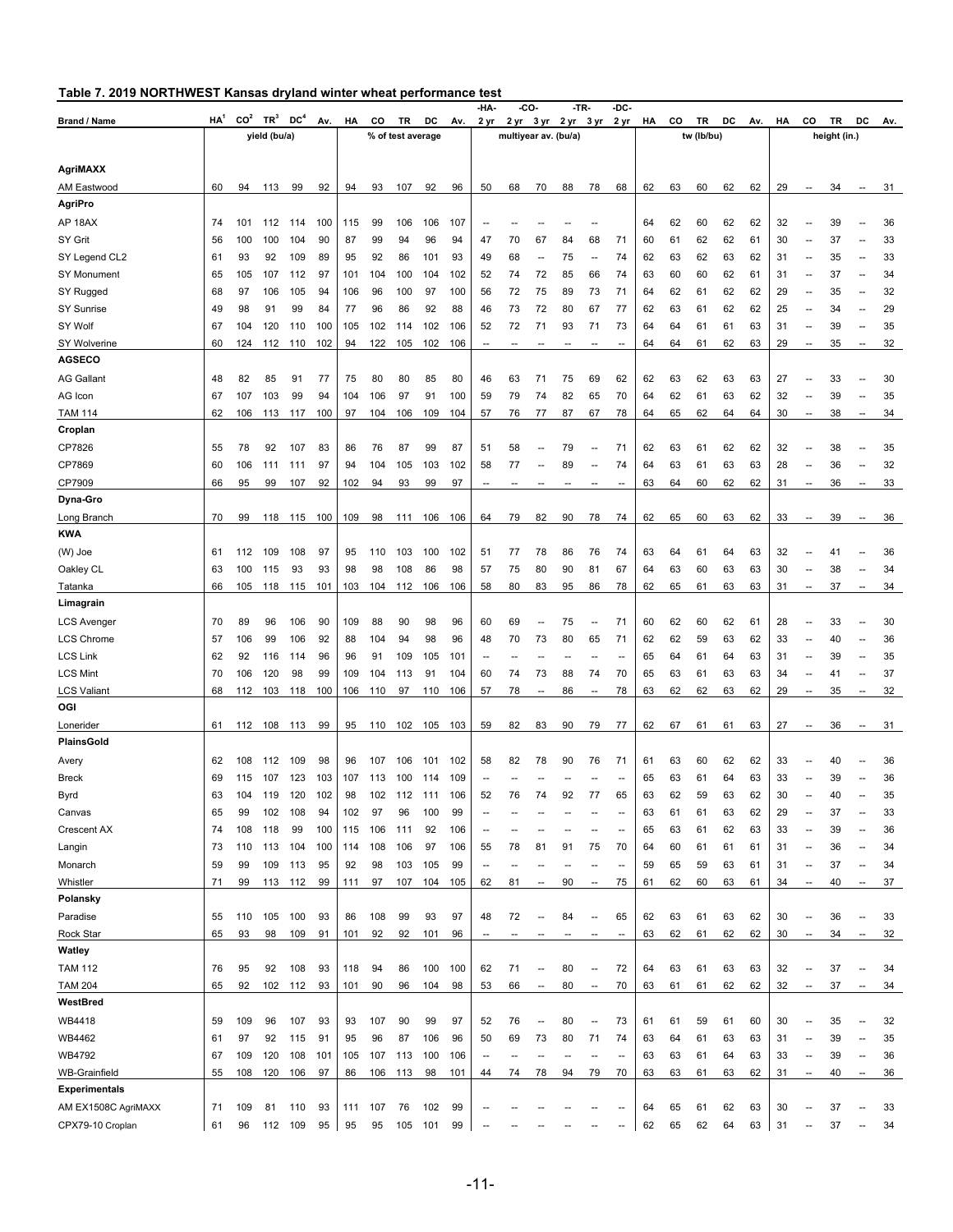#### **Table 7 continued. 2019 NORTHWEST Kansas dryland winter wheat performance test**

|                             |                 |                 |        |                 |                          |           |           |           |     |                          |      | -HA- -CO- |      | -TR- |      | -DC- |    |     |           |    |                          |    |                          |     |                          |     |
|-----------------------------|-----------------|-----------------|--------|-----------------|--------------------------|-----------|-----------|-----------|-----|--------------------------|------|-----------|------|------|------|------|----|-----|-----------|----|--------------------------|----|--------------------------|-----|--------------------------|-----|
| <b>Brand / Name</b>         | HA <sup>1</sup> | CO <sup>2</sup> | $TR^3$ | DC <sup>4</sup> | Av.                      | <b>HA</b> | <b>CO</b> | <b>TR</b> | DC  | Av.                      | 2 yr | 2 vr      | 3 yr | 2 yr | 3 yr | 2 vr | HA | CO. | <b>TR</b> | DC | Av.                      | HA | co                       | TR. | DC                       | Av. |
| <b>Experimentals</b>        |                 |                 |        |                 |                          |           |           |           |     |                          |      |           |      |      |      |      |    |     |           |    |                          |    |                          |     |                          |     |
| NHH144913-3 Husker Genetics | 64              | 98              | 105    | 98              | 91                       | 100       | 96        | 99        | 91  | 96                       |      |           |      |      |      | --   | 61 | 60  | 59        | 60 | 60                       | 31 | $\sim$                   | 38  | $\overline{\phantom{a}}$ | 35  |
| KS14HW106-6-6 Kansas        | 70              | 99              | 114    | 106             | 97                       | 110       | 97        | 107       | 98  | 103                      | 57   | 68        | --   | 93   | --   | 72   | 65 | 66  | 61        | 63 | 64                       | 29 | $\overline{\phantom{a}}$ | 37  | $\overline{\phantom{a}}$ | 33  |
| KS15H116-6 Kansas           | 77              | 111             | 116    | 111             | 104                      | 119       | 109       | 110       | 103 | 110                      | --   |           |      |      |      | --   | 64 | 63  | 61        | 63 | 63                       | 31 | $\overline{\phantom{a}}$ | 38  | $\overline{\phantom{a}}$ | 34  |
| KS15H161-1 Kansas           | 73              | 106             | 104    | 117             | 100                      | 115       | 104       | 98        | 108 | 106                      |      |           |      |      |      | --   | 64 | 65  | 61        | 63 | 63                       | 32 | $\overline{\phantom{a}}$ | 38  | $\overline{\phantom{a}}$ | 35  |
| XB4520 WestBred             | 60              | 98              | 109    | 104             | 93                       | 93        | 96        | 103       | 96  | 97                       |      |           |      |      |      |      | 64 | 70  | 61        | 64 | 65                       | 30 | $\overline{\phantom{a}}$ | 36  | --                       | -33 |
|                             |                 |                 |        |                 |                          |           |           |           |     |                          |      |           |      |      |      |      |    |     |           |    |                          |    |                          |     |                          |     |
| Averages                    | 64              | 102             | 106    | 108             | 95                       | 100       | 100       | 100       | 100 | 100                      |      |           |      |      |      |      | 63 | 63  | 61        | 63 | 62                       | 31 | $\overline{\phantom{a}}$ | 37  | $\overline{\phantom{a}}$ | -34 |
| CV(%)                       | 12              |                 | 11     | 9               | $\overline{\phantom{a}}$ | 12        |           | 11        | 9   | $-$                      |      |           |      |      |      |      |    |     |           |    | --                       |    |                          |     |                          |     |
| $LSD (0.05)^*$              | 10              | 6               | 19     | 14              | $\overline{\phantom{a}}$ | 16        |           | 18        | 13  | $\overline{\phantom{a}}$ |      |           |      |      |      |      |    |     |           |    | $\overline{\phantom{a}}$ |    |                          |     |                          |     |

<sup>1</sup>HA= Hays, KS, K-State Agricultural Research Center, Ellis County. No fungicide applied.

 $^{2}$ CO= Colby, KS, Northwest Agricultural Research Center, Thomas County. No fungicide applied.

 ${}^{3}$ TR= Tribune, KS, Southwest Agricultural Research Center, Greeley County. Fungicide applied.

4 DC= Decatur, KS, farmer's field, Decatur County. Fungicide applied.

 $5$ (W) indicates hard white wheat.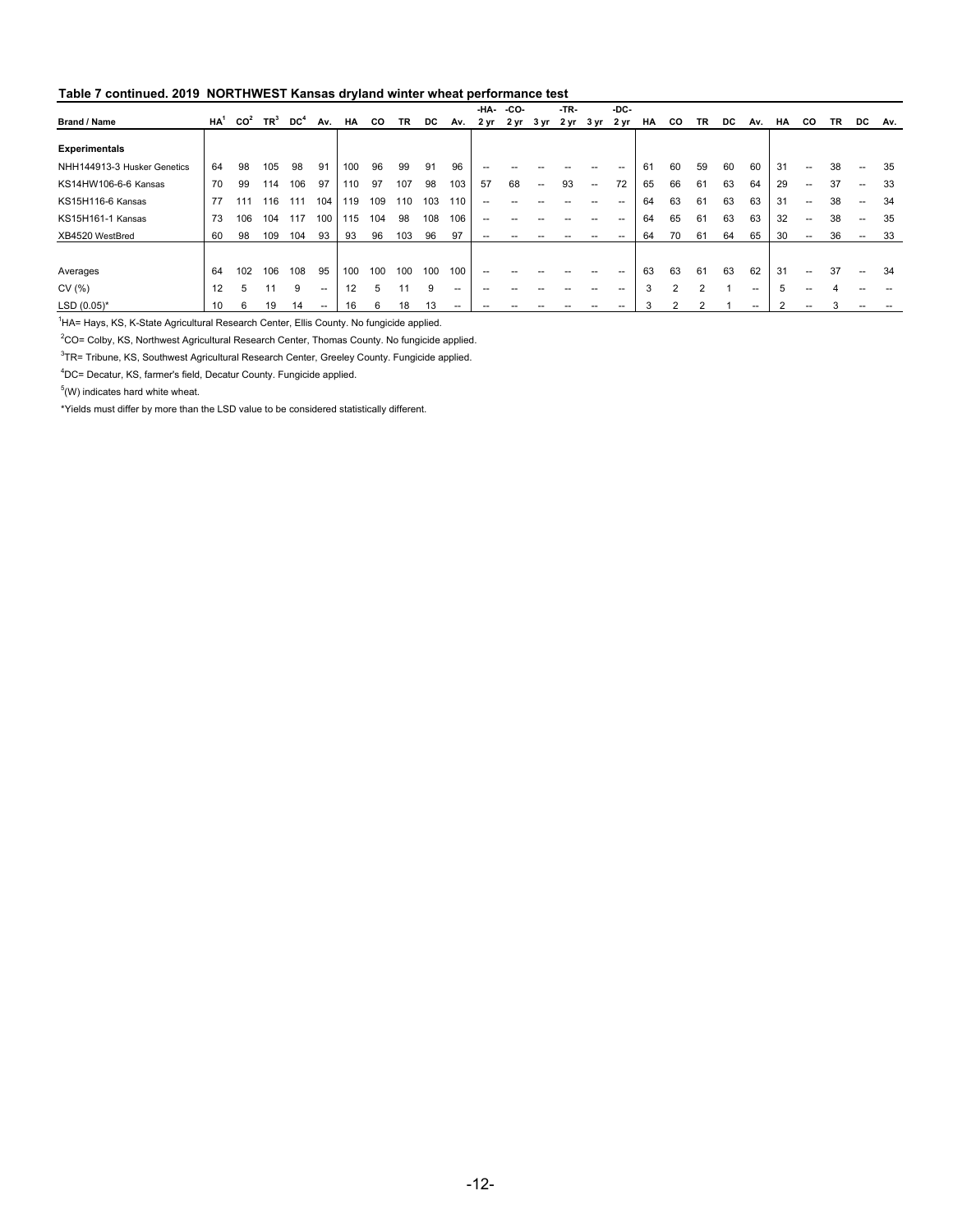| Table 8. 2019 SOUTHWEST Kansas dryland winter wheat performance test |  |
|----------------------------------------------------------------------|--|
|----------------------------------------------------------------------|--|

| MV <sup>2</sup><br>GC <sup>3</sup><br>LA <sup>1</sup><br>GC<br>MV<br>Brand / Name<br>LA<br>ΜV<br>2018<br>2017<br>2018<br>2017<br>LA<br>GC<br>tw (lb/bu)<br>yield (bu/a)<br>% of test average<br>yield (bu/a)<br><b>AgriMAXX</b><br>92<br>74<br>85<br>AM Eastwood<br>88<br>48<br>97<br>62<br>$\overline{a}$<br><b>AgriPro</b><br>SY Grit<br>78<br>72<br>61<br>85<br>89<br>47<br>86<br>--<br>$\overline{\phantom{a}}$<br>$\overline{a}$<br>--<br>--<br><b>SY Monument</b><br>91<br>95<br>79<br>73<br>97<br>63<br>56<br>--<br>--<br>--<br>--<br>$\overline{\phantom{a}}$<br>$\overline{\phantom{a}}$<br>SY Rugged<br>95<br>100<br>82<br>62<br>55<br>96<br>65<br>--<br>$\overline{a}$<br>--<br>--<br>--<br>$\overline{\phantom{a}}$<br>64<br>SY Wolverine<br>104<br>109<br>$\overline{\phantom{a}}$<br>$\overline{\phantom{a}}$<br>--<br>--<br>--<br>--<br>$\overline{\phantom{a}}$<br>--<br>--<br>$\overline{\phantom{a}}$<br><b>AGSECO</b><br>64<br>AG Icon<br>99<br>104<br>80<br>81<br>64<br>93<br>--<br>$\overline{\phantom{a}}$<br>--<br>--<br>--<br>--<br><b>TAM 114</b><br>89<br>94<br>68<br>56<br>63<br>86<br>109<br>$\overline{a}$<br>$\overline{a}$<br>--<br>--<br>Croplan<br>CP7826<br>79<br>83<br>80<br>60<br>61<br>$\overline{\phantom{a}}$<br>--<br>--<br>--<br>--<br>--<br>$\overline{a}$<br>--<br>CP7869<br>97<br>102<br>85<br>53<br>65<br>$\overline{\phantom{a}}$<br>--<br>--<br>--<br>--<br>--<br>$\overline{\phantom{a}}$<br>--<br>CP7909<br>102<br>107<br>65<br>$\overline{\phantom{a}}$<br>--<br>--<br>--<br>--<br>--<br>--<br>$\overline{a}$<br>Dyna-Gro<br>93<br>98<br>83<br>89<br>62<br>Long Branch<br>54<br>104<br>Ξ.<br>$\overline{\phantom{a}}$<br>--<br>--<br>--<br>--<br><b>KWA</b><br>101<br>106<br>97<br>(W) Joe<br>78<br>60<br>105<br>65<br>--<br>--<br>--<br>--<br>$\overline{a}$<br>Oakley CL<br>96<br>101<br>88<br>78<br>62<br>104<br>64<br>--<br>--<br>--<br>--<br>--<br>Ξ.<br>95<br>100<br>89<br>82<br>Tatanka<br>55<br>111<br>65<br>--<br>$\overline{\phantom{a}}$<br>--<br>$\overline{\phantom{a}}$<br>--<br>--<br>Limagrain<br>91<br>80<br><b>LCS Avenger</b><br>96<br>42<br>63<br>--<br>--<br>--<br>$\overline{\phantom{a}}$<br>--<br>$\overline{a}$<br>$\overline{\phantom{a}}$<br>--<br><b>LCS Chrome</b><br>94<br>72<br>99<br>66<br>60<br>84<br>63<br>$\overline{\phantom{a}}$<br>$\overline{a}$<br>--<br>--<br>--<br>--<br><b>LCS Mint</b><br>97<br>102<br>75<br>72<br>69<br>91<br>65<br>$\overline{a}$<br>--<br>--<br>--<br>--<br>--<br><b>LCS Valiant</b><br>95<br>100<br>63<br>$\overline{\phantom{a}}$<br>$\overline{\phantom{a}}$<br>$\overline{\phantom{a}}$<br>--<br>--<br>--<br>--<br>--<br>--<br>--<br>94<br>T158<br>99<br>83<br>82<br>49<br>102<br>65<br>--<br>$\overline{\phantom{a}}$<br>--<br>$\overline{a}$<br>$\overline{a}$<br>--<br>OGI<br>Lonerider<br>104<br>109<br>87<br>83<br>56<br>104<br>62<br>$\overline{\phantom{a}}$<br>$\overline{\phantom{a}}$<br>--<br>--<br>--<br>--<br>PlainsGold<br>97<br>92<br>81<br>77<br>62<br>Avery<br>61<br>100<br>$\overline{a}$<br>--<br>$\overline{\phantom{a}}$<br>--<br>--<br>--<br><b>Breck</b><br>102<br>107<br>62<br>$\overline{\phantom{a}}$<br>--<br>--<br>Ξ.<br>--<br>$\overline{a}$<br>$\overline{a}$<br>--<br>--<br>Byrd CL Plus<br>94<br>99<br>74<br>62<br>56<br>$\overline{\phantom{a}}$<br>--<br>$\overline{\phantom{a}}$<br>--<br>--<br>--<br>--<br>$\overline{\phantom{a}}$<br>100<br>106<br>64<br>Canvas<br>--<br>--<br>$\overline{\phantom{a}}$<br>$\overline{a}$<br>--<br>--<br>--<br>--<br>--<br>101<br>62<br><b>Crescent AX</b><br>96<br>$\overline{\phantom{a}}$<br>$\overline{\phantom{a}}$<br>--<br>--<br>$\overline{a}$<br>--<br>--<br>--<br>$\overline{\phantom{a}}$<br>63<br>Langin<br>105<br>110<br>84<br>69<br>60<br>110<br>$\overline{\phantom{a}}$<br>--<br>--<br>$\overline{a}$<br>--<br>$\overline{\phantom{a}}$<br>89<br>94<br>64<br>Monarch<br>$\overline{\phantom{a}}$<br>$\overline{\phantom{a}}$<br>--<br>--<br>--<br>--<br>--<br>--<br>$\overline{\phantom{a}}$<br>--<br>94<br>99<br>76<br>62<br>59<br>Whistler<br>--<br>--<br>--<br>$\overline{\phantom{a}}$<br>Ξ.<br>$\overline{a}$<br>Watley<br><b>TAM 112</b><br>92<br>97<br>75<br>62<br>55<br>--<br>--<br>$\overline{\phantom{a}}$<br>$\overline{\phantom{a}}$<br>--<br>--<br>--<br><b>TAM 204</b><br>93<br>98<br>70<br>49<br>61<br>$\overline{\phantom{a}}$<br>--<br>--<br>$\overline{\phantom{a}}$<br>--<br>--<br>--<br>--<br>WestBred<br>WB4462<br>95<br>100<br>52<br>64<br>77<br>88<br>99<br>--<br>--<br>--<br>WB4515<br>80<br>84<br>64<br>--<br>--<br>$\overline{\phantom{a}}$<br>--<br>--<br>--<br>--<br>--<br>WB4792<br>105<br>65<br>110<br>--<br>--<br>--<br>--<br>--<br>--<br>--<br>Ξ.<br>--<br>--<br>WB-Grainfield<br>98<br>103<br>63<br>81<br>85<br>67<br>113<br>--<br>--<br>--<br>--<br>--<br><b>Experimentals</b><br>AM EX1508C AgriMAXX<br>103<br>108<br>65<br>--<br>--<br>--<br>--<br>--<br>--<br>--<br>--<br>--<br>94<br>66<br>CPX79-10 Croplan<br>89<br>--<br>--<br>--<br>--<br>--<br>--<br>--<br>--<br>93<br>NW13493 Husker Genetics<br>98<br>65<br>$\overline{a}$<br>$\overline{a}$<br>$\overline{\phantom{a}}$<br>--<br>--<br>--<br>--<br>--<br>67<br>KS14HW106-6-6 Kansas<br>101<br>107<br>83<br>52<br>$\overline{\phantom{a}}$<br>--<br>$\overline{a}$<br>--<br>--<br>--<br>KS15H116-6 Kansas<br>100<br>105<br>66<br>$\overline{\phantom{a}}$<br>--<br>$\overline{\phantom{a}}$<br>--<br>--<br>--<br>--<br>--<br>--<br>KS15H161-1 Kansas<br>111<br>64<br>105<br>$\overline{\phantom{a}}$<br>--<br>--<br>--<br>--<br>--<br>--<br>--<br>--<br>90<br>95<br>65<br>XB4520 WestBred<br>$\overline{\phantom{a}}$<br>--<br>$\overline{\phantom{a}}$<br>$\overline{\phantom{a}}$<br>--<br>--<br>--<br>--<br>--<br>--<br>64<br>Averages<br>95<br>95<br>$\overline{\phantom{a}}$<br>--<br>--<br>--<br>--<br>--<br>--<br>$\overline{\phantom{a}}$<br>--<br>--<br>$\overline{7}$<br>$\boldsymbol{7}$<br>$\mathbf 2$<br>CV (%)<br>$\overline{\phantom{a}}$<br>$\overline{\phantom{a}}$<br>--<br>--<br>--<br>--<br>--<br>--<br>--<br>$\overline{\mathbf{c}}$<br>10<br>10<br>$LSD (0.05)^*$<br>$\overline{\phantom{a}}$<br>$\overline{\phantom{a}}$<br>$\overline{\phantom{a}}$<br>$\overline{\phantom{a}}$<br>$\overline{\phantom{a}}$<br>--<br>$\overline{\phantom{a}}$<br>--<br>$\overline{\phantom{a}}$<br>-- |  |  |  |  |  | -LA- | MV- |  |  |
|----------------------------------------------------------------------------------------------------------------------------------------------------------------------------------------------------------------------------------------------------------------------------------------------------------------------------------------------------------------------------------------------------------------------------------------------------------------------------------------------------------------------------------------------------------------------------------------------------------------------------------------------------------------------------------------------------------------------------------------------------------------------------------------------------------------------------------------------------------------------------------------------------------------------------------------------------------------------------------------------------------------------------------------------------------------------------------------------------------------------------------------------------------------------------------------------------------------------------------------------------------------------------------------------------------------------------------------------------------------------------------------------------------------------------------------------------------------------------------------------------------------------------------------------------------------------------------------------------------------------------------------------------------------------------------------------------------------------------------------------------------------------------------------------------------------------------------------------------------------------------------------------------------------------------------------------------------------------------------------------------------------------------------------------------------------------------------------------------------------------------------------------------------------------------------------------------------------------------------------------------------------------------------------------------------------------------------------------------------------------------------------------------------------------------------------------------------------------------------------------------------------------------------------------------------------------------------------------------------------------------------------------------------------------------------------------------------------------------------------------------------------------------------------------------------------------------------------------------------------------------------------------------------------------------------------------------------------------------------------------------------------------------------------------------------------------------------------------------------------------------------------------------------------------------------------------------------------------------------------------------------------------------------------------------------------------------------------------------------------------------------------------------------------------------------------------------------------------------------------------------------------------------------------------------------------------------------------------------------------------------------------------------------------------------------------------------------------------------------------------------------------------------------------------------------------------------------------------------------------------------------------------------------------------------------------------------------------------------------------------------------------------------------------------------------------------------------------------------------------------------------------------------------------------------------------------------------------------------------------------------------------------------------------------------------------------------------------------------------------------------------------------------------------------------------------------------------------------------------------------------------------------------------------------------------------------------------------------------------------------------------------------------------------------------------------------------------------------------------------------------------------------------------------------------------------------------------------------------------------------------------------------------------------------------------------------------------------------------------------------------------------------------------------------------------------------------------------------------------------------------------------------------------------------------------------------------------------------------------------------------------------------------------------------------------------------------------------------------------------------------------------------------------------------------------------------------------------------------------------------------------------------------------------------------------------------------------------------------------------------------------------------------------------------------------------------------------------------------------------------------------------------------------------------------------------------------------------------------------------------------------------------------------------------------------------------------------------------------------------------------------------------------------------------------------------------------------------------------------------------------------------------------------------------------------------------------------------------------------------------------------------------------------------------------------------------|--|--|--|--|--|------|-----|--|--|
|                                                                                                                                                                                                                                                                                                                                                                                                                                                                                                                                                                                                                                                                                                                                                                                                                                                                                                                                                                                                                                                                                                                                                                                                                                                                                                                                                                                                                                                                                                                                                                                                                                                                                                                                                                                                                                                                                                                                                                                                                                                                                                                                                                                                                                                                                                                                                                                                                                                                                                                                                                                                                                                                                                                                                                                                                                                                                                                                                                                                                                                                                                                                                                                                                                                                                                                                                                                                                                                                                                                                                                                                                                                                                                                                                                                                                                                                                                                                                                                                                                                                                                                                                                                                                                                                                                                                                                                                                                                                                                                                                                                                                                                                                                                                                                                                                                                                                                                                                                                                                                                                                                                                                                                                                                                                                                                                                                                                                                                                                                                                                                                                                                                                                                                                                                                                                                                                                                                                                                                                                                                                                                                                                                                                                                                                                                                      |  |  |  |  |  |      |     |  |  |
|                                                                                                                                                                                                                                                                                                                                                                                                                                                                                                                                                                                                                                                                                                                                                                                                                                                                                                                                                                                                                                                                                                                                                                                                                                                                                                                                                                                                                                                                                                                                                                                                                                                                                                                                                                                                                                                                                                                                                                                                                                                                                                                                                                                                                                                                                                                                                                                                                                                                                                                                                                                                                                                                                                                                                                                                                                                                                                                                                                                                                                                                                                                                                                                                                                                                                                                                                                                                                                                                                                                                                                                                                                                                                                                                                                                                                                                                                                                                                                                                                                                                                                                                                                                                                                                                                                                                                                                                                                                                                                                                                                                                                                                                                                                                                                                                                                                                                                                                                                                                                                                                                                                                                                                                                                                                                                                                                                                                                                                                                                                                                                                                                                                                                                                                                                                                                                                                                                                                                                                                                                                                                                                                                                                                                                                                                                                      |  |  |  |  |  |      |     |  |  |
|                                                                                                                                                                                                                                                                                                                                                                                                                                                                                                                                                                                                                                                                                                                                                                                                                                                                                                                                                                                                                                                                                                                                                                                                                                                                                                                                                                                                                                                                                                                                                                                                                                                                                                                                                                                                                                                                                                                                                                                                                                                                                                                                                                                                                                                                                                                                                                                                                                                                                                                                                                                                                                                                                                                                                                                                                                                                                                                                                                                                                                                                                                                                                                                                                                                                                                                                                                                                                                                                                                                                                                                                                                                                                                                                                                                                                                                                                                                                                                                                                                                                                                                                                                                                                                                                                                                                                                                                                                                                                                                                                                                                                                                                                                                                                                                                                                                                                                                                                                                                                                                                                                                                                                                                                                                                                                                                                                                                                                                                                                                                                                                                                                                                                                                                                                                                                                                                                                                                                                                                                                                                                                                                                                                                                                                                                                                      |  |  |  |  |  |      |     |  |  |
|                                                                                                                                                                                                                                                                                                                                                                                                                                                                                                                                                                                                                                                                                                                                                                                                                                                                                                                                                                                                                                                                                                                                                                                                                                                                                                                                                                                                                                                                                                                                                                                                                                                                                                                                                                                                                                                                                                                                                                                                                                                                                                                                                                                                                                                                                                                                                                                                                                                                                                                                                                                                                                                                                                                                                                                                                                                                                                                                                                                                                                                                                                                                                                                                                                                                                                                                                                                                                                                                                                                                                                                                                                                                                                                                                                                                                                                                                                                                                                                                                                                                                                                                                                                                                                                                                                                                                                                                                                                                                                                                                                                                                                                                                                                                                                                                                                                                                                                                                                                                                                                                                                                                                                                                                                                                                                                                                                                                                                                                                                                                                                                                                                                                                                                                                                                                                                                                                                                                                                                                                                                                                                                                                                                                                                                                                                                      |  |  |  |  |  |      |     |  |  |
|                                                                                                                                                                                                                                                                                                                                                                                                                                                                                                                                                                                                                                                                                                                                                                                                                                                                                                                                                                                                                                                                                                                                                                                                                                                                                                                                                                                                                                                                                                                                                                                                                                                                                                                                                                                                                                                                                                                                                                                                                                                                                                                                                                                                                                                                                                                                                                                                                                                                                                                                                                                                                                                                                                                                                                                                                                                                                                                                                                                                                                                                                                                                                                                                                                                                                                                                                                                                                                                                                                                                                                                                                                                                                                                                                                                                                                                                                                                                                                                                                                                                                                                                                                                                                                                                                                                                                                                                                                                                                                                                                                                                                                                                                                                                                                                                                                                                                                                                                                                                                                                                                                                                                                                                                                                                                                                                                                                                                                                                                                                                                                                                                                                                                                                                                                                                                                                                                                                                                                                                                                                                                                                                                                                                                                                                                                                      |  |  |  |  |  |      |     |  |  |
|                                                                                                                                                                                                                                                                                                                                                                                                                                                                                                                                                                                                                                                                                                                                                                                                                                                                                                                                                                                                                                                                                                                                                                                                                                                                                                                                                                                                                                                                                                                                                                                                                                                                                                                                                                                                                                                                                                                                                                                                                                                                                                                                                                                                                                                                                                                                                                                                                                                                                                                                                                                                                                                                                                                                                                                                                                                                                                                                                                                                                                                                                                                                                                                                                                                                                                                                                                                                                                                                                                                                                                                                                                                                                                                                                                                                                                                                                                                                                                                                                                                                                                                                                                                                                                                                                                                                                                                                                                                                                                                                                                                                                                                                                                                                                                                                                                                                                                                                                                                                                                                                                                                                                                                                                                                                                                                                                                                                                                                                                                                                                                                                                                                                                                                                                                                                                                                                                                                                                                                                                                                                                                                                                                                                                                                                                                                      |  |  |  |  |  |      |     |  |  |
|                                                                                                                                                                                                                                                                                                                                                                                                                                                                                                                                                                                                                                                                                                                                                                                                                                                                                                                                                                                                                                                                                                                                                                                                                                                                                                                                                                                                                                                                                                                                                                                                                                                                                                                                                                                                                                                                                                                                                                                                                                                                                                                                                                                                                                                                                                                                                                                                                                                                                                                                                                                                                                                                                                                                                                                                                                                                                                                                                                                                                                                                                                                                                                                                                                                                                                                                                                                                                                                                                                                                                                                                                                                                                                                                                                                                                                                                                                                                                                                                                                                                                                                                                                                                                                                                                                                                                                                                                                                                                                                                                                                                                                                                                                                                                                                                                                                                                                                                                                                                                                                                                                                                                                                                                                                                                                                                                                                                                                                                                                                                                                                                                                                                                                                                                                                                                                                                                                                                                                                                                                                                                                                                                                                                                                                                                                                      |  |  |  |  |  |      |     |  |  |
|                                                                                                                                                                                                                                                                                                                                                                                                                                                                                                                                                                                                                                                                                                                                                                                                                                                                                                                                                                                                                                                                                                                                                                                                                                                                                                                                                                                                                                                                                                                                                                                                                                                                                                                                                                                                                                                                                                                                                                                                                                                                                                                                                                                                                                                                                                                                                                                                                                                                                                                                                                                                                                                                                                                                                                                                                                                                                                                                                                                                                                                                                                                                                                                                                                                                                                                                                                                                                                                                                                                                                                                                                                                                                                                                                                                                                                                                                                                                                                                                                                                                                                                                                                                                                                                                                                                                                                                                                                                                                                                                                                                                                                                                                                                                                                                                                                                                                                                                                                                                                                                                                                                                                                                                                                                                                                                                                                                                                                                                                                                                                                                                                                                                                                                                                                                                                                                                                                                                                                                                                                                                                                                                                                                                                                                                                                                      |  |  |  |  |  |      |     |  |  |
|                                                                                                                                                                                                                                                                                                                                                                                                                                                                                                                                                                                                                                                                                                                                                                                                                                                                                                                                                                                                                                                                                                                                                                                                                                                                                                                                                                                                                                                                                                                                                                                                                                                                                                                                                                                                                                                                                                                                                                                                                                                                                                                                                                                                                                                                                                                                                                                                                                                                                                                                                                                                                                                                                                                                                                                                                                                                                                                                                                                                                                                                                                                                                                                                                                                                                                                                                                                                                                                                                                                                                                                                                                                                                                                                                                                                                                                                                                                                                                                                                                                                                                                                                                                                                                                                                                                                                                                                                                                                                                                                                                                                                                                                                                                                                                                                                                                                                                                                                                                                                                                                                                                                                                                                                                                                                                                                                                                                                                                                                                                                                                                                                                                                                                                                                                                                                                                                                                                                                                                                                                                                                                                                                                                                                                                                                                                      |  |  |  |  |  |      |     |  |  |
|                                                                                                                                                                                                                                                                                                                                                                                                                                                                                                                                                                                                                                                                                                                                                                                                                                                                                                                                                                                                                                                                                                                                                                                                                                                                                                                                                                                                                                                                                                                                                                                                                                                                                                                                                                                                                                                                                                                                                                                                                                                                                                                                                                                                                                                                                                                                                                                                                                                                                                                                                                                                                                                                                                                                                                                                                                                                                                                                                                                                                                                                                                                                                                                                                                                                                                                                                                                                                                                                                                                                                                                                                                                                                                                                                                                                                                                                                                                                                                                                                                                                                                                                                                                                                                                                                                                                                                                                                                                                                                                                                                                                                                                                                                                                                                                                                                                                                                                                                                                                                                                                                                                                                                                                                                                                                                                                                                                                                                                                                                                                                                                                                                                                                                                                                                                                                                                                                                                                                                                                                                                                                                                                                                                                                                                                                                                      |  |  |  |  |  |      |     |  |  |
|                                                                                                                                                                                                                                                                                                                                                                                                                                                                                                                                                                                                                                                                                                                                                                                                                                                                                                                                                                                                                                                                                                                                                                                                                                                                                                                                                                                                                                                                                                                                                                                                                                                                                                                                                                                                                                                                                                                                                                                                                                                                                                                                                                                                                                                                                                                                                                                                                                                                                                                                                                                                                                                                                                                                                                                                                                                                                                                                                                                                                                                                                                                                                                                                                                                                                                                                                                                                                                                                                                                                                                                                                                                                                                                                                                                                                                                                                                                                                                                                                                                                                                                                                                                                                                                                                                                                                                                                                                                                                                                                                                                                                                                                                                                                                                                                                                                                                                                                                                                                                                                                                                                                                                                                                                                                                                                                                                                                                                                                                                                                                                                                                                                                                                                                                                                                                                                                                                                                                                                                                                                                                                                                                                                                                                                                                                                      |  |  |  |  |  |      |     |  |  |
|                                                                                                                                                                                                                                                                                                                                                                                                                                                                                                                                                                                                                                                                                                                                                                                                                                                                                                                                                                                                                                                                                                                                                                                                                                                                                                                                                                                                                                                                                                                                                                                                                                                                                                                                                                                                                                                                                                                                                                                                                                                                                                                                                                                                                                                                                                                                                                                                                                                                                                                                                                                                                                                                                                                                                                                                                                                                                                                                                                                                                                                                                                                                                                                                                                                                                                                                                                                                                                                                                                                                                                                                                                                                                                                                                                                                                                                                                                                                                                                                                                                                                                                                                                                                                                                                                                                                                                                                                                                                                                                                                                                                                                                                                                                                                                                                                                                                                                                                                                                                                                                                                                                                                                                                                                                                                                                                                                                                                                                                                                                                                                                                                                                                                                                                                                                                                                                                                                                                                                                                                                                                                                                                                                                                                                                                                                                      |  |  |  |  |  |      |     |  |  |
|                                                                                                                                                                                                                                                                                                                                                                                                                                                                                                                                                                                                                                                                                                                                                                                                                                                                                                                                                                                                                                                                                                                                                                                                                                                                                                                                                                                                                                                                                                                                                                                                                                                                                                                                                                                                                                                                                                                                                                                                                                                                                                                                                                                                                                                                                                                                                                                                                                                                                                                                                                                                                                                                                                                                                                                                                                                                                                                                                                                                                                                                                                                                                                                                                                                                                                                                                                                                                                                                                                                                                                                                                                                                                                                                                                                                                                                                                                                                                                                                                                                                                                                                                                                                                                                                                                                                                                                                                                                                                                                                                                                                                                                                                                                                                                                                                                                                                                                                                                                                                                                                                                                                                                                                                                                                                                                                                                                                                                                                                                                                                                                                                                                                                                                                                                                                                                                                                                                                                                                                                                                                                                                                                                                                                                                                                                                      |  |  |  |  |  |      |     |  |  |
|                                                                                                                                                                                                                                                                                                                                                                                                                                                                                                                                                                                                                                                                                                                                                                                                                                                                                                                                                                                                                                                                                                                                                                                                                                                                                                                                                                                                                                                                                                                                                                                                                                                                                                                                                                                                                                                                                                                                                                                                                                                                                                                                                                                                                                                                                                                                                                                                                                                                                                                                                                                                                                                                                                                                                                                                                                                                                                                                                                                                                                                                                                                                                                                                                                                                                                                                                                                                                                                                                                                                                                                                                                                                                                                                                                                                                                                                                                                                                                                                                                                                                                                                                                                                                                                                                                                                                                                                                                                                                                                                                                                                                                                                                                                                                                                                                                                                                                                                                                                                                                                                                                                                                                                                                                                                                                                                                                                                                                                                                                                                                                                                                                                                                                                                                                                                                                                                                                                                                                                                                                                                                                                                                                                                                                                                                                                      |  |  |  |  |  |      |     |  |  |
|                                                                                                                                                                                                                                                                                                                                                                                                                                                                                                                                                                                                                                                                                                                                                                                                                                                                                                                                                                                                                                                                                                                                                                                                                                                                                                                                                                                                                                                                                                                                                                                                                                                                                                                                                                                                                                                                                                                                                                                                                                                                                                                                                                                                                                                                                                                                                                                                                                                                                                                                                                                                                                                                                                                                                                                                                                                                                                                                                                                                                                                                                                                                                                                                                                                                                                                                                                                                                                                                                                                                                                                                                                                                                                                                                                                                                                                                                                                                                                                                                                                                                                                                                                                                                                                                                                                                                                                                                                                                                                                                                                                                                                                                                                                                                                                                                                                                                                                                                                                                                                                                                                                                                                                                                                                                                                                                                                                                                                                                                                                                                                                                                                                                                                                                                                                                                                                                                                                                                                                                                                                                                                                                                                                                                                                                                                                      |  |  |  |  |  |      |     |  |  |
|                                                                                                                                                                                                                                                                                                                                                                                                                                                                                                                                                                                                                                                                                                                                                                                                                                                                                                                                                                                                                                                                                                                                                                                                                                                                                                                                                                                                                                                                                                                                                                                                                                                                                                                                                                                                                                                                                                                                                                                                                                                                                                                                                                                                                                                                                                                                                                                                                                                                                                                                                                                                                                                                                                                                                                                                                                                                                                                                                                                                                                                                                                                                                                                                                                                                                                                                                                                                                                                                                                                                                                                                                                                                                                                                                                                                                                                                                                                                                                                                                                                                                                                                                                                                                                                                                                                                                                                                                                                                                                                                                                                                                                                                                                                                                                                                                                                                                                                                                                                                                                                                                                                                                                                                                                                                                                                                                                                                                                                                                                                                                                                                                                                                                                                                                                                                                                                                                                                                                                                                                                                                                                                                                                                                                                                                                                                      |  |  |  |  |  |      |     |  |  |
|                                                                                                                                                                                                                                                                                                                                                                                                                                                                                                                                                                                                                                                                                                                                                                                                                                                                                                                                                                                                                                                                                                                                                                                                                                                                                                                                                                                                                                                                                                                                                                                                                                                                                                                                                                                                                                                                                                                                                                                                                                                                                                                                                                                                                                                                                                                                                                                                                                                                                                                                                                                                                                                                                                                                                                                                                                                                                                                                                                                                                                                                                                                                                                                                                                                                                                                                                                                                                                                                                                                                                                                                                                                                                                                                                                                                                                                                                                                                                                                                                                                                                                                                                                                                                                                                                                                                                                                                                                                                                                                                                                                                                                                                                                                                                                                                                                                                                                                                                                                                                                                                                                                                                                                                                                                                                                                                                                                                                                                                                                                                                                                                                                                                                                                                                                                                                                                                                                                                                                                                                                                                                                                                                                                                                                                                                                                      |  |  |  |  |  |      |     |  |  |
|                                                                                                                                                                                                                                                                                                                                                                                                                                                                                                                                                                                                                                                                                                                                                                                                                                                                                                                                                                                                                                                                                                                                                                                                                                                                                                                                                                                                                                                                                                                                                                                                                                                                                                                                                                                                                                                                                                                                                                                                                                                                                                                                                                                                                                                                                                                                                                                                                                                                                                                                                                                                                                                                                                                                                                                                                                                                                                                                                                                                                                                                                                                                                                                                                                                                                                                                                                                                                                                                                                                                                                                                                                                                                                                                                                                                                                                                                                                                                                                                                                                                                                                                                                                                                                                                                                                                                                                                                                                                                                                                                                                                                                                                                                                                                                                                                                                                                                                                                                                                                                                                                                                                                                                                                                                                                                                                                                                                                                                                                                                                                                                                                                                                                                                                                                                                                                                                                                                                                                                                                                                                                                                                                                                                                                                                                                                      |  |  |  |  |  |      |     |  |  |
|                                                                                                                                                                                                                                                                                                                                                                                                                                                                                                                                                                                                                                                                                                                                                                                                                                                                                                                                                                                                                                                                                                                                                                                                                                                                                                                                                                                                                                                                                                                                                                                                                                                                                                                                                                                                                                                                                                                                                                                                                                                                                                                                                                                                                                                                                                                                                                                                                                                                                                                                                                                                                                                                                                                                                                                                                                                                                                                                                                                                                                                                                                                                                                                                                                                                                                                                                                                                                                                                                                                                                                                                                                                                                                                                                                                                                                                                                                                                                                                                                                                                                                                                                                                                                                                                                                                                                                                                                                                                                                                                                                                                                                                                                                                                                                                                                                                                                                                                                                                                                                                                                                                                                                                                                                                                                                                                                                                                                                                                                                                                                                                                                                                                                                                                                                                                                                                                                                                                                                                                                                                                                                                                                                                                                                                                                                                      |  |  |  |  |  |      |     |  |  |
|                                                                                                                                                                                                                                                                                                                                                                                                                                                                                                                                                                                                                                                                                                                                                                                                                                                                                                                                                                                                                                                                                                                                                                                                                                                                                                                                                                                                                                                                                                                                                                                                                                                                                                                                                                                                                                                                                                                                                                                                                                                                                                                                                                                                                                                                                                                                                                                                                                                                                                                                                                                                                                                                                                                                                                                                                                                                                                                                                                                                                                                                                                                                                                                                                                                                                                                                                                                                                                                                                                                                                                                                                                                                                                                                                                                                                                                                                                                                                                                                                                                                                                                                                                                                                                                                                                                                                                                                                                                                                                                                                                                                                                                                                                                                                                                                                                                                                                                                                                                                                                                                                                                                                                                                                                                                                                                                                                                                                                                                                                                                                                                                                                                                                                                                                                                                                                                                                                                                                                                                                                                                                                                                                                                                                                                                                                                      |  |  |  |  |  |      |     |  |  |
|                                                                                                                                                                                                                                                                                                                                                                                                                                                                                                                                                                                                                                                                                                                                                                                                                                                                                                                                                                                                                                                                                                                                                                                                                                                                                                                                                                                                                                                                                                                                                                                                                                                                                                                                                                                                                                                                                                                                                                                                                                                                                                                                                                                                                                                                                                                                                                                                                                                                                                                                                                                                                                                                                                                                                                                                                                                                                                                                                                                                                                                                                                                                                                                                                                                                                                                                                                                                                                                                                                                                                                                                                                                                                                                                                                                                                                                                                                                                                                                                                                                                                                                                                                                                                                                                                                                                                                                                                                                                                                                                                                                                                                                                                                                                                                                                                                                                                                                                                                                                                                                                                                                                                                                                                                                                                                                                                                                                                                                                                                                                                                                                                                                                                                                                                                                                                                                                                                                                                                                                                                                                                                                                                                                                                                                                                                                      |  |  |  |  |  |      |     |  |  |
|                                                                                                                                                                                                                                                                                                                                                                                                                                                                                                                                                                                                                                                                                                                                                                                                                                                                                                                                                                                                                                                                                                                                                                                                                                                                                                                                                                                                                                                                                                                                                                                                                                                                                                                                                                                                                                                                                                                                                                                                                                                                                                                                                                                                                                                                                                                                                                                                                                                                                                                                                                                                                                                                                                                                                                                                                                                                                                                                                                                                                                                                                                                                                                                                                                                                                                                                                                                                                                                                                                                                                                                                                                                                                                                                                                                                                                                                                                                                                                                                                                                                                                                                                                                                                                                                                                                                                                                                                                                                                                                                                                                                                                                                                                                                                                                                                                                                                                                                                                                                                                                                                                                                                                                                                                                                                                                                                                                                                                                                                                                                                                                                                                                                                                                                                                                                                                                                                                                                                                                                                                                                                                                                                                                                                                                                                                                      |  |  |  |  |  |      |     |  |  |
|                                                                                                                                                                                                                                                                                                                                                                                                                                                                                                                                                                                                                                                                                                                                                                                                                                                                                                                                                                                                                                                                                                                                                                                                                                                                                                                                                                                                                                                                                                                                                                                                                                                                                                                                                                                                                                                                                                                                                                                                                                                                                                                                                                                                                                                                                                                                                                                                                                                                                                                                                                                                                                                                                                                                                                                                                                                                                                                                                                                                                                                                                                                                                                                                                                                                                                                                                                                                                                                                                                                                                                                                                                                                                                                                                                                                                                                                                                                                                                                                                                                                                                                                                                                                                                                                                                                                                                                                                                                                                                                                                                                                                                                                                                                                                                                                                                                                                                                                                                                                                                                                                                                                                                                                                                                                                                                                                                                                                                                                                                                                                                                                                                                                                                                                                                                                                                                                                                                                                                                                                                                                                                                                                                                                                                                                                                                      |  |  |  |  |  |      |     |  |  |
|                                                                                                                                                                                                                                                                                                                                                                                                                                                                                                                                                                                                                                                                                                                                                                                                                                                                                                                                                                                                                                                                                                                                                                                                                                                                                                                                                                                                                                                                                                                                                                                                                                                                                                                                                                                                                                                                                                                                                                                                                                                                                                                                                                                                                                                                                                                                                                                                                                                                                                                                                                                                                                                                                                                                                                                                                                                                                                                                                                                                                                                                                                                                                                                                                                                                                                                                                                                                                                                                                                                                                                                                                                                                                                                                                                                                                                                                                                                                                                                                                                                                                                                                                                                                                                                                                                                                                                                                                                                                                                                                                                                                                                                                                                                                                                                                                                                                                                                                                                                                                                                                                                                                                                                                                                                                                                                                                                                                                                                                                                                                                                                                                                                                                                                                                                                                                                                                                                                                                                                                                                                                                                                                                                                                                                                                                                                      |  |  |  |  |  |      |     |  |  |
|                                                                                                                                                                                                                                                                                                                                                                                                                                                                                                                                                                                                                                                                                                                                                                                                                                                                                                                                                                                                                                                                                                                                                                                                                                                                                                                                                                                                                                                                                                                                                                                                                                                                                                                                                                                                                                                                                                                                                                                                                                                                                                                                                                                                                                                                                                                                                                                                                                                                                                                                                                                                                                                                                                                                                                                                                                                                                                                                                                                                                                                                                                                                                                                                                                                                                                                                                                                                                                                                                                                                                                                                                                                                                                                                                                                                                                                                                                                                                                                                                                                                                                                                                                                                                                                                                                                                                                                                                                                                                                                                                                                                                                                                                                                                                                                                                                                                                                                                                                                                                                                                                                                                                                                                                                                                                                                                                                                                                                                                                                                                                                                                                                                                                                                                                                                                                                                                                                                                                                                                                                                                                                                                                                                                                                                                                                                      |  |  |  |  |  |      |     |  |  |
|                                                                                                                                                                                                                                                                                                                                                                                                                                                                                                                                                                                                                                                                                                                                                                                                                                                                                                                                                                                                                                                                                                                                                                                                                                                                                                                                                                                                                                                                                                                                                                                                                                                                                                                                                                                                                                                                                                                                                                                                                                                                                                                                                                                                                                                                                                                                                                                                                                                                                                                                                                                                                                                                                                                                                                                                                                                                                                                                                                                                                                                                                                                                                                                                                                                                                                                                                                                                                                                                                                                                                                                                                                                                                                                                                                                                                                                                                                                                                                                                                                                                                                                                                                                                                                                                                                                                                                                                                                                                                                                                                                                                                                                                                                                                                                                                                                                                                                                                                                                                                                                                                                                                                                                                                                                                                                                                                                                                                                                                                                                                                                                                                                                                                                                                                                                                                                                                                                                                                                                                                                                                                                                                                                                                                                                                                                                      |  |  |  |  |  |      |     |  |  |
|                                                                                                                                                                                                                                                                                                                                                                                                                                                                                                                                                                                                                                                                                                                                                                                                                                                                                                                                                                                                                                                                                                                                                                                                                                                                                                                                                                                                                                                                                                                                                                                                                                                                                                                                                                                                                                                                                                                                                                                                                                                                                                                                                                                                                                                                                                                                                                                                                                                                                                                                                                                                                                                                                                                                                                                                                                                                                                                                                                                                                                                                                                                                                                                                                                                                                                                                                                                                                                                                                                                                                                                                                                                                                                                                                                                                                                                                                                                                                                                                                                                                                                                                                                                                                                                                                                                                                                                                                                                                                                                                                                                                                                                                                                                                                                                                                                                                                                                                                                                                                                                                                                                                                                                                                                                                                                                                                                                                                                                                                                                                                                                                                                                                                                                                                                                                                                                                                                                                                                                                                                                                                                                                                                                                                                                                                                                      |  |  |  |  |  |      |     |  |  |
|                                                                                                                                                                                                                                                                                                                                                                                                                                                                                                                                                                                                                                                                                                                                                                                                                                                                                                                                                                                                                                                                                                                                                                                                                                                                                                                                                                                                                                                                                                                                                                                                                                                                                                                                                                                                                                                                                                                                                                                                                                                                                                                                                                                                                                                                                                                                                                                                                                                                                                                                                                                                                                                                                                                                                                                                                                                                                                                                                                                                                                                                                                                                                                                                                                                                                                                                                                                                                                                                                                                                                                                                                                                                                                                                                                                                                                                                                                                                                                                                                                                                                                                                                                                                                                                                                                                                                                                                                                                                                                                                                                                                                                                                                                                                                                                                                                                                                                                                                                                                                                                                                                                                                                                                                                                                                                                                                                                                                                                                                                                                                                                                                                                                                                                                                                                                                                                                                                                                                                                                                                                                                                                                                                                                                                                                                                                      |  |  |  |  |  |      |     |  |  |
|                                                                                                                                                                                                                                                                                                                                                                                                                                                                                                                                                                                                                                                                                                                                                                                                                                                                                                                                                                                                                                                                                                                                                                                                                                                                                                                                                                                                                                                                                                                                                                                                                                                                                                                                                                                                                                                                                                                                                                                                                                                                                                                                                                                                                                                                                                                                                                                                                                                                                                                                                                                                                                                                                                                                                                                                                                                                                                                                                                                                                                                                                                                                                                                                                                                                                                                                                                                                                                                                                                                                                                                                                                                                                                                                                                                                                                                                                                                                                                                                                                                                                                                                                                                                                                                                                                                                                                                                                                                                                                                                                                                                                                                                                                                                                                                                                                                                                                                                                                                                                                                                                                                                                                                                                                                                                                                                                                                                                                                                                                                                                                                                                                                                                                                                                                                                                                                                                                                                                                                                                                                                                                                                                                                                                                                                                                                      |  |  |  |  |  |      |     |  |  |
|                                                                                                                                                                                                                                                                                                                                                                                                                                                                                                                                                                                                                                                                                                                                                                                                                                                                                                                                                                                                                                                                                                                                                                                                                                                                                                                                                                                                                                                                                                                                                                                                                                                                                                                                                                                                                                                                                                                                                                                                                                                                                                                                                                                                                                                                                                                                                                                                                                                                                                                                                                                                                                                                                                                                                                                                                                                                                                                                                                                                                                                                                                                                                                                                                                                                                                                                                                                                                                                                                                                                                                                                                                                                                                                                                                                                                                                                                                                                                                                                                                                                                                                                                                                                                                                                                                                                                                                                                                                                                                                                                                                                                                                                                                                                                                                                                                                                                                                                                                                                                                                                                                                                                                                                                                                                                                                                                                                                                                                                                                                                                                                                                                                                                                                                                                                                                                                                                                                                                                                                                                                                                                                                                                                                                                                                                                                      |  |  |  |  |  |      |     |  |  |
|                                                                                                                                                                                                                                                                                                                                                                                                                                                                                                                                                                                                                                                                                                                                                                                                                                                                                                                                                                                                                                                                                                                                                                                                                                                                                                                                                                                                                                                                                                                                                                                                                                                                                                                                                                                                                                                                                                                                                                                                                                                                                                                                                                                                                                                                                                                                                                                                                                                                                                                                                                                                                                                                                                                                                                                                                                                                                                                                                                                                                                                                                                                                                                                                                                                                                                                                                                                                                                                                                                                                                                                                                                                                                                                                                                                                                                                                                                                                                                                                                                                                                                                                                                                                                                                                                                                                                                                                                                                                                                                                                                                                                                                                                                                                                                                                                                                                                                                                                                                                                                                                                                                                                                                                                                                                                                                                                                                                                                                                                                                                                                                                                                                                                                                                                                                                                                                                                                                                                                                                                                                                                                                                                                                                                                                                                                                      |  |  |  |  |  |      |     |  |  |
|                                                                                                                                                                                                                                                                                                                                                                                                                                                                                                                                                                                                                                                                                                                                                                                                                                                                                                                                                                                                                                                                                                                                                                                                                                                                                                                                                                                                                                                                                                                                                                                                                                                                                                                                                                                                                                                                                                                                                                                                                                                                                                                                                                                                                                                                                                                                                                                                                                                                                                                                                                                                                                                                                                                                                                                                                                                                                                                                                                                                                                                                                                                                                                                                                                                                                                                                                                                                                                                                                                                                                                                                                                                                                                                                                                                                                                                                                                                                                                                                                                                                                                                                                                                                                                                                                                                                                                                                                                                                                                                                                                                                                                                                                                                                                                                                                                                                                                                                                                                                                                                                                                                                                                                                                                                                                                                                                                                                                                                                                                                                                                                                                                                                                                                                                                                                                                                                                                                                                                                                                                                                                                                                                                                                                                                                                                                      |  |  |  |  |  |      |     |  |  |
|                                                                                                                                                                                                                                                                                                                                                                                                                                                                                                                                                                                                                                                                                                                                                                                                                                                                                                                                                                                                                                                                                                                                                                                                                                                                                                                                                                                                                                                                                                                                                                                                                                                                                                                                                                                                                                                                                                                                                                                                                                                                                                                                                                                                                                                                                                                                                                                                                                                                                                                                                                                                                                                                                                                                                                                                                                                                                                                                                                                                                                                                                                                                                                                                                                                                                                                                                                                                                                                                                                                                                                                                                                                                                                                                                                                                                                                                                                                                                                                                                                                                                                                                                                                                                                                                                                                                                                                                                                                                                                                                                                                                                                                                                                                                                                                                                                                                                                                                                                                                                                                                                                                                                                                                                                                                                                                                                                                                                                                                                                                                                                                                                                                                                                                                                                                                                                                                                                                                                                                                                                                                                                                                                                                                                                                                                                                      |  |  |  |  |  |      |     |  |  |
|                                                                                                                                                                                                                                                                                                                                                                                                                                                                                                                                                                                                                                                                                                                                                                                                                                                                                                                                                                                                                                                                                                                                                                                                                                                                                                                                                                                                                                                                                                                                                                                                                                                                                                                                                                                                                                                                                                                                                                                                                                                                                                                                                                                                                                                                                                                                                                                                                                                                                                                                                                                                                                                                                                                                                                                                                                                                                                                                                                                                                                                                                                                                                                                                                                                                                                                                                                                                                                                                                                                                                                                                                                                                                                                                                                                                                                                                                                                                                                                                                                                                                                                                                                                                                                                                                                                                                                                                                                                                                                                                                                                                                                                                                                                                                                                                                                                                                                                                                                                                                                                                                                                                                                                                                                                                                                                                                                                                                                                                                                                                                                                                                                                                                                                                                                                                                                                                                                                                                                                                                                                                                                                                                                                                                                                                                                                      |  |  |  |  |  |      |     |  |  |
|                                                                                                                                                                                                                                                                                                                                                                                                                                                                                                                                                                                                                                                                                                                                                                                                                                                                                                                                                                                                                                                                                                                                                                                                                                                                                                                                                                                                                                                                                                                                                                                                                                                                                                                                                                                                                                                                                                                                                                                                                                                                                                                                                                                                                                                                                                                                                                                                                                                                                                                                                                                                                                                                                                                                                                                                                                                                                                                                                                                                                                                                                                                                                                                                                                                                                                                                                                                                                                                                                                                                                                                                                                                                                                                                                                                                                                                                                                                                                                                                                                                                                                                                                                                                                                                                                                                                                                                                                                                                                                                                                                                                                                                                                                                                                                                                                                                                                                                                                                                                                                                                                                                                                                                                                                                                                                                                                                                                                                                                                                                                                                                                                                                                                                                                                                                                                                                                                                                                                                                                                                                                                                                                                                                                                                                                                                                      |  |  |  |  |  |      |     |  |  |
|                                                                                                                                                                                                                                                                                                                                                                                                                                                                                                                                                                                                                                                                                                                                                                                                                                                                                                                                                                                                                                                                                                                                                                                                                                                                                                                                                                                                                                                                                                                                                                                                                                                                                                                                                                                                                                                                                                                                                                                                                                                                                                                                                                                                                                                                                                                                                                                                                                                                                                                                                                                                                                                                                                                                                                                                                                                                                                                                                                                                                                                                                                                                                                                                                                                                                                                                                                                                                                                                                                                                                                                                                                                                                                                                                                                                                                                                                                                                                                                                                                                                                                                                                                                                                                                                                                                                                                                                                                                                                                                                                                                                                                                                                                                                                                                                                                                                                                                                                                                                                                                                                                                                                                                                                                                                                                                                                                                                                                                                                                                                                                                                                                                                                                                                                                                                                                                                                                                                                                                                                                                                                                                                                                                                                                                                                                                      |  |  |  |  |  |      |     |  |  |
|                                                                                                                                                                                                                                                                                                                                                                                                                                                                                                                                                                                                                                                                                                                                                                                                                                                                                                                                                                                                                                                                                                                                                                                                                                                                                                                                                                                                                                                                                                                                                                                                                                                                                                                                                                                                                                                                                                                                                                                                                                                                                                                                                                                                                                                                                                                                                                                                                                                                                                                                                                                                                                                                                                                                                                                                                                                                                                                                                                                                                                                                                                                                                                                                                                                                                                                                                                                                                                                                                                                                                                                                                                                                                                                                                                                                                                                                                                                                                                                                                                                                                                                                                                                                                                                                                                                                                                                                                                                                                                                                                                                                                                                                                                                                                                                                                                                                                                                                                                                                                                                                                                                                                                                                                                                                                                                                                                                                                                                                                                                                                                                                                                                                                                                                                                                                                                                                                                                                                                                                                                                                                                                                                                                                                                                                                                                      |  |  |  |  |  |      |     |  |  |
|                                                                                                                                                                                                                                                                                                                                                                                                                                                                                                                                                                                                                                                                                                                                                                                                                                                                                                                                                                                                                                                                                                                                                                                                                                                                                                                                                                                                                                                                                                                                                                                                                                                                                                                                                                                                                                                                                                                                                                                                                                                                                                                                                                                                                                                                                                                                                                                                                                                                                                                                                                                                                                                                                                                                                                                                                                                                                                                                                                                                                                                                                                                                                                                                                                                                                                                                                                                                                                                                                                                                                                                                                                                                                                                                                                                                                                                                                                                                                                                                                                                                                                                                                                                                                                                                                                                                                                                                                                                                                                                                                                                                                                                                                                                                                                                                                                                                                                                                                                                                                                                                                                                                                                                                                                                                                                                                                                                                                                                                                                                                                                                                                                                                                                                                                                                                                                                                                                                                                                                                                                                                                                                                                                                                                                                                                                                      |  |  |  |  |  |      |     |  |  |
|                                                                                                                                                                                                                                                                                                                                                                                                                                                                                                                                                                                                                                                                                                                                                                                                                                                                                                                                                                                                                                                                                                                                                                                                                                                                                                                                                                                                                                                                                                                                                                                                                                                                                                                                                                                                                                                                                                                                                                                                                                                                                                                                                                                                                                                                                                                                                                                                                                                                                                                                                                                                                                                                                                                                                                                                                                                                                                                                                                                                                                                                                                                                                                                                                                                                                                                                                                                                                                                                                                                                                                                                                                                                                                                                                                                                                                                                                                                                                                                                                                                                                                                                                                                                                                                                                                                                                                                                                                                                                                                                                                                                                                                                                                                                                                                                                                                                                                                                                                                                                                                                                                                                                                                                                                                                                                                                                                                                                                                                                                                                                                                                                                                                                                                                                                                                                                                                                                                                                                                                                                                                                                                                                                                                                                                                                                                      |  |  |  |  |  |      |     |  |  |
|                                                                                                                                                                                                                                                                                                                                                                                                                                                                                                                                                                                                                                                                                                                                                                                                                                                                                                                                                                                                                                                                                                                                                                                                                                                                                                                                                                                                                                                                                                                                                                                                                                                                                                                                                                                                                                                                                                                                                                                                                                                                                                                                                                                                                                                                                                                                                                                                                                                                                                                                                                                                                                                                                                                                                                                                                                                                                                                                                                                                                                                                                                                                                                                                                                                                                                                                                                                                                                                                                                                                                                                                                                                                                                                                                                                                                                                                                                                                                                                                                                                                                                                                                                                                                                                                                                                                                                                                                                                                                                                                                                                                                                                                                                                                                                                                                                                                                                                                                                                                                                                                                                                                                                                                                                                                                                                                                                                                                                                                                                                                                                                                                                                                                                                                                                                                                                                                                                                                                                                                                                                                                                                                                                                                                                                                                                                      |  |  |  |  |  |      |     |  |  |
|                                                                                                                                                                                                                                                                                                                                                                                                                                                                                                                                                                                                                                                                                                                                                                                                                                                                                                                                                                                                                                                                                                                                                                                                                                                                                                                                                                                                                                                                                                                                                                                                                                                                                                                                                                                                                                                                                                                                                                                                                                                                                                                                                                                                                                                                                                                                                                                                                                                                                                                                                                                                                                                                                                                                                                                                                                                                                                                                                                                                                                                                                                                                                                                                                                                                                                                                                                                                                                                                                                                                                                                                                                                                                                                                                                                                                                                                                                                                                                                                                                                                                                                                                                                                                                                                                                                                                                                                                                                                                                                                                                                                                                                                                                                                                                                                                                                                                                                                                                                                                                                                                                                                                                                                                                                                                                                                                                                                                                                                                                                                                                                                                                                                                                                                                                                                                                                                                                                                                                                                                                                                                                                                                                                                                                                                                                                      |  |  |  |  |  |      |     |  |  |
|                                                                                                                                                                                                                                                                                                                                                                                                                                                                                                                                                                                                                                                                                                                                                                                                                                                                                                                                                                                                                                                                                                                                                                                                                                                                                                                                                                                                                                                                                                                                                                                                                                                                                                                                                                                                                                                                                                                                                                                                                                                                                                                                                                                                                                                                                                                                                                                                                                                                                                                                                                                                                                                                                                                                                                                                                                                                                                                                                                                                                                                                                                                                                                                                                                                                                                                                                                                                                                                                                                                                                                                                                                                                                                                                                                                                                                                                                                                                                                                                                                                                                                                                                                                                                                                                                                                                                                                                                                                                                                                                                                                                                                                                                                                                                                                                                                                                                                                                                                                                                                                                                                                                                                                                                                                                                                                                                                                                                                                                                                                                                                                                                                                                                                                                                                                                                                                                                                                                                                                                                                                                                                                                                                                                                                                                                                                      |  |  |  |  |  |      |     |  |  |
|                                                                                                                                                                                                                                                                                                                                                                                                                                                                                                                                                                                                                                                                                                                                                                                                                                                                                                                                                                                                                                                                                                                                                                                                                                                                                                                                                                                                                                                                                                                                                                                                                                                                                                                                                                                                                                                                                                                                                                                                                                                                                                                                                                                                                                                                                                                                                                                                                                                                                                                                                                                                                                                                                                                                                                                                                                                                                                                                                                                                                                                                                                                                                                                                                                                                                                                                                                                                                                                                                                                                                                                                                                                                                                                                                                                                                                                                                                                                                                                                                                                                                                                                                                                                                                                                                                                                                                                                                                                                                                                                                                                                                                                                                                                                                                                                                                                                                                                                                                                                                                                                                                                                                                                                                                                                                                                                                                                                                                                                                                                                                                                                                                                                                                                                                                                                                                                                                                                                                                                                                                                                                                                                                                                                                                                                                                                      |  |  |  |  |  |      |     |  |  |
|                                                                                                                                                                                                                                                                                                                                                                                                                                                                                                                                                                                                                                                                                                                                                                                                                                                                                                                                                                                                                                                                                                                                                                                                                                                                                                                                                                                                                                                                                                                                                                                                                                                                                                                                                                                                                                                                                                                                                                                                                                                                                                                                                                                                                                                                                                                                                                                                                                                                                                                                                                                                                                                                                                                                                                                                                                                                                                                                                                                                                                                                                                                                                                                                                                                                                                                                                                                                                                                                                                                                                                                                                                                                                                                                                                                                                                                                                                                                                                                                                                                                                                                                                                                                                                                                                                                                                                                                                                                                                                                                                                                                                                                                                                                                                                                                                                                                                                                                                                                                                                                                                                                                                                                                                                                                                                                                                                                                                                                                                                                                                                                                                                                                                                                                                                                                                                                                                                                                                                                                                                                                                                                                                                                                                                                                                                                      |  |  |  |  |  |      |     |  |  |
|                                                                                                                                                                                                                                                                                                                                                                                                                                                                                                                                                                                                                                                                                                                                                                                                                                                                                                                                                                                                                                                                                                                                                                                                                                                                                                                                                                                                                                                                                                                                                                                                                                                                                                                                                                                                                                                                                                                                                                                                                                                                                                                                                                                                                                                                                                                                                                                                                                                                                                                                                                                                                                                                                                                                                                                                                                                                                                                                                                                                                                                                                                                                                                                                                                                                                                                                                                                                                                                                                                                                                                                                                                                                                                                                                                                                                                                                                                                                                                                                                                                                                                                                                                                                                                                                                                                                                                                                                                                                                                                                                                                                                                                                                                                                                                                                                                                                                                                                                                                                                                                                                                                                                                                                                                                                                                                                                                                                                                                                                                                                                                                                                                                                                                                                                                                                                                                                                                                                                                                                                                                                                                                                                                                                                                                                                                                      |  |  |  |  |  |      |     |  |  |
|                                                                                                                                                                                                                                                                                                                                                                                                                                                                                                                                                                                                                                                                                                                                                                                                                                                                                                                                                                                                                                                                                                                                                                                                                                                                                                                                                                                                                                                                                                                                                                                                                                                                                                                                                                                                                                                                                                                                                                                                                                                                                                                                                                                                                                                                                                                                                                                                                                                                                                                                                                                                                                                                                                                                                                                                                                                                                                                                                                                                                                                                                                                                                                                                                                                                                                                                                                                                                                                                                                                                                                                                                                                                                                                                                                                                                                                                                                                                                                                                                                                                                                                                                                                                                                                                                                                                                                                                                                                                                                                                                                                                                                                                                                                                                                                                                                                                                                                                                                                                                                                                                                                                                                                                                                                                                                                                                                                                                                                                                                                                                                                                                                                                                                                                                                                                                                                                                                                                                                                                                                                                                                                                                                                                                                                                                                                      |  |  |  |  |  |      |     |  |  |
|                                                                                                                                                                                                                                                                                                                                                                                                                                                                                                                                                                                                                                                                                                                                                                                                                                                                                                                                                                                                                                                                                                                                                                                                                                                                                                                                                                                                                                                                                                                                                                                                                                                                                                                                                                                                                                                                                                                                                                                                                                                                                                                                                                                                                                                                                                                                                                                                                                                                                                                                                                                                                                                                                                                                                                                                                                                                                                                                                                                                                                                                                                                                                                                                                                                                                                                                                                                                                                                                                                                                                                                                                                                                                                                                                                                                                                                                                                                                                                                                                                                                                                                                                                                                                                                                                                                                                                                                                                                                                                                                                                                                                                                                                                                                                                                                                                                                                                                                                                                                                                                                                                                                                                                                                                                                                                                                                                                                                                                                                                                                                                                                                                                                                                                                                                                                                                                                                                                                                                                                                                                                                                                                                                                                                                                                                                                      |  |  |  |  |  |      |     |  |  |
|                                                                                                                                                                                                                                                                                                                                                                                                                                                                                                                                                                                                                                                                                                                                                                                                                                                                                                                                                                                                                                                                                                                                                                                                                                                                                                                                                                                                                                                                                                                                                                                                                                                                                                                                                                                                                                                                                                                                                                                                                                                                                                                                                                                                                                                                                                                                                                                                                                                                                                                                                                                                                                                                                                                                                                                                                                                                                                                                                                                                                                                                                                                                                                                                                                                                                                                                                                                                                                                                                                                                                                                                                                                                                                                                                                                                                                                                                                                                                                                                                                                                                                                                                                                                                                                                                                                                                                                                                                                                                                                                                                                                                                                                                                                                                                                                                                                                                                                                                                                                                                                                                                                                                                                                                                                                                                                                                                                                                                                                                                                                                                                                                                                                                                                                                                                                                                                                                                                                                                                                                                                                                                                                                                                                                                                                                                                      |  |  |  |  |  |      |     |  |  |
|                                                                                                                                                                                                                                                                                                                                                                                                                                                                                                                                                                                                                                                                                                                                                                                                                                                                                                                                                                                                                                                                                                                                                                                                                                                                                                                                                                                                                                                                                                                                                                                                                                                                                                                                                                                                                                                                                                                                                                                                                                                                                                                                                                                                                                                                                                                                                                                                                                                                                                                                                                                                                                                                                                                                                                                                                                                                                                                                                                                                                                                                                                                                                                                                                                                                                                                                                                                                                                                                                                                                                                                                                                                                                                                                                                                                                                                                                                                                                                                                                                                                                                                                                                                                                                                                                                                                                                                                                                                                                                                                                                                                                                                                                                                                                                                                                                                                                                                                                                                                                                                                                                                                                                                                                                                                                                                                                                                                                                                                                                                                                                                                                                                                                                                                                                                                                                                                                                                                                                                                                                                                                                                                                                                                                                                                                                                      |  |  |  |  |  |      |     |  |  |
|                                                                                                                                                                                                                                                                                                                                                                                                                                                                                                                                                                                                                                                                                                                                                                                                                                                                                                                                                                                                                                                                                                                                                                                                                                                                                                                                                                                                                                                                                                                                                                                                                                                                                                                                                                                                                                                                                                                                                                                                                                                                                                                                                                                                                                                                                                                                                                                                                                                                                                                                                                                                                                                                                                                                                                                                                                                                                                                                                                                                                                                                                                                                                                                                                                                                                                                                                                                                                                                                                                                                                                                                                                                                                                                                                                                                                                                                                                                                                                                                                                                                                                                                                                                                                                                                                                                                                                                                                                                                                                                                                                                                                                                                                                                                                                                                                                                                                                                                                                                                                                                                                                                                                                                                                                                                                                                                                                                                                                                                                                                                                                                                                                                                                                                                                                                                                                                                                                                                                                                                                                                                                                                                                                                                                                                                                                                      |  |  |  |  |  |      |     |  |  |
|                                                                                                                                                                                                                                                                                                                                                                                                                                                                                                                                                                                                                                                                                                                                                                                                                                                                                                                                                                                                                                                                                                                                                                                                                                                                                                                                                                                                                                                                                                                                                                                                                                                                                                                                                                                                                                                                                                                                                                                                                                                                                                                                                                                                                                                                                                                                                                                                                                                                                                                                                                                                                                                                                                                                                                                                                                                                                                                                                                                                                                                                                                                                                                                                                                                                                                                                                                                                                                                                                                                                                                                                                                                                                                                                                                                                                                                                                                                                                                                                                                                                                                                                                                                                                                                                                                                                                                                                                                                                                                                                                                                                                                                                                                                                                                                                                                                                                                                                                                                                                                                                                                                                                                                                                                                                                                                                                                                                                                                                                                                                                                                                                                                                                                                                                                                                                                                                                                                                                                                                                                                                                                                                                                                                                                                                                                                      |  |  |  |  |  |      |     |  |  |
|                                                                                                                                                                                                                                                                                                                                                                                                                                                                                                                                                                                                                                                                                                                                                                                                                                                                                                                                                                                                                                                                                                                                                                                                                                                                                                                                                                                                                                                                                                                                                                                                                                                                                                                                                                                                                                                                                                                                                                                                                                                                                                                                                                                                                                                                                                                                                                                                                                                                                                                                                                                                                                                                                                                                                                                                                                                                                                                                                                                                                                                                                                                                                                                                                                                                                                                                                                                                                                                                                                                                                                                                                                                                                                                                                                                                                                                                                                                                                                                                                                                                                                                                                                                                                                                                                                                                                                                                                                                                                                                                                                                                                                                                                                                                                                                                                                                                                                                                                                                                                                                                                                                                                                                                                                                                                                                                                                                                                                                                                                                                                                                                                                                                                                                                                                                                                                                                                                                                                                                                                                                                                                                                                                                                                                                                                                                      |  |  |  |  |  |      |     |  |  |
|                                                                                                                                                                                                                                                                                                                                                                                                                                                                                                                                                                                                                                                                                                                                                                                                                                                                                                                                                                                                                                                                                                                                                                                                                                                                                                                                                                                                                                                                                                                                                                                                                                                                                                                                                                                                                                                                                                                                                                                                                                                                                                                                                                                                                                                                                                                                                                                                                                                                                                                                                                                                                                                                                                                                                                                                                                                                                                                                                                                                                                                                                                                                                                                                                                                                                                                                                                                                                                                                                                                                                                                                                                                                                                                                                                                                                                                                                                                                                                                                                                                                                                                                                                                                                                                                                                                                                                                                                                                                                                                                                                                                                                                                                                                                                                                                                                                                                                                                                                                                                                                                                                                                                                                                                                                                                                                                                                                                                                                                                                                                                                                                                                                                                                                                                                                                                                                                                                                                                                                                                                                                                                                                                                                                                                                                                                                      |  |  |  |  |  |      |     |  |  |
|                                                                                                                                                                                                                                                                                                                                                                                                                                                                                                                                                                                                                                                                                                                                                                                                                                                                                                                                                                                                                                                                                                                                                                                                                                                                                                                                                                                                                                                                                                                                                                                                                                                                                                                                                                                                                                                                                                                                                                                                                                                                                                                                                                                                                                                                                                                                                                                                                                                                                                                                                                                                                                                                                                                                                                                                                                                                                                                                                                                                                                                                                                                                                                                                                                                                                                                                                                                                                                                                                                                                                                                                                                                                                                                                                                                                                                                                                                                                                                                                                                                                                                                                                                                                                                                                                                                                                                                                                                                                                                                                                                                                                                                                                                                                                                                                                                                                                                                                                                                                                                                                                                                                                                                                                                                                                                                                                                                                                                                                                                                                                                                                                                                                                                                                                                                                                                                                                                                                                                                                                                                                                                                                                                                                                                                                                                                      |  |  |  |  |  |      |     |  |  |
|                                                                                                                                                                                                                                                                                                                                                                                                                                                                                                                                                                                                                                                                                                                                                                                                                                                                                                                                                                                                                                                                                                                                                                                                                                                                                                                                                                                                                                                                                                                                                                                                                                                                                                                                                                                                                                                                                                                                                                                                                                                                                                                                                                                                                                                                                                                                                                                                                                                                                                                                                                                                                                                                                                                                                                                                                                                                                                                                                                                                                                                                                                                                                                                                                                                                                                                                                                                                                                                                                                                                                                                                                                                                                                                                                                                                                                                                                                                                                                                                                                                                                                                                                                                                                                                                                                                                                                                                                                                                                                                                                                                                                                                                                                                                                                                                                                                                                                                                                                                                                                                                                                                                                                                                                                                                                                                                                                                                                                                                                                                                                                                                                                                                                                                                                                                                                                                                                                                                                                                                                                                                                                                                                                                                                                                                                                                      |  |  |  |  |  |      |     |  |  |
|                                                                                                                                                                                                                                                                                                                                                                                                                                                                                                                                                                                                                                                                                                                                                                                                                                                                                                                                                                                                                                                                                                                                                                                                                                                                                                                                                                                                                                                                                                                                                                                                                                                                                                                                                                                                                                                                                                                                                                                                                                                                                                                                                                                                                                                                                                                                                                                                                                                                                                                                                                                                                                                                                                                                                                                                                                                                                                                                                                                                                                                                                                                                                                                                                                                                                                                                                                                                                                                                                                                                                                                                                                                                                                                                                                                                                                                                                                                                                                                                                                                                                                                                                                                                                                                                                                                                                                                                                                                                                                                                                                                                                                                                                                                                                                                                                                                                                                                                                                                                                                                                                                                                                                                                                                                                                                                                                                                                                                                                                                                                                                                                                                                                                                                                                                                                                                                                                                                                                                                                                                                                                                                                                                                                                                                                                                                      |  |  |  |  |  |      |     |  |  |
|                                                                                                                                                                                                                                                                                                                                                                                                                                                                                                                                                                                                                                                                                                                                                                                                                                                                                                                                                                                                                                                                                                                                                                                                                                                                                                                                                                                                                                                                                                                                                                                                                                                                                                                                                                                                                                                                                                                                                                                                                                                                                                                                                                                                                                                                                                                                                                                                                                                                                                                                                                                                                                                                                                                                                                                                                                                                                                                                                                                                                                                                                                                                                                                                                                                                                                                                                                                                                                                                                                                                                                                                                                                                                                                                                                                                                                                                                                                                                                                                                                                                                                                                                                                                                                                                                                                                                                                                                                                                                                                                                                                                                                                                                                                                                                                                                                                                                                                                                                                                                                                                                                                                                                                                                                                                                                                                                                                                                                                                                                                                                                                                                                                                                                                                                                                                                                                                                                                                                                                                                                                                                                                                                                                                                                                                                                                      |  |  |  |  |  |      |     |  |  |
|                                                                                                                                                                                                                                                                                                                                                                                                                                                                                                                                                                                                                                                                                                                                                                                                                                                                                                                                                                                                                                                                                                                                                                                                                                                                                                                                                                                                                                                                                                                                                                                                                                                                                                                                                                                                                                                                                                                                                                                                                                                                                                                                                                                                                                                                                                                                                                                                                                                                                                                                                                                                                                                                                                                                                                                                                                                                                                                                                                                                                                                                                                                                                                                                                                                                                                                                                                                                                                                                                                                                                                                                                                                                                                                                                                                                                                                                                                                                                                                                                                                                                                                                                                                                                                                                                                                                                                                                                                                                                                                                                                                                                                                                                                                                                                                                                                                                                                                                                                                                                                                                                                                                                                                                                                                                                                                                                                                                                                                                                                                                                                                                                                                                                                                                                                                                                                                                                                                                                                                                                                                                                                                                                                                                                                                                                                                      |  |  |  |  |  |      |     |  |  |
|                                                                                                                                                                                                                                                                                                                                                                                                                                                                                                                                                                                                                                                                                                                                                                                                                                                                                                                                                                                                                                                                                                                                                                                                                                                                                                                                                                                                                                                                                                                                                                                                                                                                                                                                                                                                                                                                                                                                                                                                                                                                                                                                                                                                                                                                                                                                                                                                                                                                                                                                                                                                                                                                                                                                                                                                                                                                                                                                                                                                                                                                                                                                                                                                                                                                                                                                                                                                                                                                                                                                                                                                                                                                                                                                                                                                                                                                                                                                                                                                                                                                                                                                                                                                                                                                                                                                                                                                                                                                                                                                                                                                                                                                                                                                                                                                                                                                                                                                                                                                                                                                                                                                                                                                                                                                                                                                                                                                                                                                                                                                                                                                                                                                                                                                                                                                                                                                                                                                                                                                                                                                                                                                                                                                                                                                                                                      |  |  |  |  |  |      |     |  |  |
|                                                                                                                                                                                                                                                                                                                                                                                                                                                                                                                                                                                                                                                                                                                                                                                                                                                                                                                                                                                                                                                                                                                                                                                                                                                                                                                                                                                                                                                                                                                                                                                                                                                                                                                                                                                                                                                                                                                                                                                                                                                                                                                                                                                                                                                                                                                                                                                                                                                                                                                                                                                                                                                                                                                                                                                                                                                                                                                                                                                                                                                                                                                                                                                                                                                                                                                                                                                                                                                                                                                                                                                                                                                                                                                                                                                                                                                                                                                                                                                                                                                                                                                                                                                                                                                                                                                                                                                                                                                                                                                                                                                                                                                                                                                                                                                                                                                                                                                                                                                                                                                                                                                                                                                                                                                                                                                                                                                                                                                                                                                                                                                                                                                                                                                                                                                                                                                                                                                                                                                                                                                                                                                                                                                                                                                                                                                      |  |  |  |  |  |      |     |  |  |

<sup>1</sup>LA= Larned, KS, farmer's Field, Pawnee County. Abandoned.

<sup>2</sup>MV= Mullinville, KS, farmer's Field, Kiowa County. Abandoned.

 $3$ GC= Garden City, KS, Southwest Agricultural Research Center, Finney County. No fungicide applied.

 $4$ (W) indicates hard white wheat.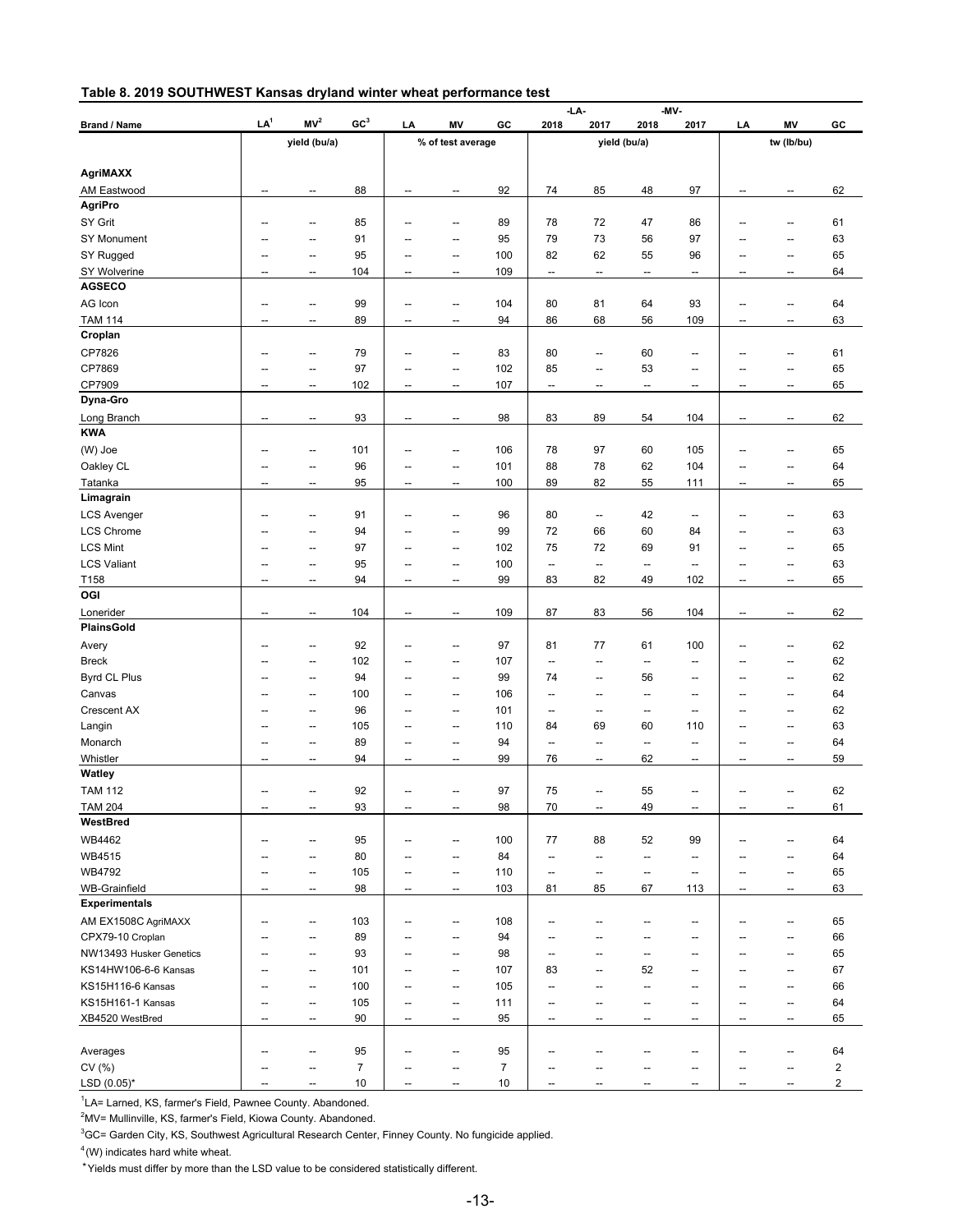|  |  | Table 9. 2019 WESTERN Kansas irrigated winter wheat performance test |
|--|--|----------------------------------------------------------------------|
|--|--|----------------------------------------------------------------------|

|                      |                 |                 |                 |                          |                   |                |                |                          |                          | -CO- |                          | GC.  |                         |    |                         |     |
|----------------------|-----------------|-----------------|-----------------|--------------------------|-------------------|----------------|----------------|--------------------------|--------------------------|------|--------------------------|------|-------------------------|----|-------------------------|-----|
| <b>Brand / Name</b>  | CO <sup>1</sup> | GC <sup>2</sup> | LN <sup>3</sup> | A۷.                      | co                | GC             | LN             | Av.                      | 2 yr                     | 3 yr | 2 yr                     | 3 yr | co                      | GC | LN                      | Av. |
|                      |                 |                 | yield (bu/a)    |                          | % of test average |                |                |                          | multiyear av. (bu/a)     |      |                          |      | tw (lb/bu)              |    |                         |     |
|                      |                 |                 |                 |                          |                   |                |                |                          |                          |      |                          |      |                         |    |                         |     |
| <b>AgriMAXX</b>      |                 |                 |                 |                          |                   |                |                |                          |                          |      |                          |      |                         |    |                         |     |
| AM Eastwood          | 122             | 108             | 91              | 107                      | 100               | 92             | 98             | 97                       | 111                      | 104  | 90                       | 93   | 59                      | 64 | 57                      | 60  |
| <b>AgriPro</b>       |                 |                 |                 |                          |                   |                |                |                          |                          |      |                          |      |                         |    |                         |     |
| SY Grit              | 112             | 105             | 84              | 100                      | 91                | 90             | 91             | 91                       | 106                      | 90   | 88                       | 90   | 59                      | 63 | 56                      | 59  |
| <b>SY Monument</b>   | 113             | 121             | 91              | 109                      | 93                | 104            | 99             | 99                       | 107                      | 97   | 96                       | 96   | 59                      | 65 | 56                      | 60  |
| <b>SY Sunrise</b>    | 114             | 101             | 92              | 102                      | 93                | 87             | 100            | 93                       | 111                      | 101  | 89                       | 91   | 60                      | 63 | 57                      | 60  |
| SY Wolf              | 130             | 117             | 103             | 117                      | 106               | 101            | 112            | 106                      | 115                      | 97   | 97                       | 92   | 62                      | 66 | 58                      | 62  |
| SY Wolverine         | 140             | 127             | 100             | 122                      | 115               | 109            | 108            | 111                      | --                       | --   | $\overline{\phantom{a}}$ | --   | 62                      | 65 | 57                      | 61  |
| <b>AGSECO</b>        |                 |                 |                 |                          |                   |                |                |                          |                          |      |                          |      |                         |    |                         |     |
| AG Icon              | 119             | 127             | 92              | 113                      | 98                | 109            | 100            | 102                      | 107                      | 97   | 103                      | 98   | 62                      | 65 | 58                      | 62  |
| <b>TAM 114</b>       | 137             | 106             | 95              | 113                      | 112               | 91             | 103            | 102                      | 121                      | 106  | 97                       | 95   | 64                      | 67 | 57                      | 62  |
| Croplan              |                 |                 |                 |                          |                   |                |                |                          |                          |      |                          |      |                         |    |                         |     |
| CP7826               | 127             | 102             | 91              | 107                      | 104               | 87             | 99             | 97                       | 111                      | --   | 93                       | --   | 61                      | 63 | 57                      | 60  |
| CP7869               | 120             | 128             | 90              | 113                      | 98                | 110            | 98             | 102                      | 114                      | --   | 94                       | --   | 61                      | 67 | 56                      | 61  |
| CP7909               | 111             | 115             | 86              | 104                      | 91                | 99             | 93             | 94                       | $\overline{a}$           | --   | $\overline{\phantom{a}}$ | --   | 61                      | 63 | 58                      | 61  |
| Dyna-Gro             |                 |                 |                 |                          |                   |                |                |                          |                          |      |                          |      |                         |    |                         |     |
| Long Branch          | 117             | 122             | 88              | 109                      | 96                | 105            | 96             | 99                       | 110                      | 100  | 107                      | 103  | 60                      | 65 | 55                      | 60  |
| <b>KWA</b>           |                 |                 |                 |                          |                   |                |                |                          |                          |      |                          |      |                         |    |                         |     |
| (W) Joe              | 130             | 121             | 91              | 114                      | 107               | 104            | 99             | 103                      | 113                      | 100  | 96                       | 96   | 62                      | 65 | 57                      | 61  |
| Oakley CL            | 124             | 120             | 88              | 111                      | 102               | 103            | 96             | 100                      | 108                      | --   | 108                      | --   | 63                      | 65 | 57                      | 62  |
| Limagrain            |                 |                 |                 |                          |                   |                |                |                          |                          |      |                          |      |                         |    |                         |     |
| <b>LCS Avenger</b>   | 120             | 116             | 98              | 111                      | 98                | 100            | 106            | 101                      | 112                      | --   | 99                       | --   | 61                      | 65 | 55                      | 60  |
| <b>LCS Link</b>      | 109             | 116             | 94              | 106                      | 90                | 100            | 102            | 97                       | 104                      | --   | 103                      | --   | 61                      | 66 | 58                      | 62  |
| T158                 | 113             | 105             | 89              | 102                      | 92                | 90             | 97             | 93                       | 112                      | 99   | 95                       | 94   | 62                      | 66 | 57                      | 62  |
| OGI                  |                 |                 |                 |                          |                   |                |                |                          |                          |      |                          |      |                         |    |                         |     |
| Lonerider            | 139             | 122             | 90              | 117                      | 114               | 105            | 98             | 106                      | 126                      | 118  | 103                      | 108  | 60                      | 63 | 58                      | 60  |
| Showdown             | 124             | 128             | 96              | 116                      | 101               | 110            | 104            | 105                      | --                       | --   | --                       | --   | 59                      | 67 | 57                      | 61  |
| <b>PlainsGold</b>    |                 |                 |                 |                          |                   |                |                |                          |                          |      |                          |      |                         |    |                         |     |
| <b>Breck</b>         | 126             | 124             | 96              | 116                      | 104               | 106            | 104            | 105                      |                          |      | --                       | --   | 62                      | 67 | 58                      | 62  |
| Canvas               | 113             | 121             | 100             | 111                      | 93                | 104            | 108            | 102                      | --                       |      | --                       | --   | 61                      | 66 | 57                      | 61  |
| Monarch              | 109             | 121             | 102             | 111                      | 90                | 104            | 110            | 101                      | --                       | -−   | --                       | --   | 59                      | 64 | 56                      | 60  |
| Watley               |                 |                 |                 |                          |                   |                |                |                          |                          |      |                          |      |                         |    |                         |     |
| <b>TAM 112</b>       | 107             | 101             | 67              | 92                       | 88                | 87             | 72             | 82                       | 94                       | --   | 90                       | --   | 62                      | 64 | 56                      | 61  |
| <b>TAM 204</b>       | 112             | 111             | 92              | 105                      | 92                | 95             | 99             | 96                       | 104                      | --   | 94                       | --   | 58                      | 63 | 56                      | 59  |
| WestBred             |                 |                 |                 |                          |                   |                |                |                          |                          |      |                          |      |                         |    |                         |     |
| WB4269               | 110             | 114             | 86              | 103                      | 90                | 98             | 93             | 94                       |                          |      |                          | --   | 60                      | 66 | 56                      | 61  |
| WB4303               | 126             | 104             | 101             | 110                      | 103               | 89             | 110            | 101                      | 119                      | 105  | 89                       | 91   | 58                      | 62 | 54                      | 58  |
| WB4418               | 132             | 110             | 89              | 110                      | 108               | 94             | 96             | 100                      | 117                      | --   | 89                       | --   | 61                      | 65 | 55                      | 60  |
| WB4792               | 137             | 132             | 100             | 123                      | 112               | 113            | 108            | 111                      | $\overline{\phantom{a}}$ | --   | --                       | --   | 63                      | 66 | 56                      | 62  |
| <b>WB-Grainfield</b> | 131             | 114             | 87              | 111                      | 107               | 98             | 94             | 100                      | 117                      | 109  | 92                       | 94   | 60                      | 64 | 57                      | 60  |
| <b>Experimentals</b> |                 |                 |                 |                          |                   |                |                |                          |                          |      |                          |      |                         |    |                         |     |
| AM EX1508C AgriMAXX  | 111             | 129             | 94              | 111                      | 91                | 111            | 102            | 101                      |                          |      | --                       | --   | 60                      | 65 | 57                      | 60  |
| CPX79-10 Croplan     | 129             | 123             | 92              | 115                      | 106               | 106            | 100            | 104                      | $\overline{\phantom{a}}$ | --   | --                       | --   | 63                      | 66 | 58                      | 63  |
| KS14HW106-6-6 Kansas | 132             | 118             | 84              | 112                      | 108               | 101            | 91             | 100                      | 116                      | --   | 89                       | --   | 62                      | 66 | 58                      | 62  |
| LCH14-52 Limagrain   | 108             | 108             | 99              | 105                      | 89                | 93             | 107            | 96                       | $\overline{\phantom{a}}$ | --   | --                       | --   | 61                      | 66 | 56                      | 61  |
| XB4520 WestBred      | 132             | 127             | 99              | 119                      | 108               | 109            | 107            | 108                      |                          | -−   | --                       | --   | 63                      | 67 | 58                      | 63  |
|                      |                 |                 |                 |                          |                   |                |                |                          |                          |      |                          |      |                         |    |                         |     |
| Averages             | 122             | 117             | 92              | 110                      | 122               | 117            | 92             | 110                      |                          |      | --                       | --   | 61                      | 65 | 57                      | 61  |
| CV(%)                | 9               | 5               | 7               | $\overline{\phantom{a}}$ | 9                 | 5              | $\overline{7}$ | $\overline{\phantom{a}}$ |                          |      | --                       | --   | $\overline{\mathbf{c}}$ | 3  | $\overline{\mathbf{c}}$ | --  |
| $LSD (0.05)^*$       | 15              | 8               | 9               | $\overline{\phantom{a}}$ | 12                | $\overline{7}$ | 10             | --                       |                          |      |                          | --   | $\overline{2}$          | 3  | $\overline{2}$          | --  |

<sup>1</sup>CO= Colby, KS, Northwest Agricultural Research Center, Thomas County. No fungicide applied.

 $^{2}$ GC= Garden City, KS, Southwest Agricultural Research Center, Finney County. Fungicide applied.

<sup>3</sup>LN= Healy, KS, farmer's field, Lane County. Fungicide applied.

 $4$ (W) indicates hard white wheat.